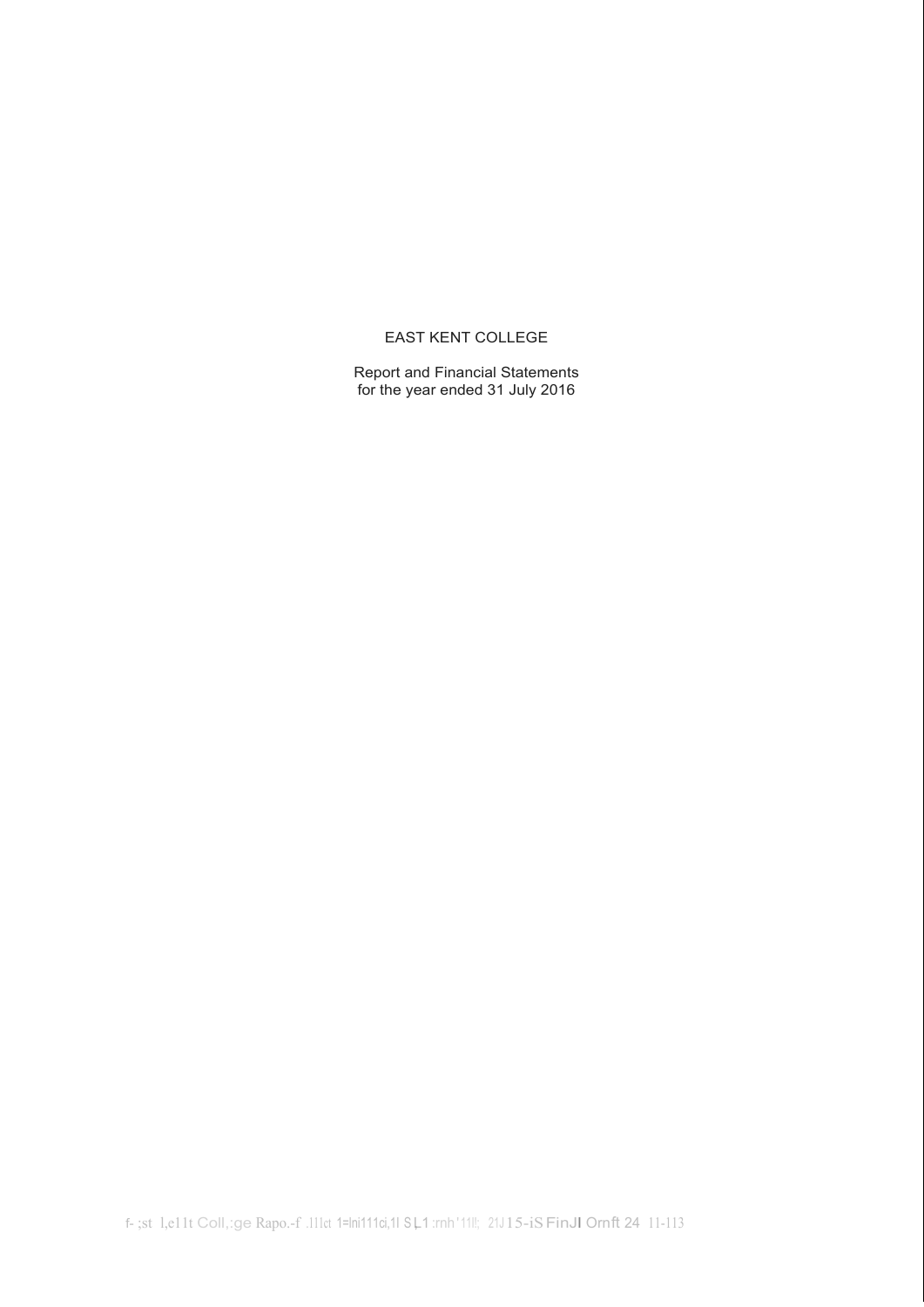# **Key Management Personnel, Board of Governors and Professional advisers**

# **Key management personnel**

Key management personnel are defined as members of the College Leadership Team and were represented by the following in 2015/16:

Graham Razey, Principal and CEO; Accounting Officer Anne Leese, Deputy Principal Paul Sayers, Executive Director Corporate Services and Strategic Partnerships Chris Legg, Executive Director Finance and Commercial Services Tara Ashman, Clerk to the Governing Body

# **Board of Governors**

A full list of Governors is given on pages 13 to 15 of these financial statements.

Ms T Ashman acted as Clerk to the Governing Body throughout the period.

## **Professional advisers**

# **Financial statements auditors and reporting accountants:**

Buzzacott LLP 130 Wood Street London EC2V6DL

## **Internal auditors:**

Wilkins Kennedy 35 Station Road Ashford Kent TN23 1PP

# **Bankers:**

Santander South East 3<sup>rd</sup> Floor Santander House 100 Ludgate Hill London EC4M 7RE

# **Solicitors:**

Cripps LLP Wallside House 12 Mount Ephraim Rd Tunbridge Wells TN11EG

Eversheds 1 Wood St London EC2V7WS

Royal Bank of Scotland London City Office 62-63 Threadneedle Street London EC2R 8LA

Gillian Howard Associates *Clo* Howard & Howard Solicitors 43 Wimpole Street London W1M 7AF

PDT Solicitors 36-48 Queen St Horsham RH13 5M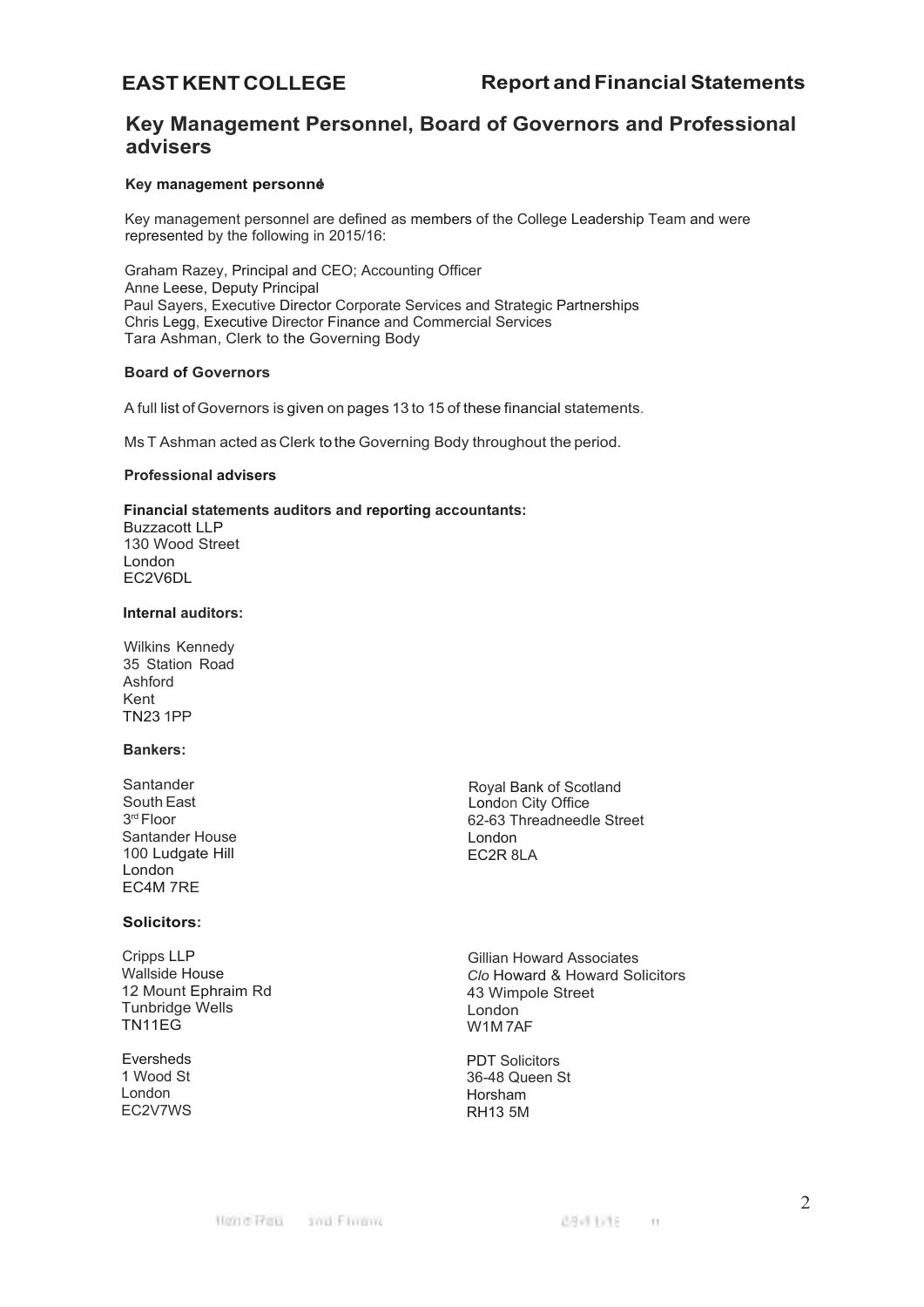# **CONTENTS Pagenumber**

| Governing Body's Statement on the College's Regularity, Propriety and Compliance with |  |
|---------------------------------------------------------------------------------------|--|
| Statement of Responsibilities of the Members of the Governing Body 21                 |  |
| Independent Auditor's Report to the Governing Body of EastKent College 22             |  |
|                                                                                       |  |
|                                                                                       |  |
|                                                                                       |  |
|                                                                                       |  |
|                                                                                       |  |
|                                                                                       |  |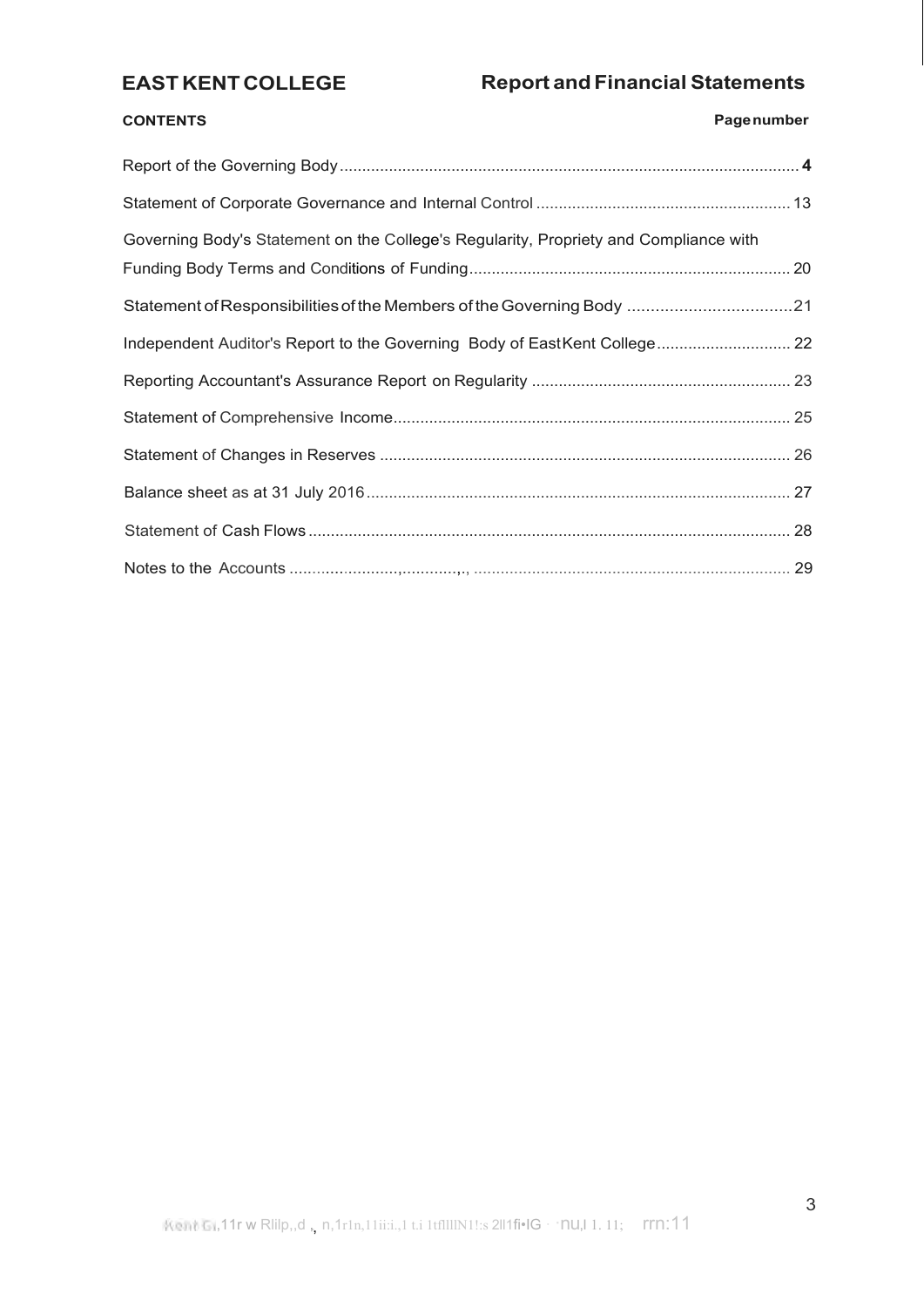# <span id="page-3-0"></span>**Report of the Governing Body**

# **NATURE, OBJECTIVES AND STRATEGIES:**

The Governors present their report and the audited financial statements for the year ended 31 July 2016.

# **Legal status**

The Corporation was established under The Further and Higher Education Act 1992 for the purpose of conducting East Kent College. The College is an exempt charity for the purposes of the Charities Act 2011.

# **Introduction - Financial Statements**

Thepast yearhasbeenoneofconsolidation andgrowth forEastKentCollege. Following thetransference of the Folkestone and Dover campuses to East Kent College, it has worked hard to tailor the curriculum offering to what is required in the local economy. The College has built strong partnerships with a range of key stakeholders, integrating itself more fully into the communities it serves. Ofsted also recognised the work done in turning the two campuses around, using their final 'Support and Challenge' report to praise thehigh-quality leadership, unrelenting drive for standards andattractive learning environments.

There was a restructure at senior management level as part of a strategic drive to promote more local and autonomous working for campuses. This resulted in a more efficient command chain making significant savings for the College.

The first year of the College's Technical School was a success with a strong vocational offering which added significantly to local education provision. The school was able to recruit sufficient numbers to deliver two technical pathways, ensuring that 14 to 16-year-olds in the local area are given a high quality technical and vocationaloption.

Three significant capital projects were delivered over the course of the year, with the new Michael Wright Centre for the Creative Industries and the Supported Education Centre launching officially in spring 2016, and The Yarrow training hotel opening at the end of July. These major developments have added significantly to the local skills provision offering on the College's Folkestone and Broadstairs campuses.

The College is also investing in new capital developments, with the decision made to expand its construction trade area in Folkestone. It has received £1.36 million of funding from the South East Local Enterprise Partnership to achieve this. The expansion is in line with local skills gaps, and will enable the College to deliver the construction training which the local economy requires to continue growth.

With a difficult funding environment, the College has also focussed on improving commercial and training revenue streams. Its Professional Learning area has increased its range of business training courses, tailoring them for the marketplace to drive sales. The College has also had considerable success with its commercial nursery, which was recently graded 'Good' by Ofsted.

# **Mission**

East Kent College is committed to developing the prosperity and wellbeing of the community it serves.

# **Public Benefit**

East Kent College is an exempt charity under Part 3 of the Charities Act 2011 and, from 1 September 2013, is regulated by the Secretary of State for Business, Innovation and Skills as Principal Regulator for all FE Corporations in England. The members of the Governing Body who are trustees of the exempt charity are disclosed on pages 13-15.

In setting and reviewing the College's strategic objectives, the Governing Body has had due regard for the Charity Commission's guidance on public benefit and particularly upon its supplementary guidance on the advancement of education. The guidance sets out the requirement that all organisations wishing to be recognised as charitiesmust demonstrate, explicitly that their aims are for the public benefit.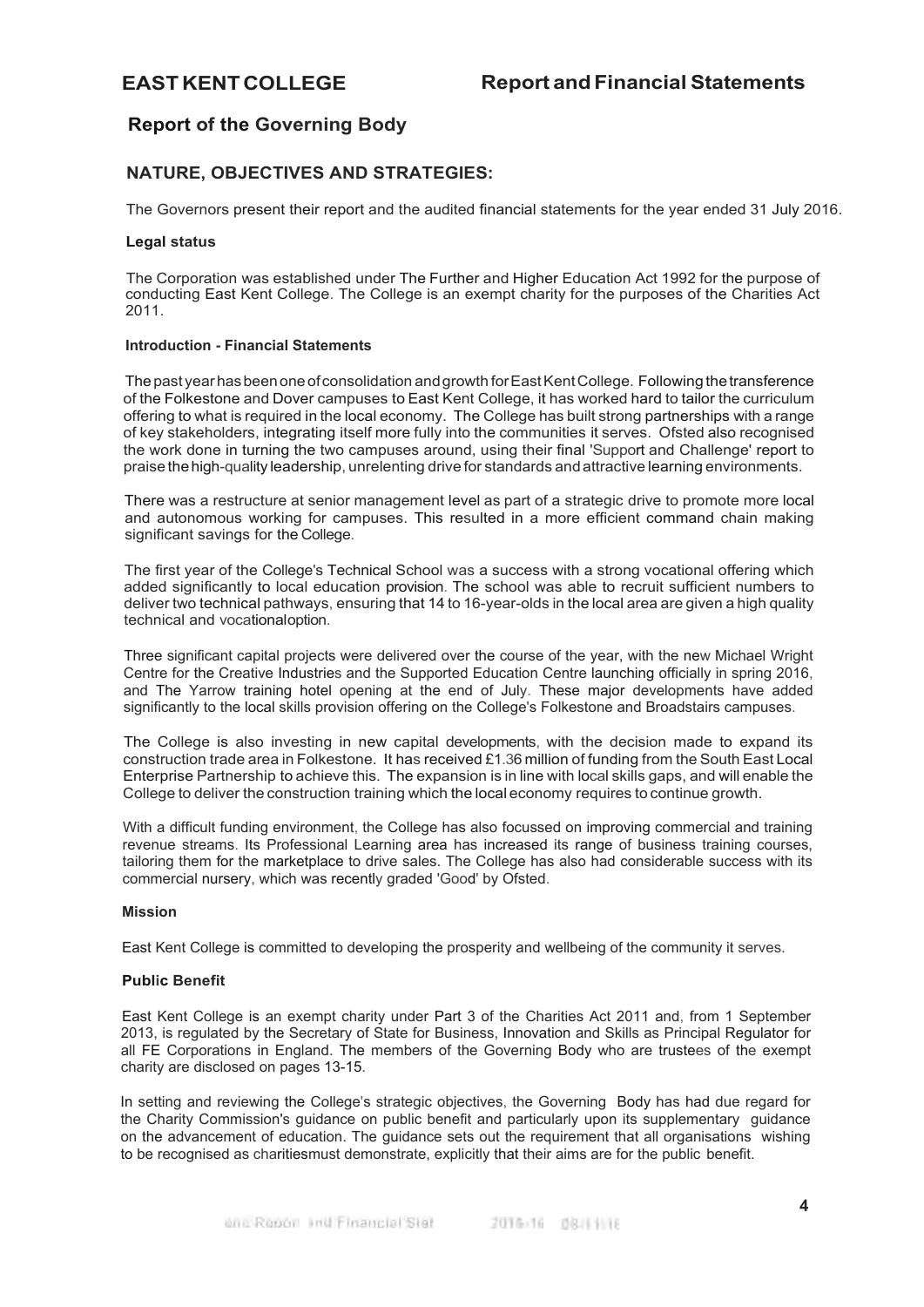In delivering its m1ss1on, the College provides the following identifiable public benefits through the advancement of education;

- high-quality teaching;
- widening participation and tackling social exclusion;
- strong links with the communities the College seNes;
- excellent employment and progression opportunities for students, including apprenticeships;
- strong student support systems; and
- links with employers, industry and commerce.

# **Implementation of strategic plan**

At the start of 2015 the College launched its strategic plan for 2015-2019. This widely consulted and endorsed plan includes five strategic goals:

- to deliver a flexible curriculum that is attractive to students and highly relevant for East Kent;
- to offer an outstanding student experience that is distinctive within EastKent;
- to maximise student progress and achievement;
- to continue a sustained and supported college-wide drive for excellence; and
- to strengthen and extend our partnerships within the communities we seNe.

These goals are underpinned by objectives with a number of performance indicators being used to track and measure performance against them.

The College has worked hard to deliver on each of these key goals. It has regularly reviewed and, where necessary, altered its service level strategies to ensure every area is delivering on its objectives.

Within the plan, a separate action plan - 30 Steps to Success -was launched to drive through key projects that would ensure strategic aims were met. Many of these projects have been completed successfully, ensuring that strategic goals have been met throughout the year.

# **Financial Objectives**

The College's financial objectives are:

- to achieve the budgeted outcome for the year;
- to maintain working capital to cover expenditure with a current ratio of more than 0.5; and
- to control expenditure on staff salaries so that the total cost represents no more than 65% of income.

The performance indicators confirm that these objectives have been monitored throughout the year by the Governors and the College's Executive Team. The College did not meet its budgeted outcome of an operating surplus of £29,000 for the year, and did not meet the target current ratio of greater than 0.5, but continued to control staff costs as a percentage of income of 64%, despite substantially reduced levels of sub-contracting. To deliver an improved current ratio in 2016/17, the Governors have approved a substantially reduced capital programme to generate a cash inflow of  $£500,000$  and additional borrowings of £1.75million.

# **Performance Indicators**

The College has developed a comprehensive suite of performance indicators which are used by managers and Governors to track and monitor performance against 30 indicators. Monthly progress reports are issued for all indicators and are scrutinised at respective Management and Governor Committees. The performance indicators cover a range of measures including; student recruitment, finance, quality, staffing, safety, IT networks and Governor membership/attendance.

The FE Commissione'rs review of leadership at the College in December 2014 was particularly complimentary about these:

"The Executive meets regularly with managers and assiduously monitors a comprehensive range of indicators designed to provide qualitative and quantitative measures of performance. Clear, accurate and accessible data support actions for improvement and progress is evident in the increased level of student

 $1^6$  tn  $\therefore$  I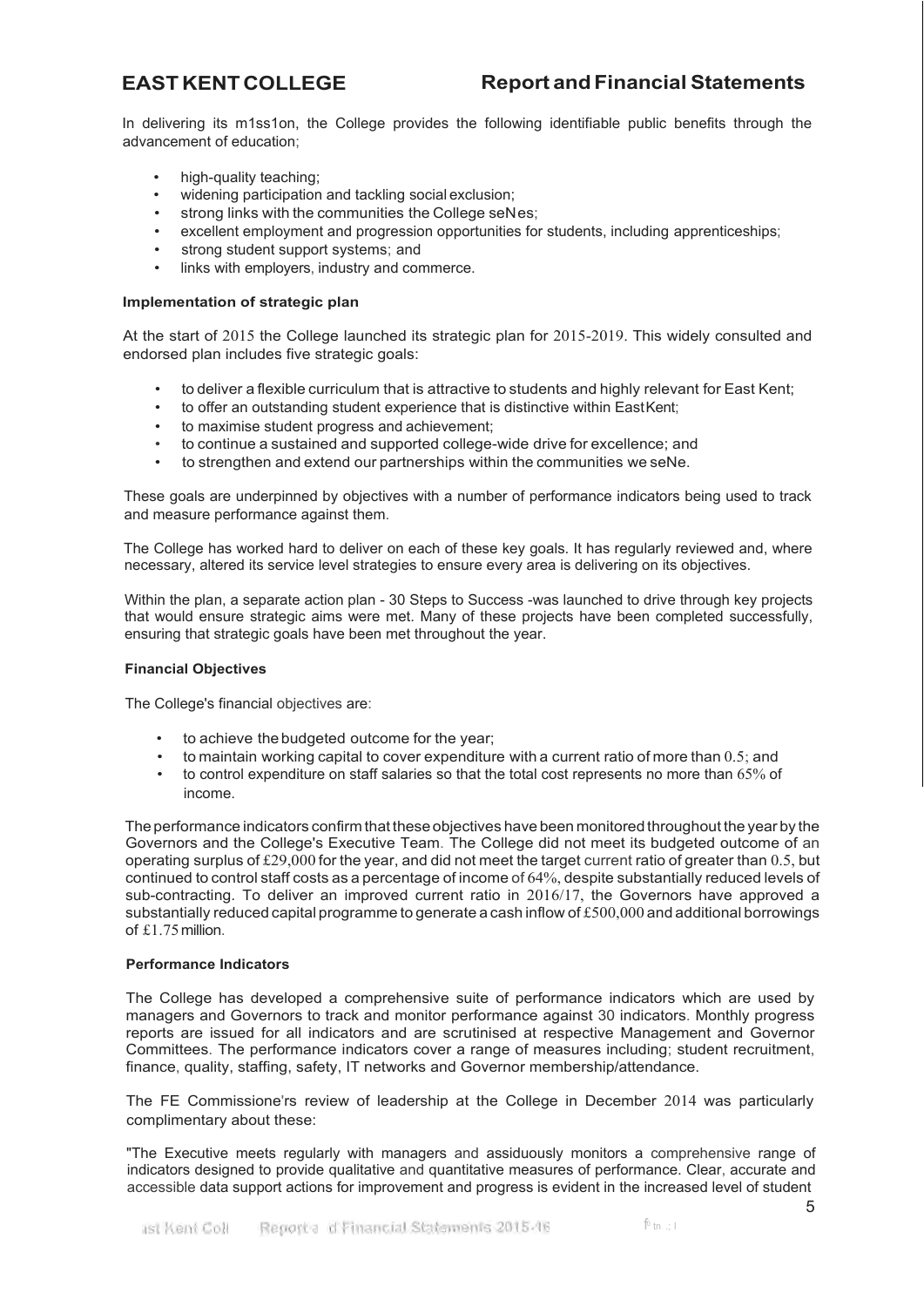punctuality and attendance. Challenging targets, such as those for student attendance, are determined by reference to past outcomes and are therefore suitably differentiated by campus; thus, they are both realistic and uplifting." - *David Collins, FE Commissioner.*

# **Ofsted Result**

The College was last inspected by Ofsted in March 2013 against the Common Inspection Framework and the grades awarded where:

| Aspect                                            | Grade       |
|---------------------------------------------------|-------------|
| Overall effectiveness of provision                | Good        |
| Outcomes for learners                             | Good        |
| Quality of teaching, learning and assessment Good |             |
| Leadership and management                         | Outstanding |

With the transfer of Dover and Folkestone Campus the College benefited from two support and challenge visits by Ofsted during the academic year. The purpose of these was to support and track the progress of rapid improvement of provision across Dover and Folkestone. The final visit took place in March 2016 and a flavour of their findings is provided below:

*"From the evidence of this visit, the capacity of new leaders and managers to continue to improve the quality of provision is strong. Campus principals demonstrate* a *sharp grasp of the strengths and weaknesses of the provision, and instil confidence that they will identify and tackle pockets of weaker performance.*

*Progress has been made in remedying several of the concerns that we reported upon last October. For example, in the curriculum areas observed we saw much more evidence of teachers and managers raising expectations and demanding more of their students. In motor vehicle engineering, the change in culture is particularly evident*

*The small sample of lessons we observed, accompanied by campus principals, indicate an improving picture; in most lessons teachers were promoting effective learning.*

*Safeguarding arrangements fulfil the evaluation criteria outlined in the inspection handbook that need to be met for safeguarding to be effective."*

## **Employer Engagement**

Since the acquisition of the Dover and Folkestone sites, the College has made progress in engaging with employers across East Kent. This includes signing formal agreements with the Port of Dover, DFDS Seaways, Tilmanstone Salads, and Viking Recruitment.

The Business Development team provides support to the curriculum delivery teams by providing a full recruitment and selection service, ensuring that suitable apprentices are placed with appropriate employers on industry-relevant Apprenticeship frameworks. The curriculum delivery teams are responsible for the monitoring, assessment and successful outcome of the Apprenticeships. The number of Apprenticeship starts has increased in 2015/16 compared with 2014/15 (288 starts compared with 255 in 2014/15). The apprenticeship success rate has also increased significantly to 77%.

The Centre for Professional Learning has developed a range of programmes to suit the needs of local employers, including bookable open courses, and bespoke courses tailored to individual needs.

# **FINANCIAL POSITION**

## **Financial results**

The College reports an operating deficit of £787,000 after pension adjustments (£1,008,000) have been taken into the income and expenditure account. At 31 July 2016, the College had accumulated income and expenditure reserves of £7,331,000 and a cash at bank balance of £197,000. The impact of the pension deficit on the Local Government Pension Scheme has been incorporated into the balance sheet and is reflected as a net pension liability of £16,095,000. This is an increase on the previous year-end position, with a further actuarial loss of £4,320,000.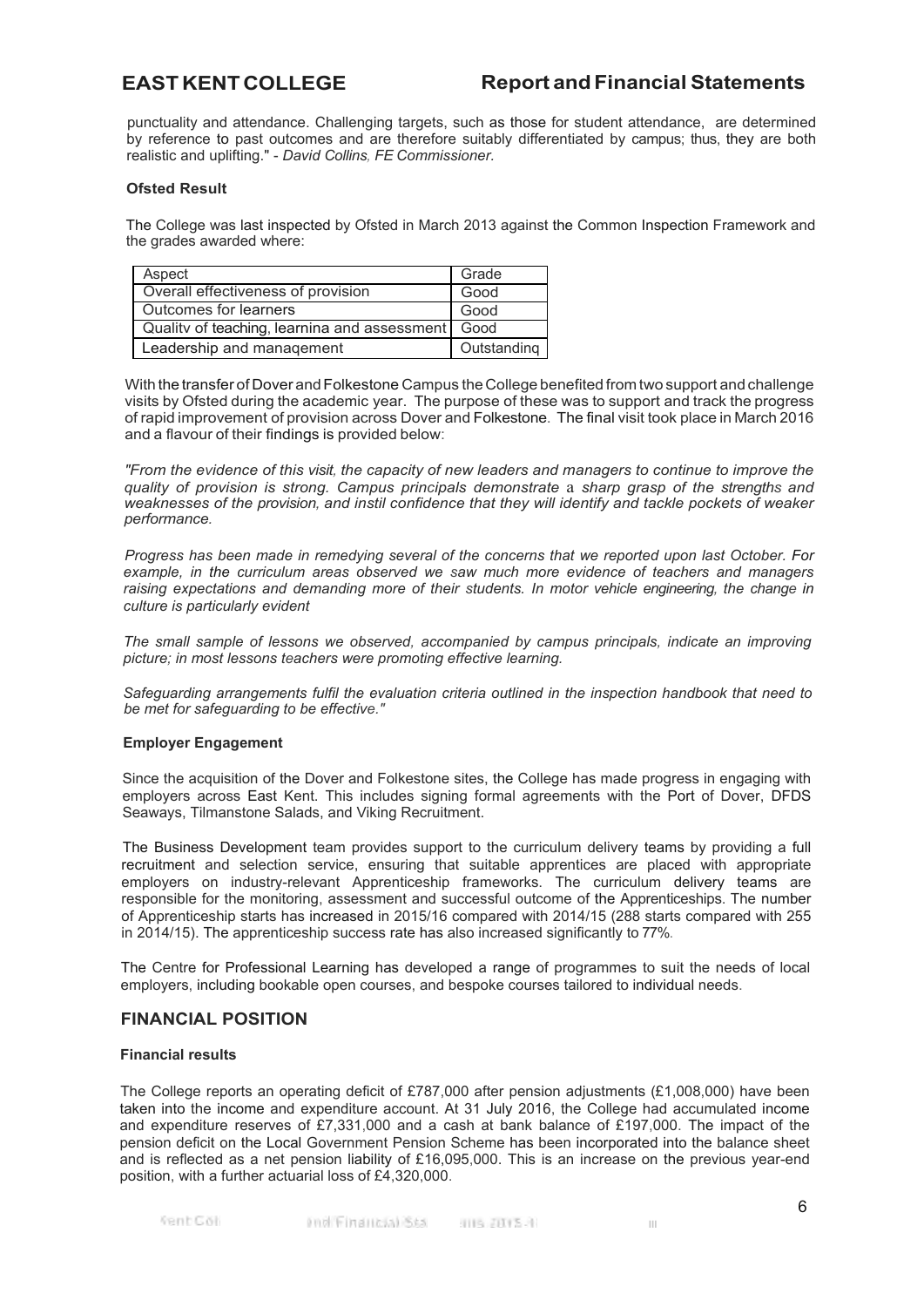Tangible fixed asset additions during the year amounted to £14.4million. This included £3.6million on the Centre for Creative Industries at the Broadstairs Campus, £1.6million spent on LLDD building at the Folkestone Campus, £8.5million on the refurbishment of the Yarrow building and £0.3million on opening the new 14-16 Technical School at the Broadstairs Campus. £10.7million of this expenditure was held as "assets in the course of construction" at the previous year-end, so the actual capital outlay in-year was £3.7million.

The College has significant reliance on the Skills Funding Agency (SFA) and Education Funding Agency (EFA) for its principal funding source, largely from recurrent grants. In 2014/15 the SFA and EFA provided 80.1% of the College's total income. In 2015/16, there was a decrease in the reliance on SFA and EFA income to 76.1%. This difference is explained by a reduction in ESF project work in 2015/16 along with an increase in commercial income against the previous year.

## **Treasury policies and objectives**

Treasury management is the management of the College's cash flows, its banking, money market and capital market transactions; the effective control of the risks associated with those activities; and the pursuit of optimum performance consistent with those risks.

The College has a separate treasury management policy in place.

Short term borrowing for temporary revenue purposes is authorised by the Principal and the Chair of the Governing Body. All other borrowing requires the authorisation of the Governing Body and shall comply with the requirements of the Financial Memorandum and the College's Financial Regulations.

## **Cash flows and liquidity**

The net cash outflow for the year is £589,000 (2014/15: net cash outflow of £3,922,000). This is predominantly made up of an operating cash inflow of £3,645,000 (2014/15: £12,594,000) and capital expenditure of £3,666,000 (2014/15: £15,992,000).

The size of the College's total borrowing and its approach to interest rate cover have been calculated to ensure a reasonable cushion between the total cost of servicing debt and operating cash flow. The College has seen a decrease in trade creditors at year-end, due to the Yarrow capital project now being mostly paid and a corresponding decrease in debtors in relation to the depletion of the performance bond associated with the main contractor.

# **Reserves Policy**

The College continues to be reliant on its core government grant funding, with 76.1% of its income coming from government sources in 2015/16. These income sources have seen annual real terms funding reductions in recent years, therefore it is especially important to ensure there are sufficient reserves to ensure the on-going solvency of the College.

The College already has substantial positive unrestricted reserves of £11,270,000, so the current threeyear financial plan focuses more on following a strategy of increasing the College's cash holdings. The current cash balance of £197,000 is forecasted to increase to a balance of £2.6million by July 2018, through a mixture of cash inflow from operating activities and new borrowings of £1.75million.

## **Taxation**

As an exempt charity for the purposes of the Charities Act 2011 the College is not liable to Corporation Tax.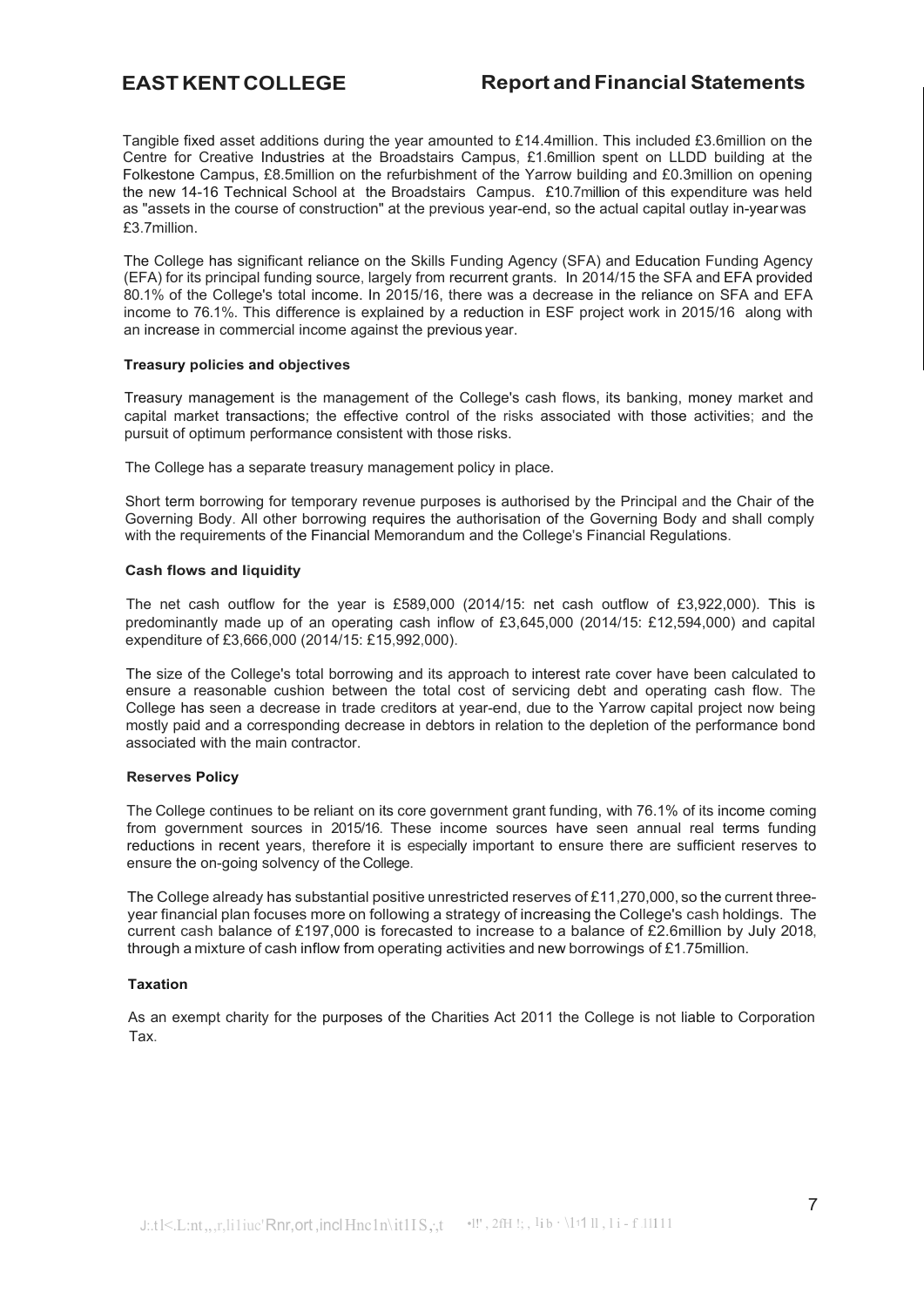# **CURRENT AND FUTURE DEVELOPMENT AND PERFORMANCE**

## **Student numbers**

In 2015/16 the College has delivered activity that has produced £18,670,000 in funding body main allocation funding (2014/15 £20,457,000). The College had approximately 6,100 funded and 2,600 nonfunded students.

## **Student achievements**

The College achieved an overall success rate of 82.1% for 2015/16, against an 82.3% national average for all Colleges. The overall success rate on main courses (excluding mathematics and English) was 89.9%.

## **Curriculum developments**

In this academic year, the focus for the curriculum was to ensure that all further education study programmes deliveredhigh quality English andmathematics and anexperienceof work that wouldensure all graduating students would be ready for the world of work or to progress onto higher levels of study. Thesignificant additional volumes ofthosestudents studying English and mathematics placed significant pressure on resources but the College was 100% compliant in meeting the English and mathematics condition of funding.

Curriculum development was centered on ensuring that the programmes offered on the Dover and Folkestone Campuses were closely aligned to the employment market and the economic regeneration sectors. This included introducing programmes in the creative industries, health and social care and early year's sectors at the Folkestone Campus and engineering and building services at the Dover Campus.

The College also continued to widen its portfolio of Apprenticeship frameworks that it could support.

In respect to Higher Education, the College took the decision to work more collaboratively with Canterbury College and to engage in direct delivery of **HE** provision through Pearsons.

## **Payment performance**

The Late Payment of Commercial Debts (Interest) Act 1998, which came into force on 1 November 1998, requires colleges, in the absence of agreement to the contrary, to make payments to suppliers within 30 days of either the provision of goods or services or the date on which the invoice was received. The College target set by the Treasury for payment to suppliers within 30 days is 95 per cent. The College estimates that the vast majority of invoices are paid within 30 days, which is evidenced by there being no interest charges paid in respect of late payment for this period.

## **Events after the end of the reporting period**

## **Future prospects**

TheCollege is currently in preparation fortheKentAreaBasedReview and,alongside this, theGovernors have given their approval in principle for a merger with Canterbury College. Subject to the lengthy merger process, including an in-depth financial due diligence on both organisations, the merger is intended to be in place for the beginning of the new academic year; 1 August 2017.

The College's senior managers are already in-post across both East Kent College and Canterbury College, along with the Heads of each of the corporate services. There are plans to reduce competition, rationalise some curriculum specialisms, improve quality and realise financial efficiencies.

## **Going Concern**

The financial statements have been prepared on a going concern basis. Despite not generating an operating surplus, the College still maintains a significant operating cash inflow and is therefore able to improve the current ratio through this healthy cash generation. The Governors have given their approval for the College to acquire additional loan financing, which will improve the current ratio, whilst still maintaining manageable levels of debt.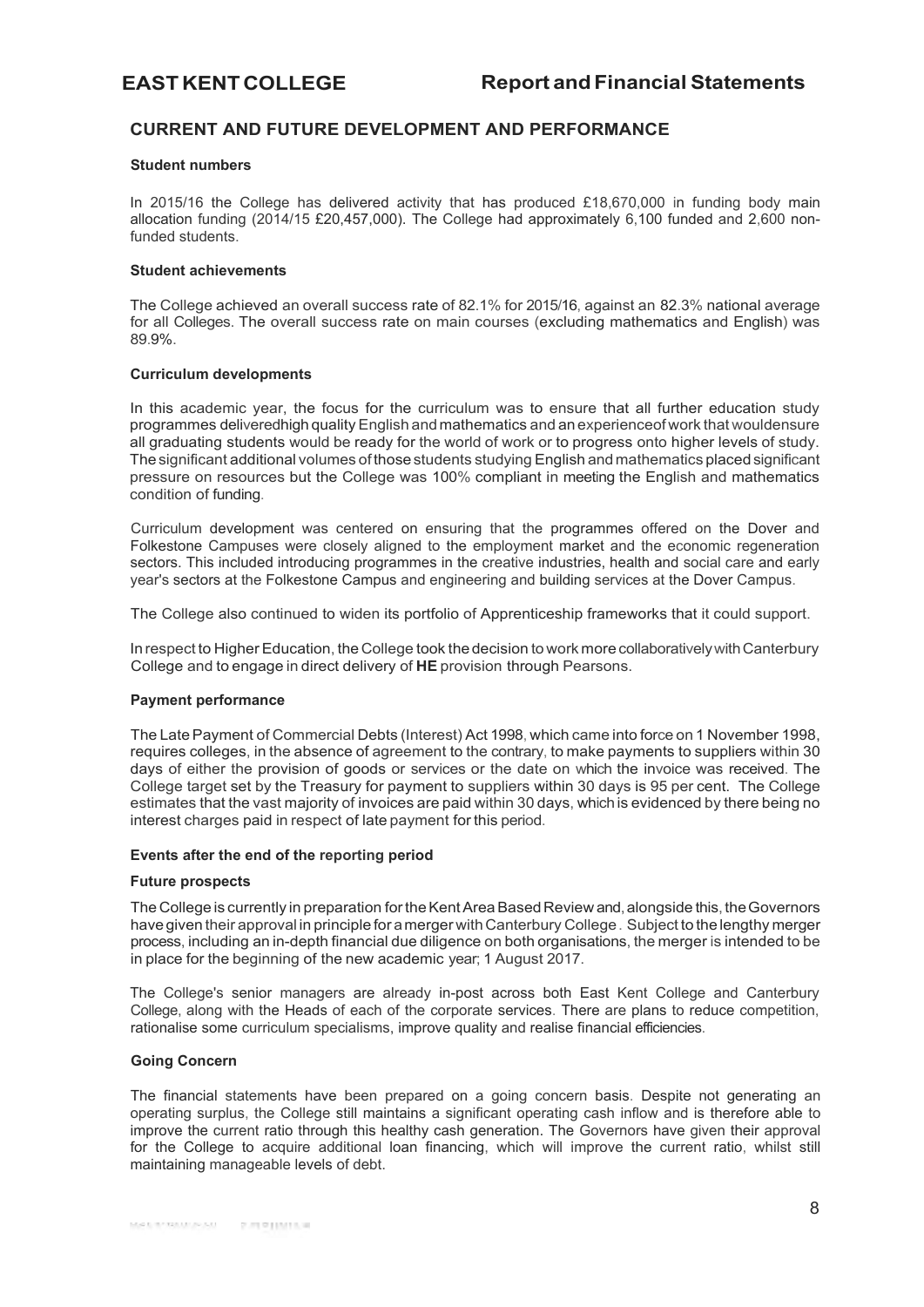The College has prepared a three-year financial plan, including a cash-flow forecast, which shows that the College will be able to meet its debts as they fall due, can deliver an operating surplus in every year of the plan and can maintain a satisfactory level of cash throughout. It is therefore appropriate for these financial statements to be prepared on a going concern basis.

# **RESOURCES**

The College has various resources that it can deploy in pursuit of its strategic objectives.

# *Tangible*

Tangible resources include the main College site, currently stated at a net book value of £51.9million; equipmen,t plant and machinery with a net book value of £5.3million;and assets under construction with a net book value of£211,000.

# *Financial*

The College has £11.3million of net assets (after deducting a £16.1million pension liability) and long term debt of £4.0million.

# *People*

The College employs 466 people (expressed as full time equivalents),of whom 306 are teaching staff.

# **Reputation**

The College has always been an outward facing organisation, with a positive reputation in its local communities and nationally. This year **it** has grown that reputation by building on existing community partnerships and developing new ones. Its programme of social action has been driven forward, with thousands of hours' worth of voluntary work given back to the communities it is based in. College staff and students have also indicated high levels of satisfaction with the organisation in surveys. This has ensured positive messages about the College both internally and externally. The College has also developed relationships with several community organisations. This year it was successful in winning the Times Education Supplement's Further Education Award for Contribution to the local community.

# **Property**

During 2015/16, the College saw significant changes to its estate namely:

- 1. The completion of a new centre at the FolkestoneCampus for students with severe and profound learning difficulties/disabilities, which was part funded by the EFA and Shepway District Council.
- 2. The completion of the Michael Wright Centre for Creative Industries at the Broadstairs Campus which encompasses the refurbishment of an existing three-storey building and a new multifunction building for performances, exhibitions, meetings and student displays.
- 3. The completion of works for the conversion of the Yarrow Building into a commercial hotel.
- 4. The creationof a direct-entryTechnicalSchool for 14-16 year olds on the Broadstairs campus.

# **STAFF AND STUDENT INVOLVEMENT**

During 2015/16, the College had a paid position of Student Union President with Vice Presidents based at every campus. The end of year student survey showed a 16% increase in the number of students engaging with the Student Union compared with 2014/15.

The College continued to implement a series of "progress weeks" during which students participated in community activities and charity events. The College won a national Times Education Award in recognition of the fantastic work students do in their respective communities.

Students were able to provide feedback on College progress through national and College surveys, a regular student question time with Senior Managers, Student Union, curriculum walks, and the student representative structure.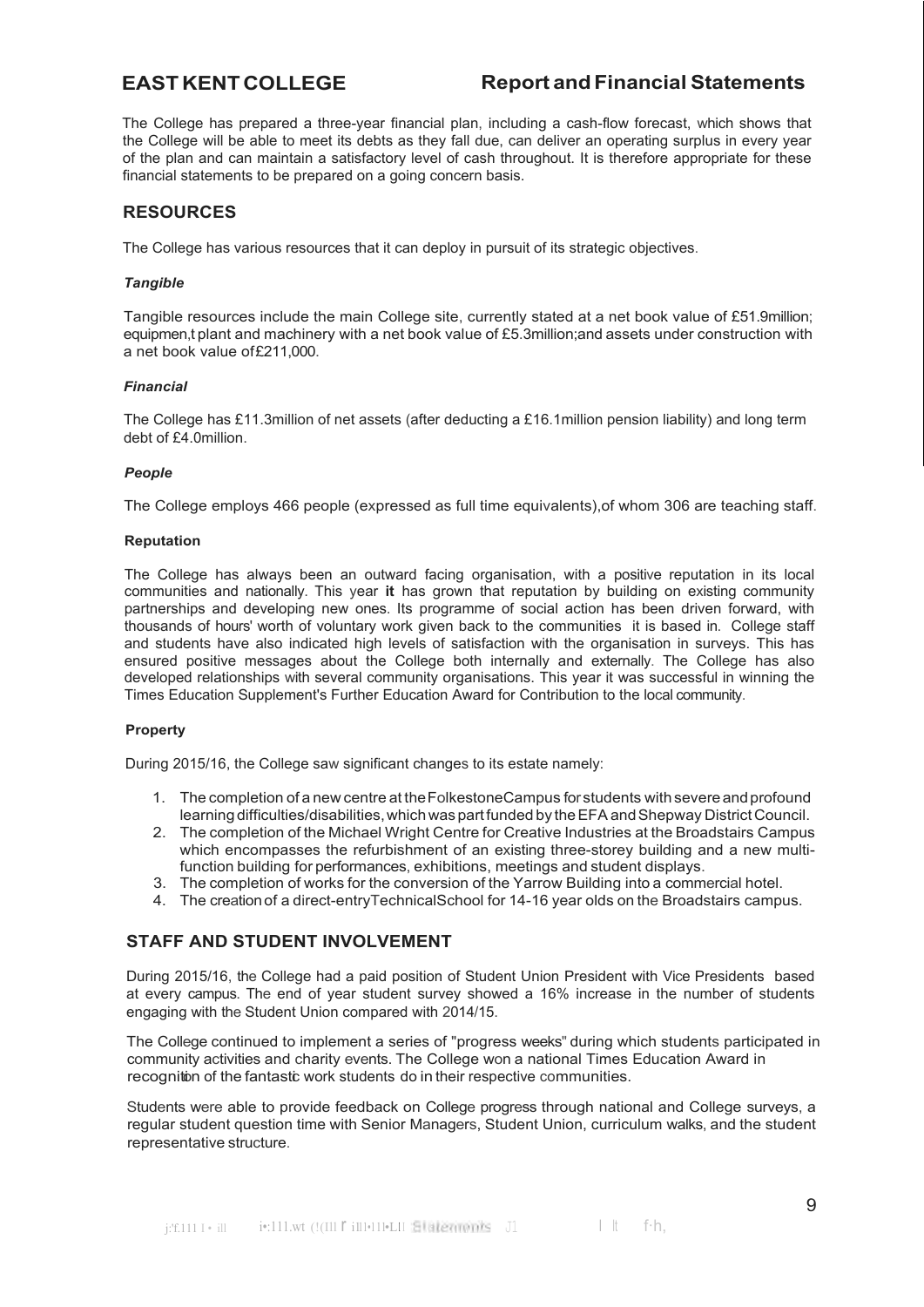A husting event took place on the European Referendum with representatives from UKIP, Liberal Democrats and the National Student for Europe Campaign debating the issues with students.

The College also undertook an annual staff survey during 2015/16, which continued to demonstrate that staff are happy to be working for East Kent College.

# **PRINCIPAL RISKS AND UNCERTAINTIES**

The College strives to continuously develop and improve its systems and processes for internal controls, particularly risk management.

The College has an established risk control system that was first implemented during 2012/13. The system links the identified high risks to the College's strategic aims and objectives, with progress being monitored by the key performance indicators. This direct linkage brings a sharp focus to key risks and has ensured that all actions are mitigating these risks.

The current risks include:

## **1. Government funding**

The College has a dependency on government funding of 76.1%. This is above the benchmarked average for general further education colleges (74.0% as per the SFA Finance record 2014-15 for all General FE Colleges). The College has been following the strategy below to diversify its income:

- Todevelop abroaderportfolioofcourses intheCollege's specialisms toincludepre-16andhigher education, already evidenced by the College's 14-16 Technical School and HEoffer.
- To grow the commercial income by implementing business ventures and commercialism as part of the curriculum, for example the College's community cafes, commercial salons, and other entrepreneurial student-ledenterprises.
- To be outstanding in all aspects of our work to raise the College profile with employers and stakeholders.

# **2. Tuition fee policy**

Ministers have confirmed that the fee assumption remains at 50%. In line with the majority of other colleges, East Kent College will seek to increase tuition fees in accordance with the fee assumptions. The risk for the College is that demand falls off as fees increase. This will impact on the growth strategy of the College.

This risk is mitigated in a number of ways:

- By ensuring the College is rigorous in delivering high quality education and training, thus ensuring value for money for students.
- Close monitoring of the demand for courses as prices change.

## **3. Maintain adequate funding of pension liabilities**

The financial statements report the share of the Local Government Pension Scheme deficit on the College's balance sheet in line with the requirements of FRS102. The College is aware of the level of this deficit and is mindful of the possibility of increasing employer's pension contribution rates. In the absence of any increases in the level of government grant funding to meet an increase in employer's pension costs, further efficiency gains would be introduced into the budgetingprocess.

# **4. Student Experience**

With growing choiceand competition for students, the experience that is delivered is often the determinant to differentiate between providers. The College is managing this with the following key strategies;

- to deliver outstanding teaching and learning making the learning experience relevant, coherent and attractive;
- to deliver an outstanding, innovative study programme which encompasses; English, mathematics and work experience alongside the main qualificationaim;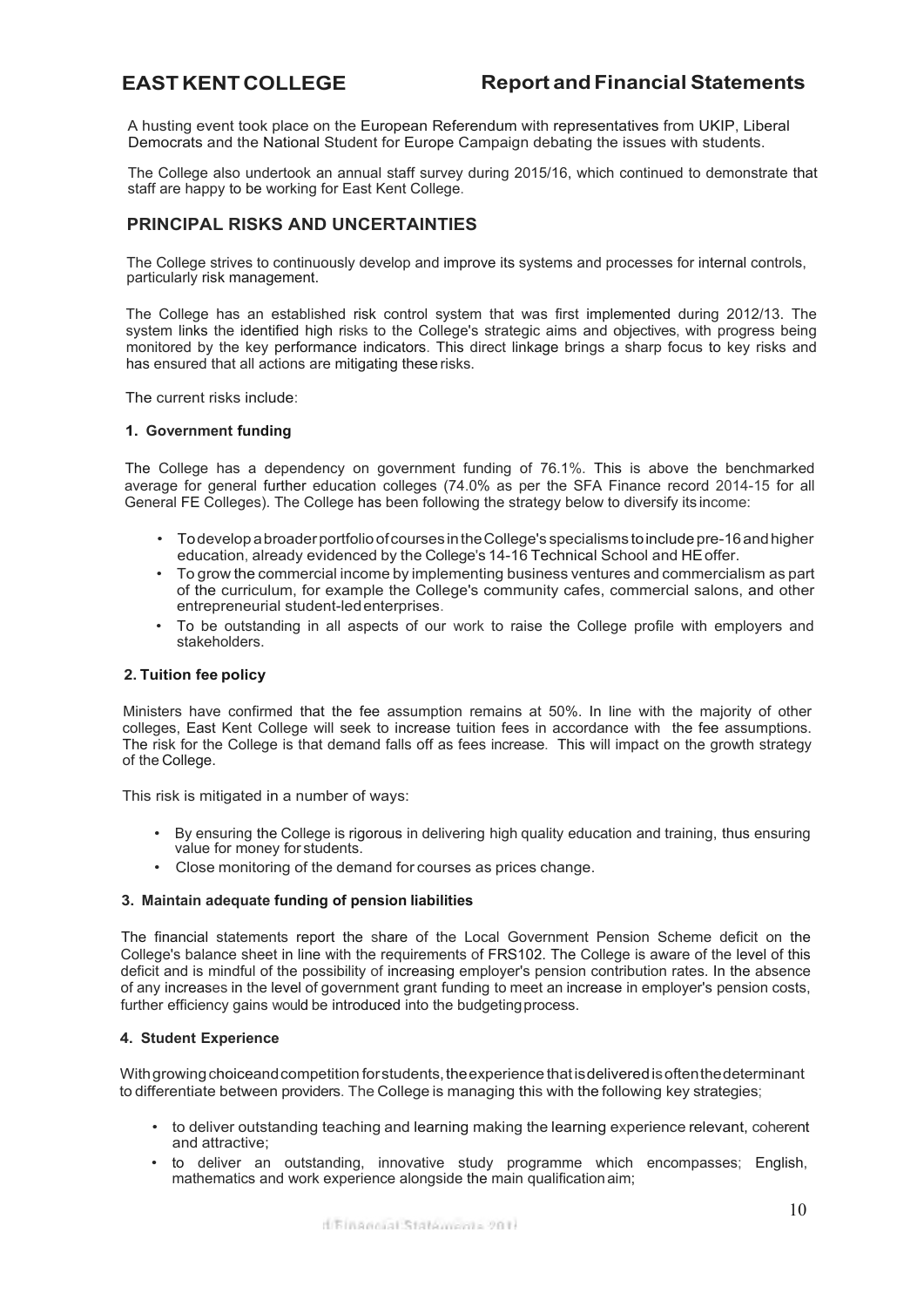- to build an estate that is safe, current and fit for the delivery ofoutstanding teaching and learning;
- to provide increased commercial opportunities that reflect industry standards and practices and to ensure links with employers provide relevant experience and insight;
- to deliver support services that remove all barriers to learning and embrace individuality and provide inclusivity;
- by putting learners at the heart of decision-making;
- to support students in making the right life choices for them to achieve positive progression into employment/higher level study;and
- to stretch and challenge students to be the best they can possibly be.

# **STAKEHOLDER RELATIONSHIPS**

In line with other colleges, East Kent College has many stakeholders. These include:

- students;
- staff;
- local employers;
- local schools:
- franchise partners;
- the Funding bodies;
- Local Authorities/GovernmentOffices/LEPs;
- the localcommunity;
- otherFE institutions:
- Trade Unions; and
- professional bodies.

The College recognises the importance of these relationships and engages in regular communication through the College website and through its membership of forums and other strategic partnerships.

## **Equal opportunities**

East Kent College is committed to ensuring equality of opportunity for all who learn and work here. The College respects and values positively differences in race, gender, sexual orientation, able-bodiedness, class and age. The College strives vigorously to remove conditions that place people at a disadvantage and the College will actively combat bigotry. This policy will be resourced, implemented and monitored on a planned basis. The College's Equal Opportunities Policy, including its Race Relations Policy, is published on the College's Internet site.

The College considers all applications for employment from disabled persons, bearing in mind the aptitudes of the individuals concerned. Where an existing employee becomes disabled every effort is made to ensure that employment with the College continues. The College's policy is to provide training, career development and opportunities for promotion that are accessible to all staff. The College continues to maintain its "Two Ticks" status.

# **Disability Statement**

The College seeks to achieve the objectives set down in the Equality Act 2010 and makes the following commitments;

- as part of the redevelopment of the buildings it has installed lifts and ramps so that most of the facilities allow access to people with adisability;
- there is a list of specialist equipment, such as lighting for audio facilities, which the College can make available for use by students;
- the admissions policy ensures all needs are fully assessed priorto the start of the course ensuring full inclusivity. Appeals against a decision not to offer a place are dealt with under the admissions policy;
- the College has made a significant investment in the appointment of specialist staff to support students with learning difficulties and /or disabilities. There are several student support practitioners who can provide a variety of support for learning. There is a continuing programme of staff development to ensure the provision of a high level of appropriate support for students who have learning difficulties and /ordisabilities;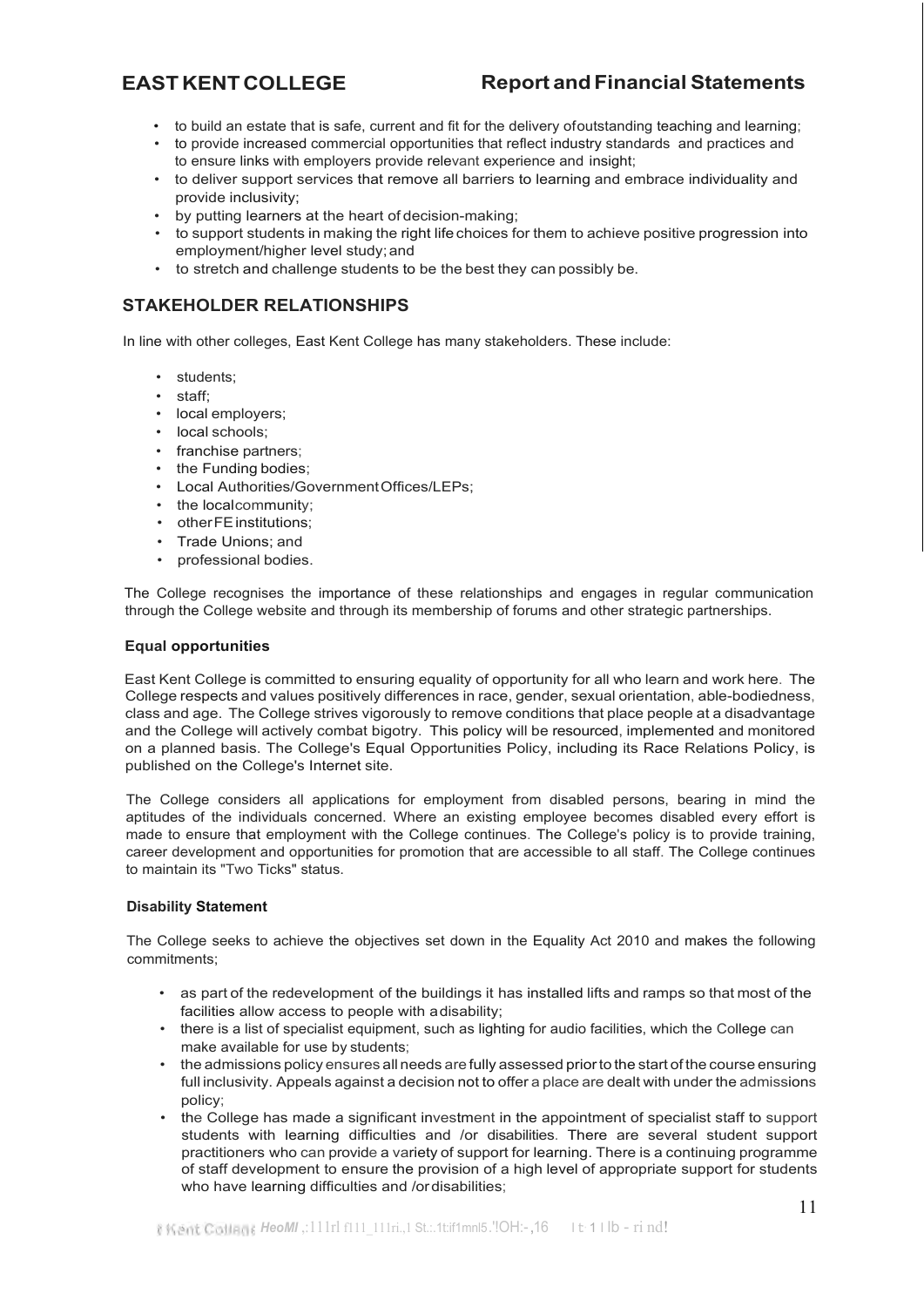- specialist programmes are described in programme information guides, and achievements and destinations are recorded and published in the standard College format; and
- counselling and welfare services are described on the College website.

# **Disclosure of information to auditors**

The Governors who held office at the date of approval of this report confirm that, so far as they are each aware, there is no relevant audit information of which the College's auditors are unaware; and each Governor has taken all the steps that he or she ought to have taken to be aware of any relevant audit information and to establish that the College's auditors are aware of that information.

# **Approved by order of the members of the Governing Body on 14 December 2016 and signed on their behalf by:**

 $\mathbf{b}$ 

**Beverley Aitken** 

**Chair**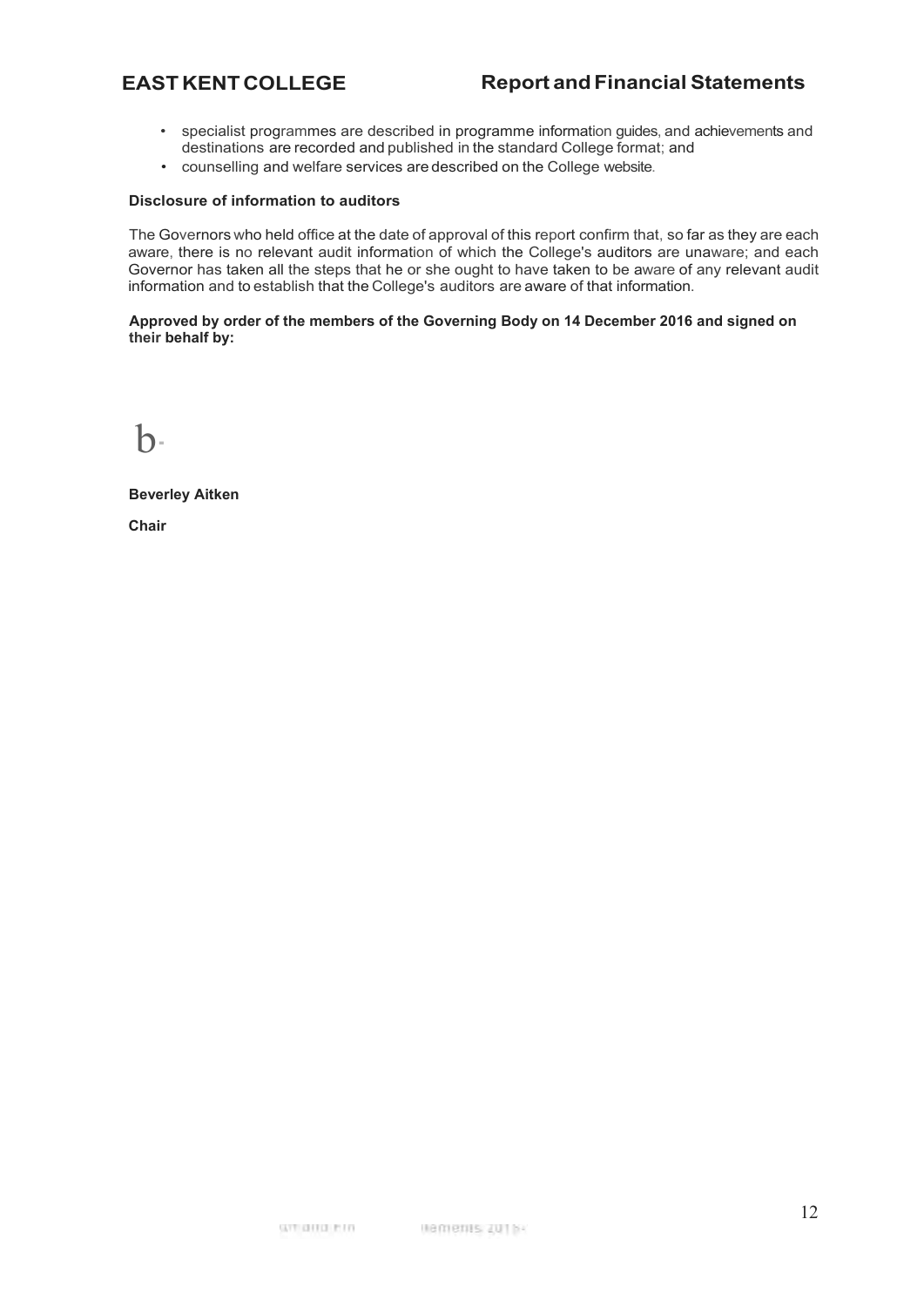# <span id="page-12-0"></span>**Statement of Corporate Governance and Internal Control**

The following statement is provided to enable readers of the annualreport andfinancial statements of the College to obtain a better understanding of its governance and legal structure. This statement covers the period from 1 August 2015 to31 July 2016 and up to the date of approval of the annualreport and financial statements.

The College endeavours to conduct its business:

- in accordance with the seven principles identified by the Committee on Standards inPublic Life (selflessness, integrity, objectivity, accountability, openness, honesty and leadership);
- in accordance with the guidance to colleges from the Association of Colleges in The English Colleges' Foundation Code of Governance ("the Foundation Code"); and
- having due regard to the UK Corporate Governance Code ("the Code") insofar as it is applicable to the further education sector.

The College is committed to exhibiting best practice in all aspects of corporate governance. This summary describes the manner in which the College has applied the principles set out in the UK Corporate Governance Code ("the Code") issued by the FRC in June 2010. Its purpose is to help the reader of the accounts understand how the principles have beenapplied.

In the opinion of the Governors, the College complies with all the provisions of the Code in so far as they apply to the further education sector, and it has complied throughout the year ended 31 July 2016. The Governing Body recognises that, as a body entrusted with both public and private funds, it has a particular duty to observe the highest standards of corporate governance at all times. In carrying out its responsibilities, it takes full account of The Code of Good Governance for English Colleges issued by the Association of Colleges in March 2015.

The College is an exempt charity within the meaning of Part 3 of the Charities Act 2011. The Governors, who are also the Trustees for the purposes of the Charities Act 2011, confirm that they have had due regard for the Charity Commission's guidance on public benefit and that the required statements appear elsewhere in these financial statements.

# **The Governing Body**

The composition of the Governing Body is set out in the table below. It is the Governing Body's responsibility to bring independent judgement to bear on issues of strategy, performance, resources and standards of conduct.

| <b>Name</b>        | Date of<br>appointment<br>$I$ re-<br>appointment         | <b>Term of</b><br>office                            | Date of<br>resignation | <b>Status of</b><br>appointment | <b>Committees</b><br>served                                                                               | C: Q<br>0<br>$\blacksquare$ <sup>L.)</sup> .<br>$\cdot \cdot \cdot$ <sup>n:</sup> ,<br>$\bf{0}$<br>$\mathbf{e}$<br>ai<br>t:<br>$U > q$ : | $^{(2)}_{cJ}$<br>fii<br>$\mathbf{C}$ :<br>$\ddot{c}$<br>al<br>:!!: .q: |
|--------------------|----------------------------------------------------------|-----------------------------------------------------|------------------------|---------------------------------|-----------------------------------------------------------------------------------------------------------|------------------------------------------------------------------------------------------------------------------------------------------|------------------------------------------------------------------------|
| Beverley<br>Aitken | 30.09.98<br>30.09.02<br>30.09.06<br>30.09.09<br>30.09.13 | 4 years<br>4 years<br>3 years<br>4 years<br>3 years |                        | Independent<br>member           | Chair of<br>Governing<br>Body from<br>10.07.14<br>Chair of:<br>Remuneration<br>and Search &<br>Governance | 100%                                                                                                                                     | 100%                                                                   |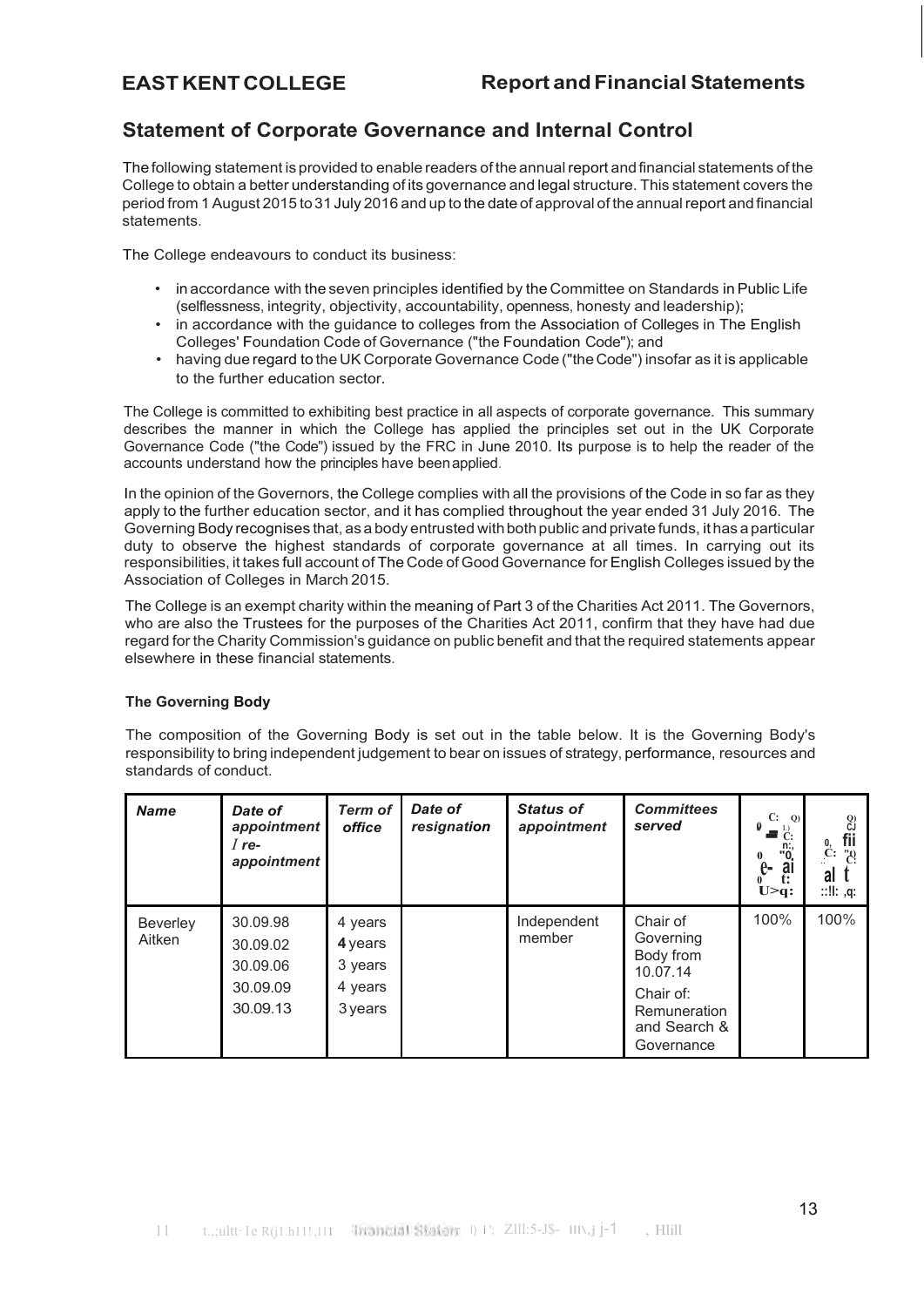| <b>Name</b>                | Date of<br>appointment<br>$I$ re-<br>appointment | <b>Term of</b><br>office                 | Date of<br>resignation | <b>Status of</b><br>appointment | <b>Committees</b><br>served                                                                                  | C: C2I<br>C:<br>$\int_{0}^{1}$<br><sup>01</sup><br>$e^{\theta}$<br>t::<br>Oc: r; | C2I<br>ŀ.<br>g,<br>င်း၊<br>t::<br>$\begin{array}{ll}\n\text{c}_{21} & \text{c}_{21} \\ \text{c}_{21} & \text{t} \\ \text{c}_{21} & \text{t} \\ \text{c}_{31} & \text{c}_{32}\n\end{array}$ |
|----------------------------|--------------------------------------------------|------------------------------------------|------------------------|---------------------------------|--------------------------------------------------------------------------------------------------------------|----------------------------------------------------------------------------------|--------------------------------------------------------------------------------------------------------------------------------------------------------------------------------------------|
| Patrick<br>Hollis          | 30.09.05<br>30.09.09<br>01.09.12<br>06.07.16     | 4 years<br>3 years<br>3 years<br>2 years |                        | Independent<br>member           | Vice Chair<br>Governing<br>Body from<br>10.07.14<br>Member of:<br>Remuneration<br>and Search &<br>Governance | 89%                                                                              | 100%                                                                                                                                                                                       |
| <b>Tim Kent</b>            | 01.10.09<br>01.10.11<br>01.10.15                 | 2 years<br>4 years<br>4 years            |                        | Independent<br>member           | <b>Chair Audit</b><br>Committee<br>Member of:<br>Remuneration<br>and Search &<br>Governance                  | 67%                                                                              | 85.7%                                                                                                                                                                                      |
| Dr Sarah<br>Kemp           | 01.09.10<br>31.08.14                             | 4 years                                  |                        | Independent<br>member           | Member of:<br>Corporation                                                                                    | 100%                                                                             | N/A                                                                                                                                                                                        |
| Hilary<br>Askew            | 01.09.12                                         | 4 years                                  | 31.08.2016             | Independent<br>member           | Member of:<br>Corporation                                                                                    | 78%                                                                              | N/A                                                                                                                                                                                        |
| Stephanie<br>Martin        | 01.09.10<br>31.08.14                             | 4 years                                  |                        | Independent<br>member           | Member of:<br>Corporation                                                                                    | 86%                                                                              | N/A                                                                                                                                                                                        |
| Charles<br><b>Buchanan</b> | 01.12.12<br>06.07.16                             | 4 years<br>4 years                       |                        | Independent<br>member           | Member of:<br>Audit<br>Committee<br>and<br>Corporation                                                       | 78%                                                                              | 100%                                                                                                                                                                                       |
| Liz<br>Langton-<br>Way     | 01.09.11                                         | 4 years                                  | 31.08.2015             | Independent<br>member           | Member of:<br><b>Business</b><br>Committee                                                                   | <b>NIA</b>                                                                       | N/A                                                                                                                                                                                        |
| Jonathan<br>Clarke         | 18.12.13                                         | 4 years                                  |                        | Independent<br>member           | Member of:<br>Corporation,<br>Remuneration<br>and Search &<br>Governance                                     | 100%                                                                             | 94.4%                                                                                                                                                                                      |
| Rupert<br><b>Bristow</b>   | 01.08.14                                         | 4 years                                  |                        | Independent<br>member           | Member of:<br>Corporation                                                                                    | 78%                                                                              | N/A                                                                                                                                                                                        |
| Patrick<br>Finucane        | 23.09.14                                         | 3 years                                  |                        | Independent<br>member           | Vice-Chair of<br>Audit<br>Committee<br>and Member<br>of: Corporation                                         | 78%                                                                              | 100%                                                                                                                                                                                       |
| <b>Tom Price</b>           | 23.09.14                                         | 4 years                                  |                        | Independent<br>member           | Member of:<br>Audit<br>Committee<br>and<br>Corporation                                                       | 100%                                                                             | 100%                                                                                                                                                                                       |
| Caroline<br>Hallett        | 23.09.14                                         | 4 years                                  | 10.03.2016             | Independent<br>member           | Member of:<br>Corporation                                                                                    | 40%                                                                              | N/A                                                                                                                                                                                        |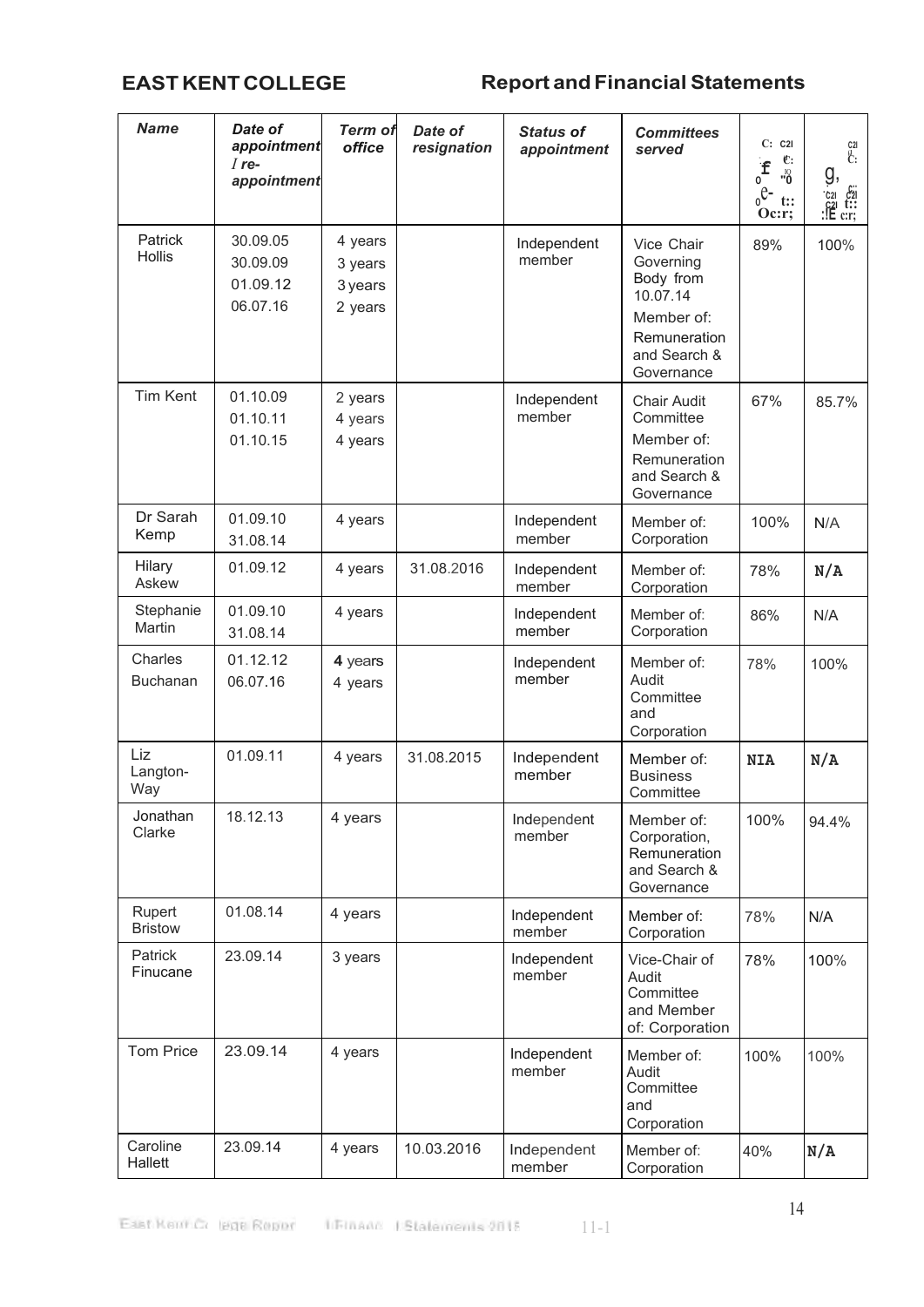| <b>Name</b>            | Date of<br>appointment<br>$I$ re-<br>appointment | <b>Term of</b><br>office | Date of<br>resignation | <b>Status of</b><br>appointment | <b>Committees</b><br>setved                                                           | C:<br>Q<br>0<br>$\mathbf{L}$ .)<br>$\ddot{C}$ :<br>Cb<br>$\bf{0}$<br>'t)<br>$\mathrm{e}$<br>$\tilde{\mathbf{y}}_{\mathbf{q}}$ :<br>t:: | $\overset{Q)}{\overset{G}{C}}$<br>gı<br>$\int_{(I)}$<br>$\mathbf{Q})$<br>$\ddot{\mathbf{t}}$<br>$\mathbf{9}$<br>c:( |
|------------------------|--------------------------------------------------|--------------------------|------------------------|---------------------------------|---------------------------------------------------------------------------------------|----------------------------------------------------------------------------------------------------------------------------------------|---------------------------------------------------------------------------------------------------------------------|
| <b>Gail Clarke</b>     | 10.10.14                                         | 4 years                  |                        | Independent<br>member           | Member of:<br>Audit<br>Committee<br>and<br>Corporation                                | 56%                                                                                                                                    | 90%                                                                                                                 |
| Miranda<br>Chapman     | 01.07.15                                         | 4 years                  |                        | Independent<br>member           | Member of:<br>Corporation                                                             | 89%                                                                                                                                    | N/A                                                                                                                 |
| Graham<br>Razey        | 19.04.10                                         |                          |                        | Principal                       | Member of:<br>Corporation,<br>Remuneration<br>and Search &<br>Governance<br>Committee | 100%                                                                                                                                   | 100%                                                                                                                |
| Lewis Waitt            | 01.09.13                                         | 2 years                  | 31.08.2015             | <b>Staff Governor</b>           | Member of:<br><b>Business</b><br>Committee                                            | N/A                                                                                                                                    | N/A                                                                                                                 |
| Pauline<br>Solley      | 01.09.11<br>01.09.13                             | 2 years<br>2 years       | 31.08.2015             | <b>Staff Governor</b>           | Member of:<br>Education<br>Committee                                                  | N/A                                                                                                                                    | N/A                                                                                                                 |
| Joanne<br>Timms        | 01.09.15                                         | 2 years                  |                        | <b>Staff Governor</b>           | Member of:<br>Corporation                                                             | 100%                                                                                                                                   | N/A                                                                                                                 |
| Joanna<br><b>Brown</b> | 01.09.15                                         | 2 years                  |                        | <b>Staff Governor</b>           | Member of:<br>Corporation                                                             | 100%                                                                                                                                   | N/A                                                                                                                 |
| Charmaine<br>Jacobs    | 01.08.15                                         | 1 year                   |                        | <b>Student</b><br>Governor      | Member of:<br>Corporation                                                             | 44%                                                                                                                                    | N/A                                                                                                                 |

# **SENIOR OFFICERS ATTENDING**

|                | Date of<br>appointment I<br>re-appointment | <b>Term of</b><br>office | Date of<br>resignation | <b>Status of</b><br>appointment                                                    | <b>Committees</b><br>setved | <b>Attendance</b> |
|----------------|--------------------------------------------|--------------------------|------------------------|------------------------------------------------------------------------------------|-----------------------------|-------------------|
| Anne<br>Leese  | 01.01.07                                   | N/A                      |                        | Deputy<br>Principal                                                                | Corporation                 | 100%              |
| Chris Legg     | 01.05.12                                   | N/A                      |                        | Executive<br>Director of<br>Finance and<br>Commercial<br>Development               | Audit,<br>Corporation       | 100%              |
| Paul<br>Sayers | 01.05.14                                   | N/A                      |                        | Executive<br>Director of<br>Corporate<br>Services and<br>Strategic<br>Partnerships | Audit,<br>Corporation       | 100%              |
| Tara<br>Ashman | Clerk appointed 03.02.14                   |                          |                        |                                                                                    |                             | 100%              |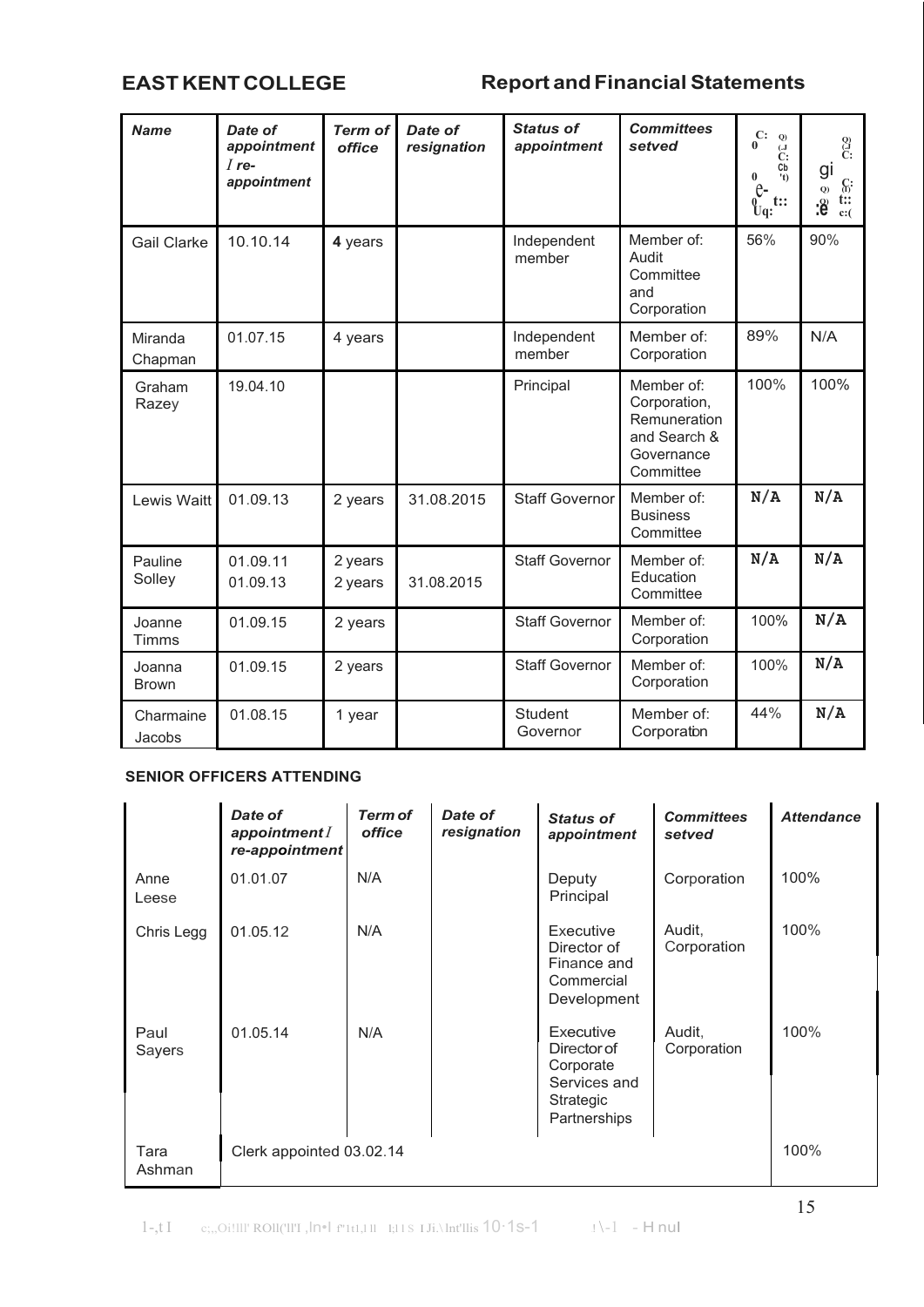The Governing Body is provided with regular and timely information on the overall financial performance of the College together with other information such as performance against funding targets, proposed capital expenditure, quality matters and personnel related matters such as health and safety and environmental issues. The Governing Body meets at least six times per academic year.

The Governing Body conducts its business through a Carver model structure and additional agreed committees. Each committee has terms of reference, which have been approved by theGoverning Body. These committees are Audit, Remuneration, and Search & Governance. Full minutes of all meetings, except those deemed to be confidential by the Governing Body, are available from the Clerk to the Governing Body at tara.ashman@eastkent.ac.ukr write to The Clerk, East Kent College, Ramsgate Road, Broadstairs, Kent. CT101PN.

The Clerk to the Governing Body maintains a register of financial and personal interests of the Governors. The register is available for inspection at the aboveaddress.

All Governors are able to take independent professional advice in furtherance of their duties at the College's expense and have access to the Clerk to the Governing Body, who is responsible to the Board for ensuring that allapplicable procedures and regulations are complied with. The appointment, evaluation and removal of the Clerk are matters for the Governing Body as a whole.

Formal agendas, papers and reports are supplied to Governors in a timely manner, prior to Board meetings. Briefings are also provided on an ad-hoc basis.

The Governing Body has a strong and independent non-executive element and no individual or group dominates its decision-making process. The Governing Body considers that each of its non-executive members is independent of management and free from any business or other relationship that could materially interfere with the exercise of their independent judgement.

There is a clear division of responsibility in that the role of the Chair of the Governing Body and Principal of theCollege are separate.

# **APPOINTMENTS TO THE GOVERNING BODY**

Any new appointments to the Governing Body are a matter for the consideration of the Governing Body as a whole. The Governing Body has a Search Committee which is comprised of five members; the Chair of the Governing Body, the three Committee Chairs and the Principal. This Committee is responsible for the selection and nomination of any new members for the Governing Body's consideration, and ensuring that appropriate training is provided in accordance with a continuing review of the skills profile of the Governing Body.

Members of the Governing Body are appointed for a term of office not exceeding four years.

## **CORPORATION PERFORMANCE**

Governance at the College is strong. The Governing Body plays a key role in challenging the senior management to ensure that the College aims are achieved. Through the Carver model, the Governors are particularly focused on a holistic approach to Governance and timely and accurate reporting ensures that Governors canchallenge effectively. Through this model, the Board has been able to take considerable assurance that governance was robust and appropriately structured to support delivery of the strategic plan and continued improvements to the College.

The Board reviewed its performance for 2015/16 at the December meeting as part of the annual selfassessment review taking into consideration its self-assessment. The Board considers its individual performance over the year at the strategic events and through Governor Self-evaluation and 1 to 1 meetings with the Chair. Further assurance is gained from both external parties (Ofsted and FE Commissioner visits) and the College Performance Indicators, which are reported monthly. These indicatorscover all aspects of the College's operations including teaching andlearning, student outcomes, satisfaction and leadership and management. The CPls form a sound basis from which managers and Governors can judge performance and progress. The annual and three year targets are based on the

Faat Ke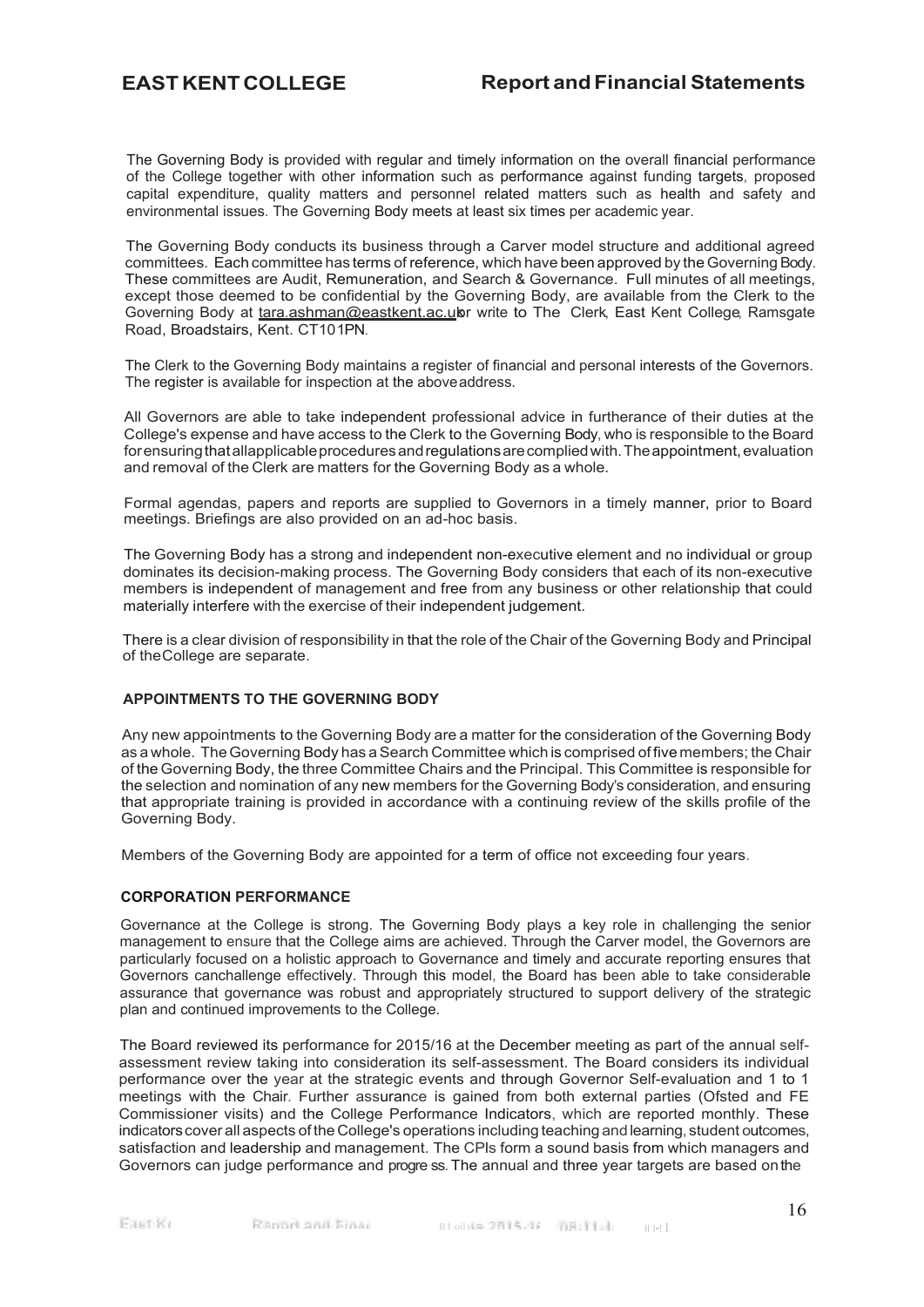most accurate comparative data from within and outside the sector (where appropriate) and targets are set to be both challenging but achievable.

# **REMUNERATION COMMITTEE**

Throughout the year ended 31 July 2016, the College's Remuneration Committee comprised five members. The Committee's responsibilities are to make recommendations to the Board on the remuneration and benefits of the Principal and other senior post holders.

Details of remuneration for the year ended 31 July 2016 are set out in note 7 to the financial statements.

# **AUDIT COMMITTEE**

The Audit Committee comprises the Chair and four other members of the Governing Body (excluding the Principal). The Committee operates in accordance with written terms of reference approved by the Governing Body. Its purpose is to advise the Governing Body on the adequacy and effectiveness of the College's systems of internal control and its arrangements for risk management, control and governance processes.

The Audit Committee meets three times per year and provides a forum for reporting by the College's financial statements auditors, who have access to the Committee for independent discussion, without the presence of College management.

The Governing Body took the decision to manage the internal audit under the freedom and flexibilities of the Joint Audit Code of Practice to procure a wider range of internal audit services, focused on addedvalue improvement reviews linked to key risks and new developments. The Audit Committee have responsibility for reviewing these reports.

The Committee also receives and considers reports from the main FE funding bodies as they affect the College'sbusiness.Managementareresponsiblefortheimplementationofagreedrecommendationsand internal audit undertake periodic follow up reviews to ensure such recommendations have been implemented.

The Audit Committee also advises the Governing Body on the appointment of internal, regularity and financial statements auditors and their remuneration for both audit and non-audit work, as well as reporting annually to the Governing Body.

# **INTERNAL CONTROL**

# **Scope of responsibility**

The Governing Body is ultimately responsible for the College's system of internal control and for reviewing its effectiveness. However, such a system is designed to manage rather than eliminate the risk of failure to achieve business objectives, and can provide only reasonable and not absolute assurance against material misstatement or loss.

The Governing Body has delegated the day-to-day responsibility to the Principal as Accounting Officer, for maintaining a sound system of internal control that supports the achievement of the College's policies, aims and objectives, whilst safeguarding the public funds and assets for which he is personally responsible, in accordance with the responsibilities assigned to him in the Financial Memorandum between the College and the Skills Funding Agency and the College and the Education Funding Agency. He is also responsible for reporting to the Governing Body any material weaknesses or breakdowns in internal control.

# **The purpose of the system of internal control**

The system of internal control is designed to h1anage risk to a reasonable level rather than to eliminate allrisk of failure to achieve policies, aims and objectives; it can therefore only provide reasonable and not absolute assurance of effectiveness. The system of internal control is based on an ongoing process designed to identify and prioritise the risks to the achievement of College policies, aims and objectives, to evaluate the likelihood of those risks being realised and the impact should they being realised, and to managethem efficiently, effectively and economically. The system of internal control hasbeen in place in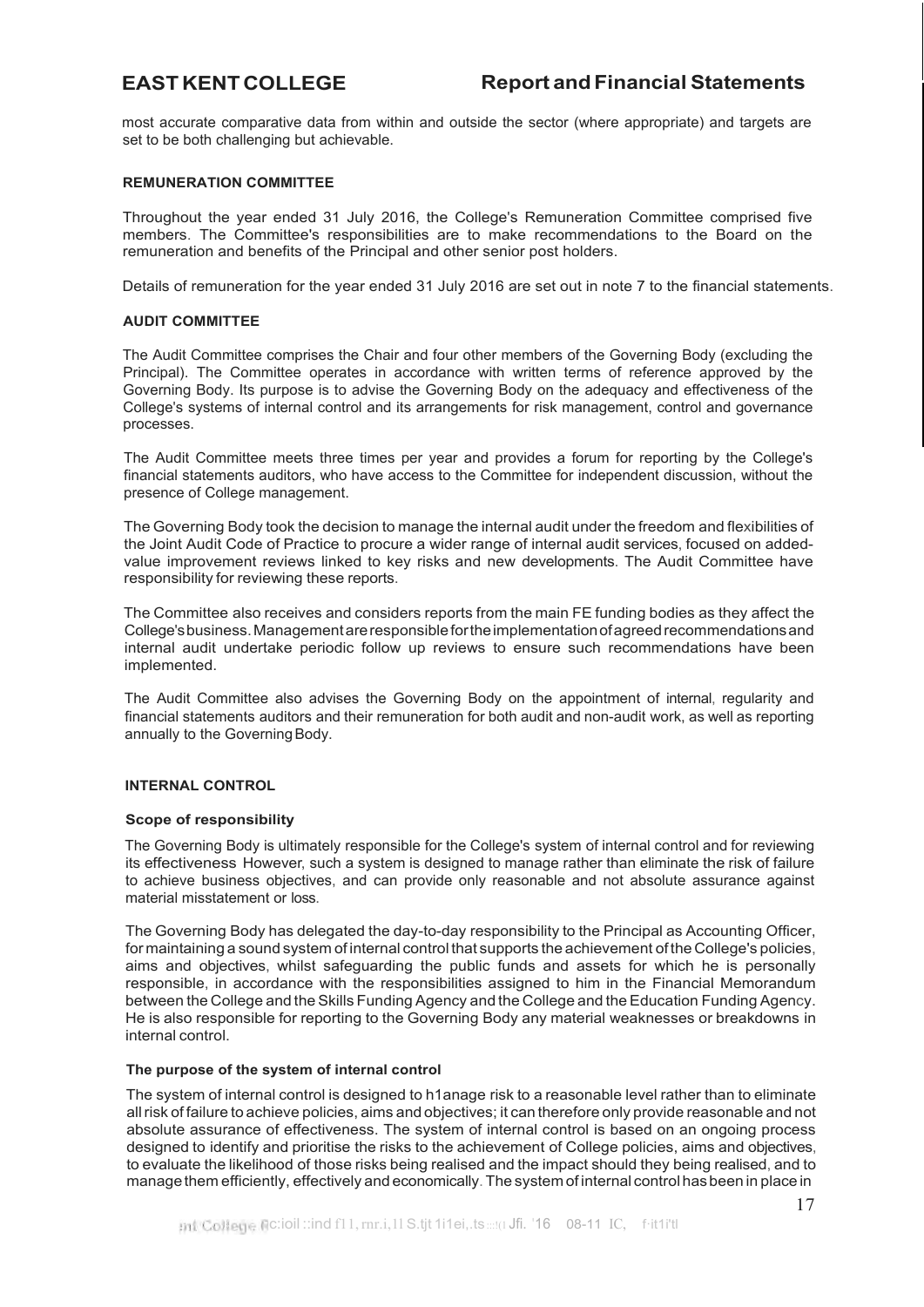East Kent College for the year ended 31 July 2016 and up to the date of approval of the annual report and accounts.

# **Capacity to handle risk**

The Governing Body has reviewed the key risks to which the College is exposed, together with the operating, financial and compliance controls that have been implemented to mitigate those risks. The Governing Body is of the view that there is a formal ongoing process for identifying, evaluating and · managing the College's significant risks that has been inplace forthe period ended 31 July 2016 and up to the date of approval of the annual report and accounts. This process is reviewed regularly by the Governing Body.

# **The risk and control framework**

Thesystemofinternalcontrol isbasedonaframework ofregularmanagementinformation, administrative procedures including the segregation of duties, and a system of delegation and accountability. In particular, it includes:

- comprehensive budgeting systems with an annual budget, which is reviewed and agreed by the Governing Body;
- regular reviews by the Governing Body of periodic and annual financial reports which indicate financial performance against forecasts;
- setting targets to measure financial and other performance by use of College Performance Indicators;
- clearly defined capital investment control guidelines; and
- the adoption of formal project management disciplines, where appropriate.

The College has an internal audit service, supplemented by additional work provided by other industry practitioners, which operates in accordance with the requirements of the funding body's Joint Audit Code of Practice. The scope of this work is informed by an analysis of the risks to which the College is exposed and annual internal audit plans are based on this analysis. The analysis of risks and the internal audit plans are endorsed by the Governing Body on the recommendation of the Audit Committee. The Chair of the Audit Committee provides the Governing Body with a report on internal audit activities and will include the independent opinions on the adequacy and effectiveness of the College's system of risk management , controls and governance processes.

# **Review of effectiveness**

As Accounting Officer, the Principal has responsibility for reviewing the effectiveness of the system of internal control. The Principal's review of the effectiveness of the system of internal control is informed by:

- the work of the internal auditors:
- the work of the Executive Managers within the College who have responsibility for the development and maintenance of the internal control framework; and
- comments made by the College's financial statements auditors, the regularity auditors and the appointed funding auditors in their management letters and other reports.

The Principal has been advised on the implications of the results of his review of the effectiveness of the system of internal control by the Audit Committee which oversees the work of the internal audit and other independent advisers and approves plans to address weaknesses and ensure continuous improvement of the control systems.

The Senior Management Team receives reports setting out key performance and risk indicators and considers possible control issues brought to their attention by early warning mechanisms, which are embedded within the departments and reinforced by risk awareness training. The Senior Management Team and the Audit Committee also receive regular reports from internal audit and other sources of assurance, which include recommendations for improvement. The Audit Committee's role in this area is confined to a high-level review of the arrangements for internal control. The Governing Body's agenda includes a regular item for consideration of risk and control and receives reports thereon from the Senior Management Team and the Audit Committee. The emphasis is on obtaining the relevant degree of assurance and not merely reporting by exception.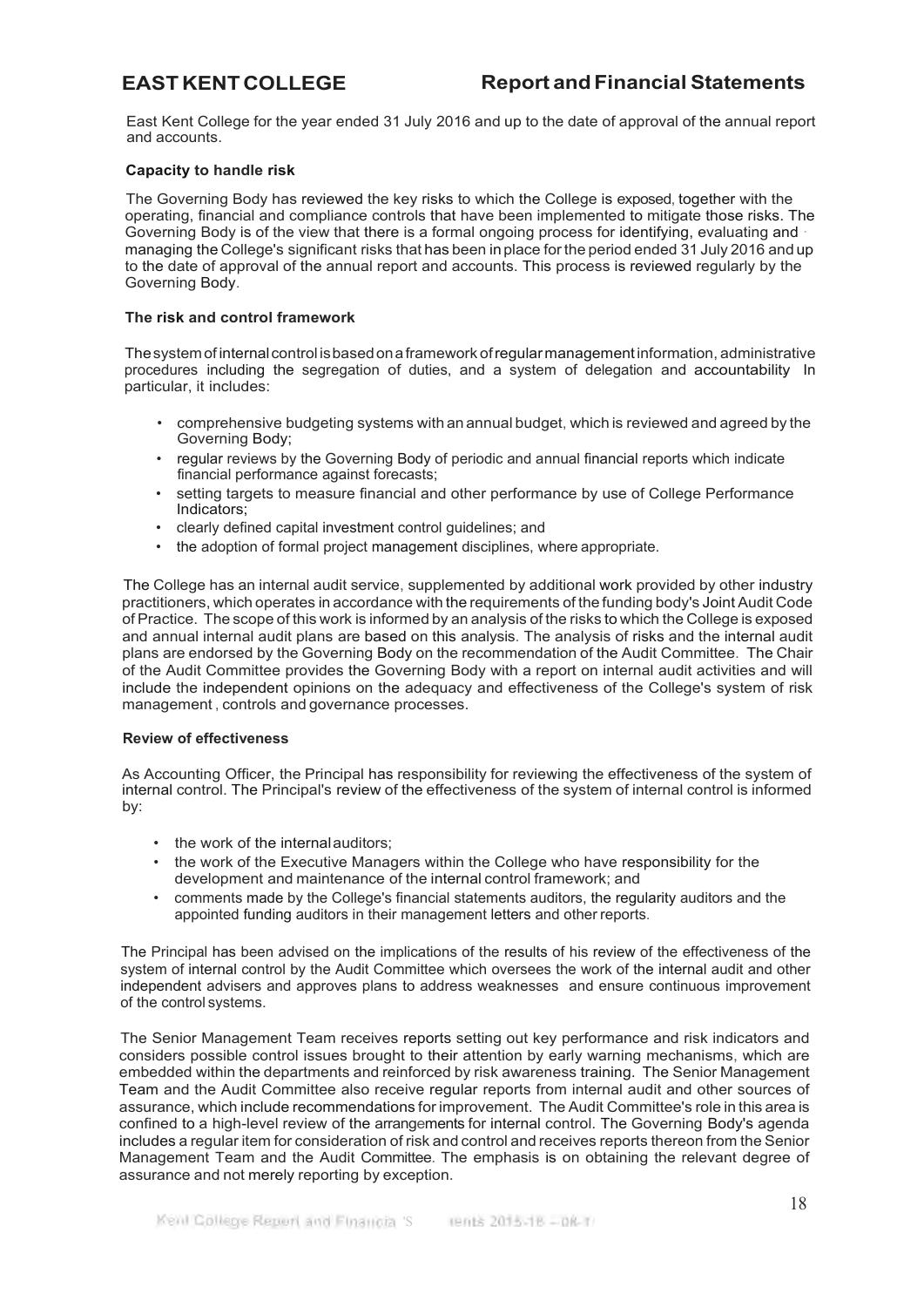Based on the advice of the Audit Committee and the Principa,l the Governing Body is of the opinion that the College has an adequate and effective framework for governance, risk management and control, and has fulfilled its statutory responsibility for "the effective and efficient use of resources, the solvency of the institution and the safeguarding of the assets".

# **GOING CONCERN**

After making appropriate enqu1nes, the Governing Body considers that the College has adequate resources to continue in operational existence for the foreseeable future. For this reason, they continue to adopt the going concern basis in preparing the financial statements.

Approved by order of the members of the Governing Body on 14 December 2016 and signed on their behalf by:

Beverley Aitken **Chair**

 $\frac{Q}{Q}$  J  $-c$ ;;/ $\frac{c}{2}$  -  $\frac{1}{2}$ 

Graham Razey **Accounting Officer**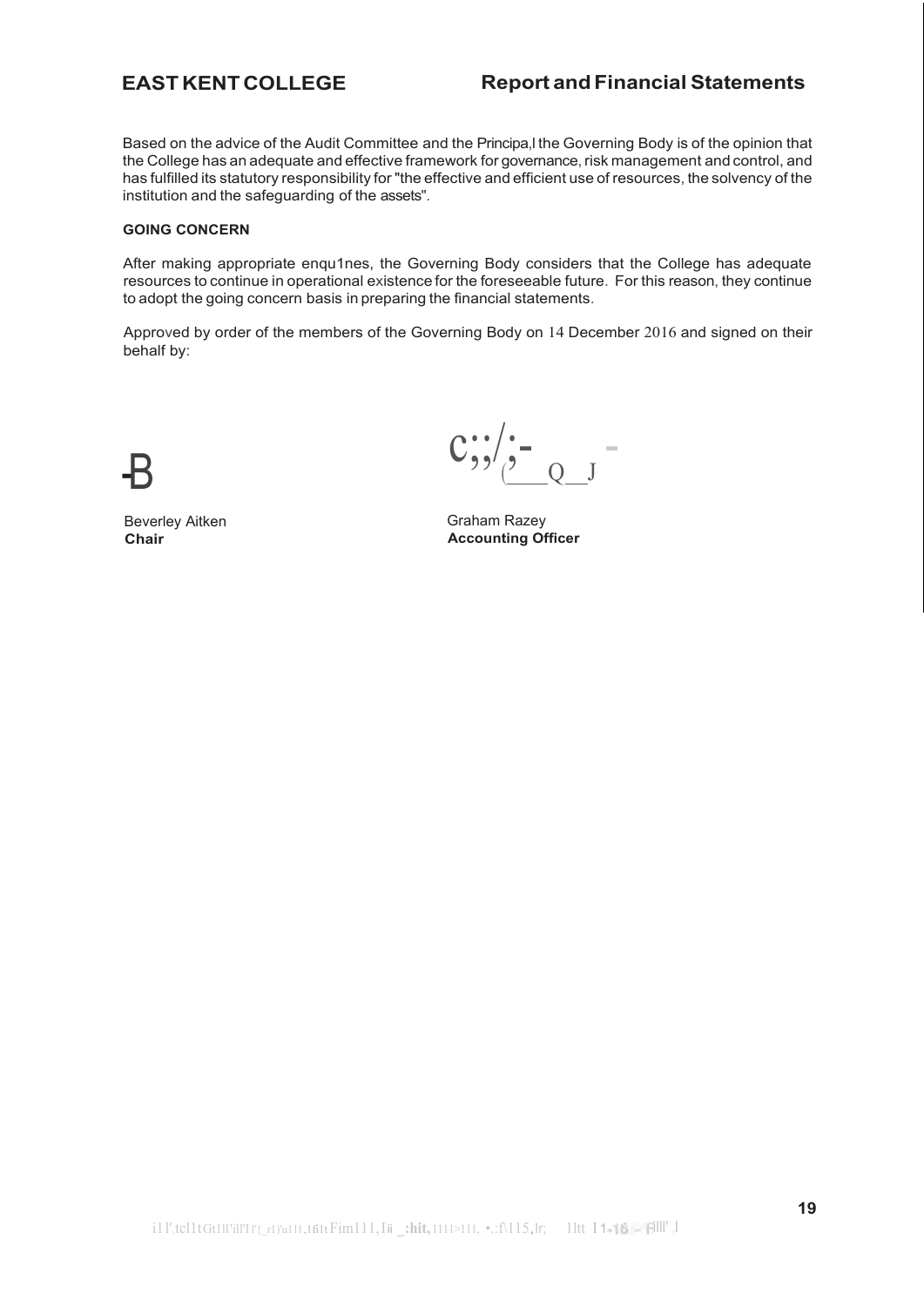# <span id="page-19-0"></span>**Governing Body's Statement on the College's Regularity, Propriety andCompliance with Funding Body Terms and Conditions of Funding**

The Governing Body has considered its responsibility to notify the Skills Funding Agency of material irregularity, impropriety and non-compliance with Skills Funding Agency terms and conditions of funding, under the Financial Memorandum in place between the College and the Skills Funding Agency. As part of its consideration the Governing Body has had due regard to the requirements of the Financial Memorandum.

We confirm, on behalf of the Governing Body that to the best of its knowledge the Governing Body believes it is able to identify any material irregular or improper use of funds by the College, or material non-compliance with the Skills Funding Agency's terms and conditions of funding under the College's Financial Memorandum.

We confirm that no instances of material irregularity, impropriety or funding non-compliance have been discovered to-date and, if any instances are identified after the date of these statements, these will be notified to the Skills FundingAgency.

Beverley Aitken **Chair**

14 December2016

8. QC,

Graham Razey **Accounting Officer**

14 December 2016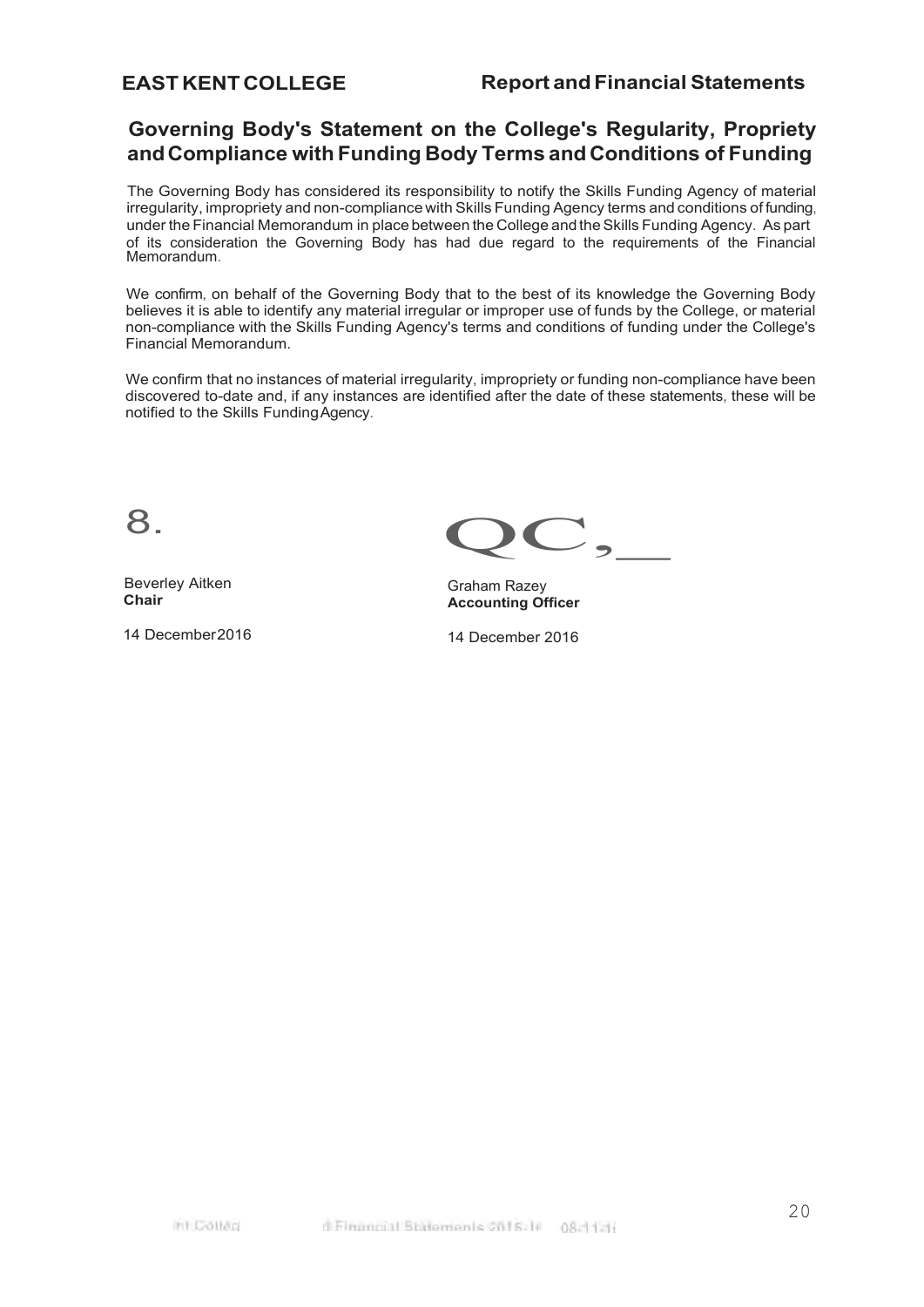# <span id="page-20-0"></span>**Statement of Responsibilities of the Members of the Governing Body**

The members of the Governing Body are required to present audited financial statements for each financial year.

Within the terms and conditions of the Financial Memorandum agreed between the Skills Funding Agency and the Governing Body of the College, the Governing Body, through its Principal, is required to prepare financial statements for each financial year in accordance with the 2015 Statement of Recommended Practice - Accounting for Further and Higher Education and with the Accounts Direction 2015 to 2016 issued jointly by the Skills Funding Agency and the Education Funding Agency, and which give a true and fair view of the state of affairs of the College and the result for that year.

In preparing the financial statements, the Governing Body is required to:

- select suitable accounting policies and apply them consistently;
- make judgements and estimates that are reasonable and prudent;
- state whether applicable Accounting Standards have been followed, subject to any material departures disclosed and explained in the financial statements; and
- prepare financial statements on the going concern basis, unless it is inappropriate to assume that the College will continue in operation.

The Governing Body is also required to prepare a report which describes what it is trying to do and how it is going about it, including the legal and administrative status of the College.

The Governing Body is responsible for keeping proper accounting records which disclose with reasonable accuracy, at any time, the financial position of the College, and which enable it to ensure that the financial statements are prepared in accordance with the relevant legislation of incorporation and other relevant accounting standards. It is responsible fortaking steps that arereasonably open toit inordertosafeguard the assets of the College and to prevent and detect fraud and other irregularities.

The maintenance and integrity of the College website is the responsibility of the Governing Body of the College; the work carried out by the auditors does not involve consideration of these matters and, accordingly, the auditors accept no responsibility for any changes that may have occurred to the financial statements since they were initially presented on the website. Legislation in the United Kingdom governing the preparation and dissemination of financial statements may differ from legislation in other jurisdictions.

Members of the Governing Body are responsibe for ensuring that expenditure and income are applied for the purposes intended by Parliament and that the financial transactions conform to the authorities that govern them. In addition, they are responsible for ensuring that funds from the Skills Funding Agency and the Education Funding Agency are used only in accordance with the Financial Memorandum with the Skills Funding Agency and any other conditions that may be prescribed from time to time. Members of the Governing Body must ensure that there are appropriate financial and management controls in place in order to safeguard public and other funds and to ensure they are used properly. In addition, members of the Governing Body are responsible for securing economical, efficient and effective management of the College's resources and expenditure, so that the benefits that should be derived from the application of public funds by the Skills Funding Agency and the Education Funding Agency are not put at risk.

Approved by order of the members of the Governing Body on 14 December 2016 and signed on their behalf by:

 $\mathsf{R}$  .

**Beverley Aitken Chair**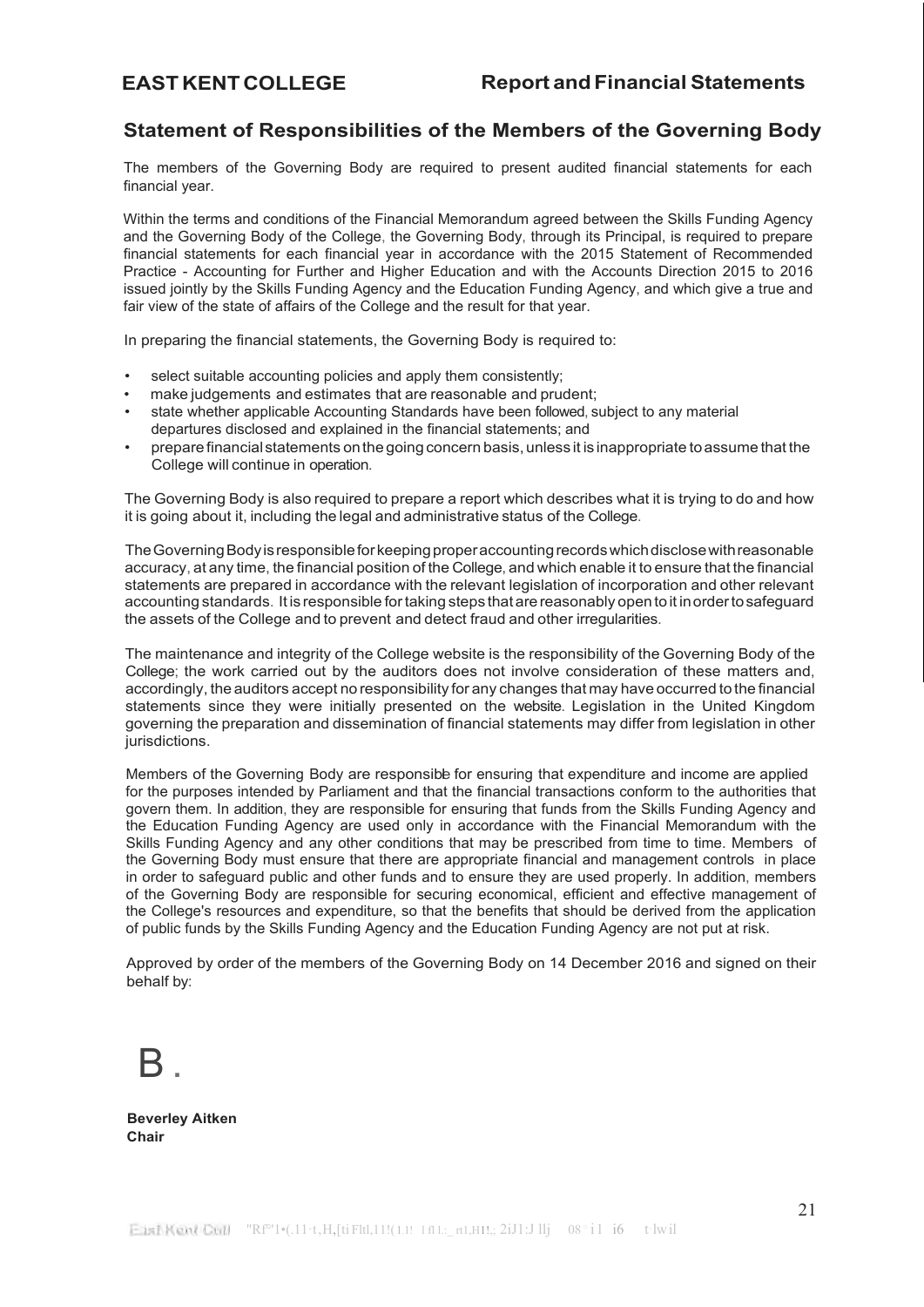# <span id="page-21-0"></span>**Independent Auditor's Report to the Governing Body of East Kent College**

We have audited the College's financial statements for the year ended 31 July 2016 set out on pages 25 to 44. The financial reporting framework that has been applied in their preparation is applicable law and UK accounting standards (UK Generally Accepted Accounting Practice).

This report is made solely to the Governing Body, as a body, in accordance with statutory requirements. Our audit work has been undertaken so that we might state to the Governing Body, as a body, those matters we are required to state to them in an auditor's report and for no other purpose. To the fullest extent permitted by law, we do not accept or assume responsibility to anyone other than the Governing Body, as a body, for our audit work, for this report, or for the opinions we have formed.

# **Respective Responsibilities of the Governing Body of East Kent College and Auditor**

As explained more fully in the Statement of the Governing Body's responsibilities set out on page 20, the Governing Body isresponsible forthe preparation of financial statements which give a trueandfair view.

Our responsibility is to audit, and express an opinion on, the financial statements in accordance with applicable law and International Standards on Auditing (UK and Ireland). Those standards require us to comply with the Auditing Practices Board's (APB's) Ethical Standards for Auditors.

# **Scope of the audit of the financial statements**

An audit involves obtaining evidence about the amounts and disclosures in the financial statements sufficient to give reasonable assurance that the financial statements are free from material misstatement, whether caused by fraud or error. This includes an assessment of: whether the accounting policies are appropriate to the College's circumstances and have been consistently applied and adequately disclosed; the reasonableness of significant accounting estimates made by the Governing Body; and the overall presentation ofthefinancial statements. Inaddition,wereadallthefinancialandnon-financial information in the Operating and Financial Review to identify material inconsistencies with the audited financial statements and to identify any information that is materially incorrect based on, or materially inconsistent with, the knowledge acquired by us, in the course of performing the audit. If we become aware of any apparent material misstatements or inconsistencies, weconsiderthe implications for our report.

# **Opinion on financial statements**

In our opinion the financial statements:

- give a true and fair view of the state of the College's affairs as at 31 July 2016 and of the College's deficit of income over expenditure for the year then ended; and
- have been properly prepared in accordance with United Kingdom Generally Accepted Accounting **Practice**

# **Matters on which we are required to report by exception**

We have nothing to report in respect of the following matters, where the revised Joint Audit Code of Practice issued jointly by the Skills Funding Agency and the Education Funding Agency requires us to report to you if, in our opinion:

- adequate accounting records have not been kept:
- the financial statements are not in agreement with the accounting records;or
- we have not received all the information and explanations required for our audit.

C-l\_CJ.::t.

Buzzacott LLP CharteredAccountantsandRegisteredAuditors 130 Wood Street<br>London EC2V 6DL

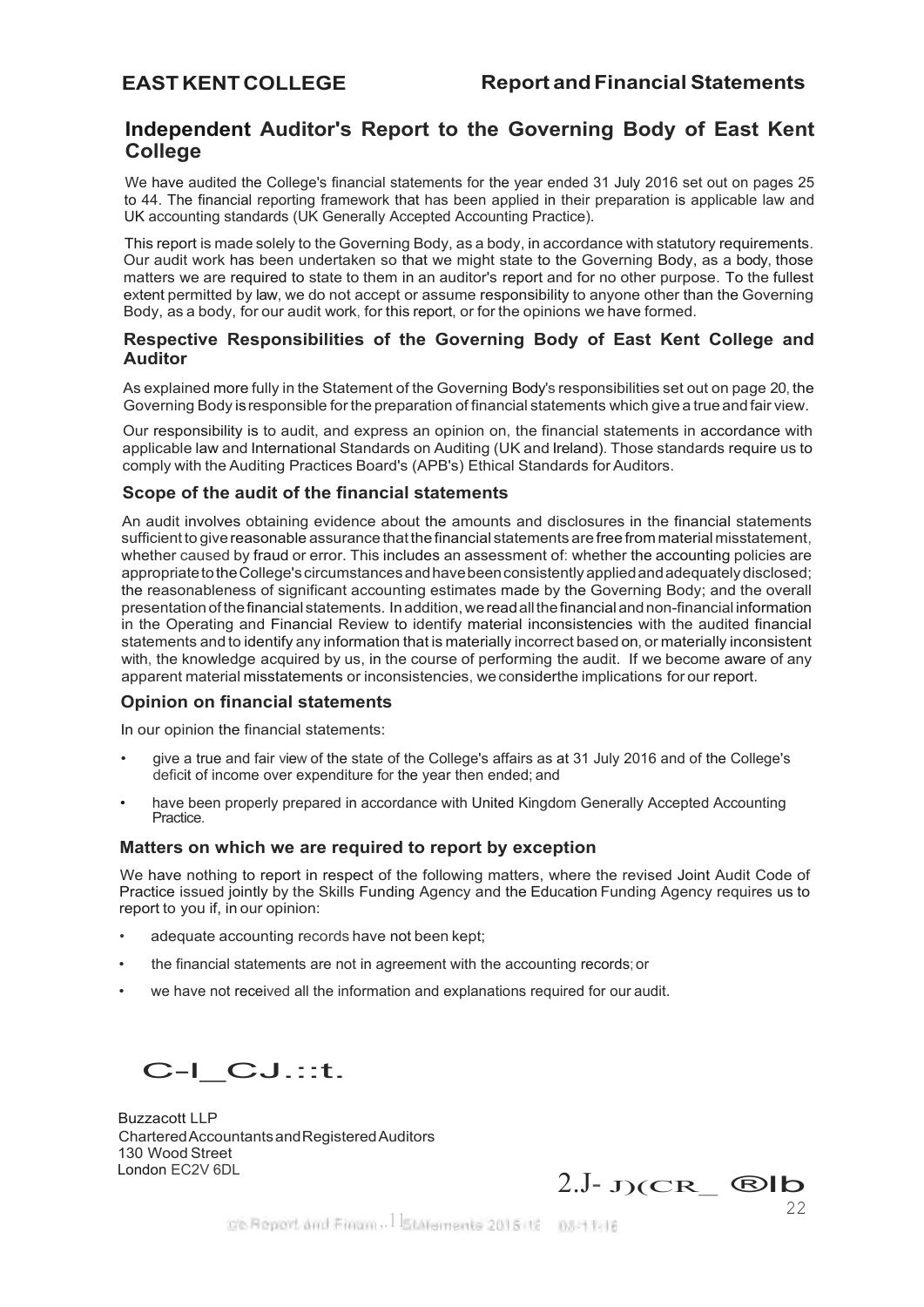# <span id="page-22-0"></span>**Reporting Accountant's Assurance Report on Regularity**

# **To: The Governing Body of East Kent College and Secretary of State for Education acting through the Skills Funding Agency**

In accordance with the terms of our engagement letter dated 28 April 2016 and further to the requirements of the financial memorandum with the Skills Funding Agency, we have carried out an engagement to obtain limited assurance about whether anything has come to our attention that would suggest that, in all material respects, the expenditure disbursed and income received by East Kent College during the period 1 August 2015 to 31 July 2016 have not been applied to the purposes identified by Parliament and the financial transactions do not conform to the authorities which govern them.

The framework that has been applied is set out in the Joint Audit Code of Practice issued jointly by the Skills Funding Agency and Education Funding Agency. In line with this framework, our work has specifically not considered income received from the main funding grants generated through the Individualised Learner Record (ILR) returns, for which the Skills Funding Agency has other assurance arrangements in place.

This report is made solely to the Governing Body of East Kent College and the Skills Funding Agency in accordance with the terms of our engagement letter. Our work has been undertaken so that we might state to the Governing Body of East Kent College and the Skills Funding Agency those matters we are required to state in a report and for no other purpose. To the fullest extent permitted by law, we do not accept or assume responsibility to anyone other than the Governing Body of East Kent College and the Skills Funding Agency for our work, for this report, or for the conclusion we have formed.

# **Respective responsibilities of East Kent College and the reporting accountant**

The Governing Body of East Kent College is responsible, under the requirements of the Further & Higher Education Act 1992, subsequent legislation and related regulations and guidance, for ensuring that expenditure disbursed and income received is applied for the purposes intended by Parliament and the financial transactions conform to the authorities which govern them.

Ourresponsibilitiesforthis engagement areestablished intheUnitedKingdom byourprofession's ethical guidance and are to obtain limited assurance and report in accordance with our engagement letter and the requirements of the Joint Audit Code of Practice. We report to you whether anything has come to our attention in carrying out our work which suggests that in all material respects, expenditure disbursed and income received during the period 1 August 2015 to 31 July 2016 have not been applied to purposes intended by Parliament of that the financial transactions do not conform to the authorities that govern them.

# **Approach**

We conducted our engagement in accordance with the Joint Audit Code of Practice issued jointly by the Skills Funding Agency and the Education Funding Agency. We performed a limited assurance engagement as defined in that framework.

The objective of a limited assurance engagement is to perform such procedures as to obtain information and explanations in order to provide us with sufficient appropriate evidence to express a negative conclusion on regularity.

A limited assurance engagement is more limited in scope than a reasonable assurance engagement and consequently does not enable us to obtain assurance that we would become aware of all significant matters that might be identified in a reasonable assurance engagement. Accordingly, we do not express a positive opinion.

Our engagement includes examination, on a test basis, of evidence relevant to the regularity of the College's income and expenditure.

The work undertaken to draw to our conclusion includes:

• An assessment of therisk of material irregularity and impropriety across all of the College's activities;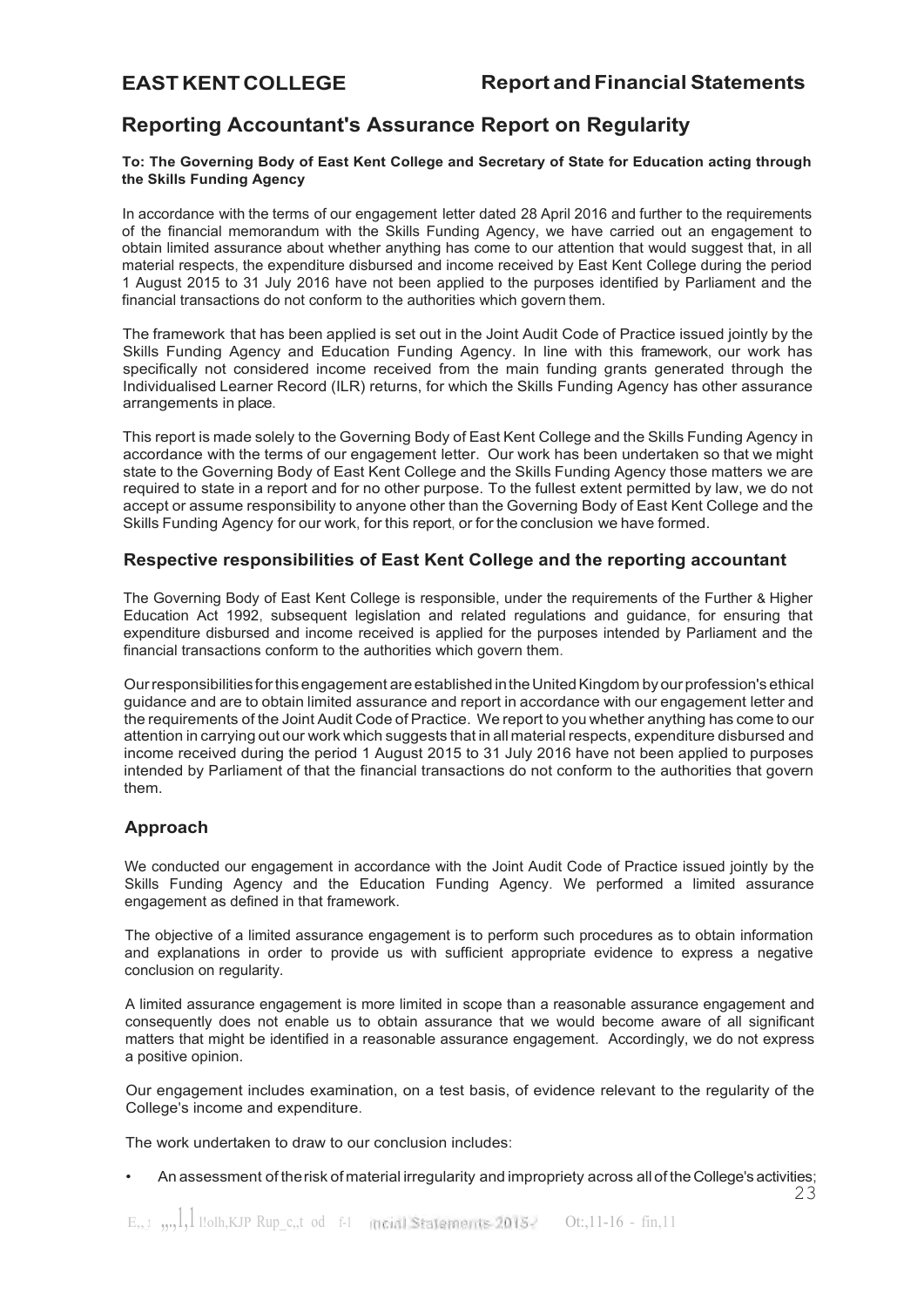- furthertestingandreviewofself-assessmentquestionnaire includingenquiry,identificationofcontrol processes and examination of supporting evidence across all areas identified as well as additional verification work where considered necessary; and
- consideration of evidence obtained through the work detailed above and the work completed as part of our financial statements audit in order to support the regularity conclusion.

# **Conclusion**

In the course of our work, nothing has come to our attention which suggests that in all material respects, the expenditure disbursed and income received during the period 1 August 2015 to 31July 2016 has not been applied to purposes intended by Parliament and the financial transactions do not conform to the authorities which govern them.

ccAt *0-4*

Buzzacott LLP CharteredAccountantsandRegisteredAuditors 130 Wood Street London EC2V6DL

*J..J.* 'J).e(.Q\_ *clot lo*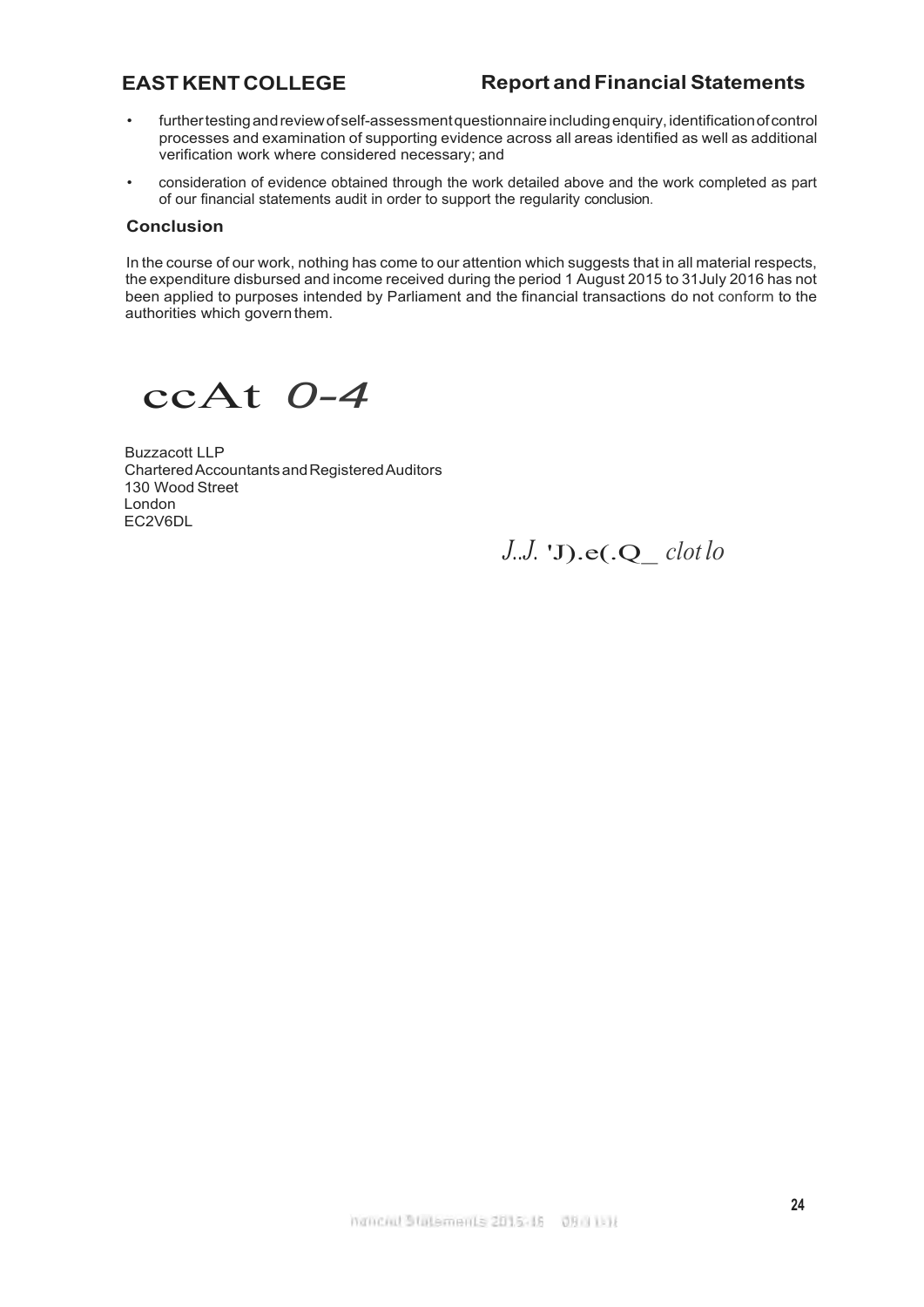# **Statement of Comprehens ive** Income

|                                               | <b>Notes</b>   | Year ended 31<br><b>July 2016</b> | Year ended 31<br><b>July 2015</b> |
|-----------------------------------------------|----------------|-----------------------------------|-----------------------------------|
|                                               |                |                                   | <b>Restated</b>                   |
|                                               |                | £'000                             | £'000                             |
| <b>INCOME</b>                                 |                |                                   |                                   |
| Funding body grants                           | $\overline{2}$ | 18,670                            | 20,457                            |
| Tuition fees and education contracts          | 3              | 2,966                             | 2,895                             |
| Other grants and contracts                    | 4              | 543                               | 376                               |
| Other income                                  | $\mathbf 5$    | 1,654                             | 1,001                             |
| Investment income                             | 6              | 3                                 | 4                                 |
| <b>Total income</b>                           |                | 23,836                            | 24,733                            |
| <b>EXPENDITURE</b>                            |                |                                   |                                   |
| Staff costs                                   | $\overline{7}$ | 15,221                            | 14,781                            |
| Fundamental restructuring costs               | 7              | 123                               | 111                               |
| Other operating expenses                      | 8              | 6,238                             | 8,141                             |
| Depreciation                                  | 10             | 2,427                             | 2,010                             |
| Interest and other finance costs              | 9              | 614                               | 566                               |
| <b>Total expenditure</b>                      |                | 24,623                            | 25,609                            |
| Deficit before other gains and losses         |                | (787)                             | (876)                             |
| Deficit before tax                            |                | (787)                             | (876)                             |
| Deficit for the year                          |                | (787)                             | (876)                             |
| Actuarial loss in respect of pensions schemes | 19             | (4,320)                           | (4, 151)                          |
| Total Comprehensive Income for the year       |                | (5, 107)                          | (5,027)                           |
| <b>Represented by:</b>                        |                |                                   |                                   |
| <b>Restricted Comprehensive Income</b>        |                |                                   |                                   |
| <b>Unrestricted Comprehensive Income</b>      |                | (5, 107)                          | (5,027)                           |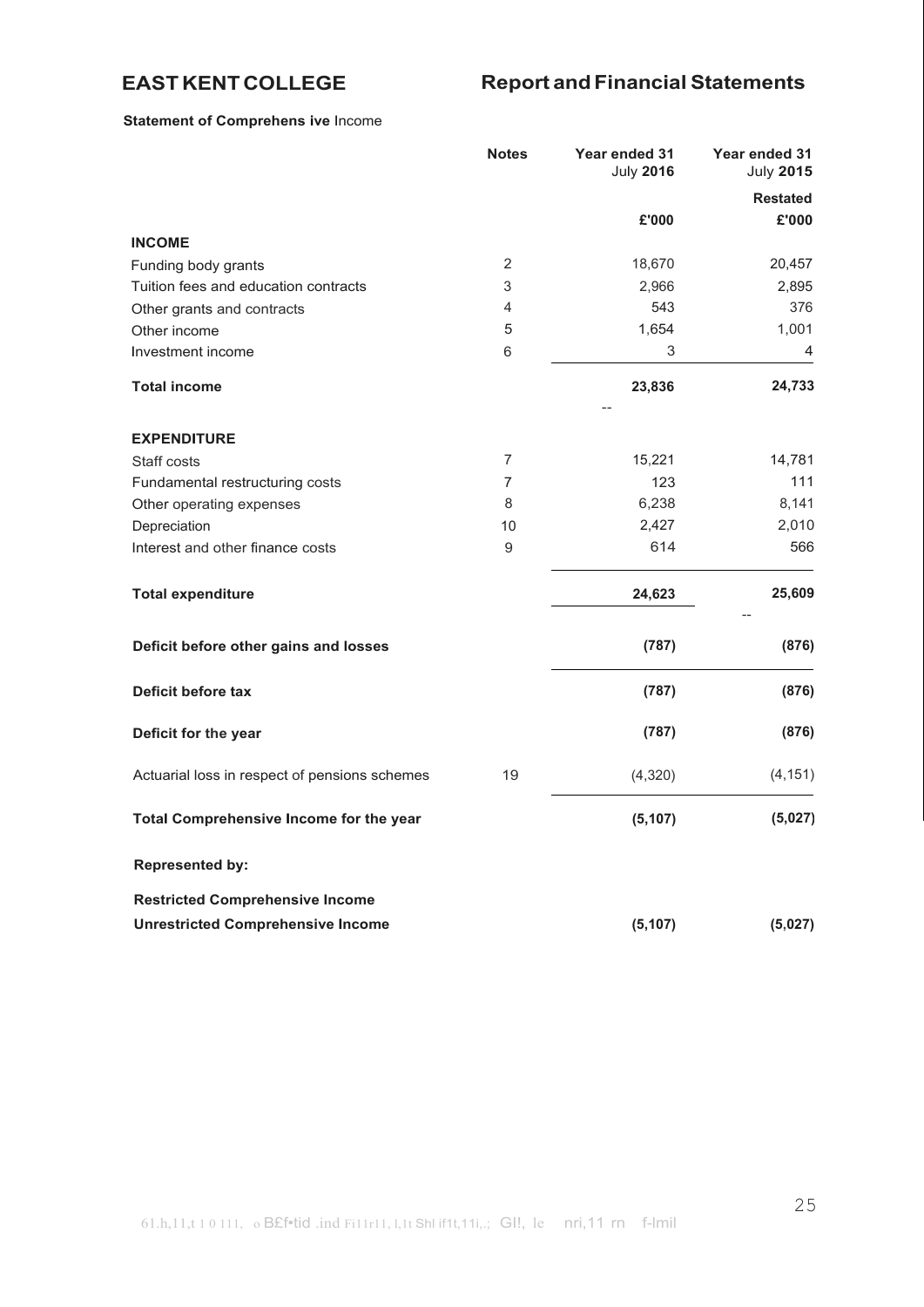# **Statement of Changes in Reserves**

|                                                                      | Income and<br><b>Revaluation</b> |         |              |  |
|----------------------------------------------------------------------|----------------------------------|---------|--------------|--|
|                                                                      | expenditure<br>account           | reserve | <b>Total</b> |  |
|                                                                      | £'000                            | £'000   | £'000        |  |
| <b>Restated Balance at 1 August 2014</b>                             | (610)                            | 4,341   | 3,731        |  |
| Deficit from the income and expenditure account                      | (876)                            |         | (876)        |  |
| Other comprehensive income                                           | (4, 151)                         |         | (4, 151)     |  |
| Transfers between revaluation and income and expenditure<br>reserves | 201                              | (201)   |              |  |
| Total Comprehensive Income for the year                              | (4,826)                          | (201)   | (5,027)      |  |
| Tangible fixed assets transfer from K College                        | 17,673                           |         | 17,673       |  |
|                                                                      | 12,847                           | (201)   | 12,646       |  |
| Balance at 31 July 2015                                              | 12,237                           | 4,140   | 16,377       |  |
| Deficit from the income and expenditure account                      | (787)                            |         | (787)        |  |
| Other comprehensive income                                           | (4,320)                          |         | (4,320)      |  |
| Transfers between revaluation and income and expenditure<br>reserves | 201                              | (201)   |              |  |
| Total comprehensive income for the year                              | (4,906)                          | (201)   | (5, 107)     |  |
| Balance at 31 July 2016                                              | 7,331                            | 3,939   | 11,270       |  |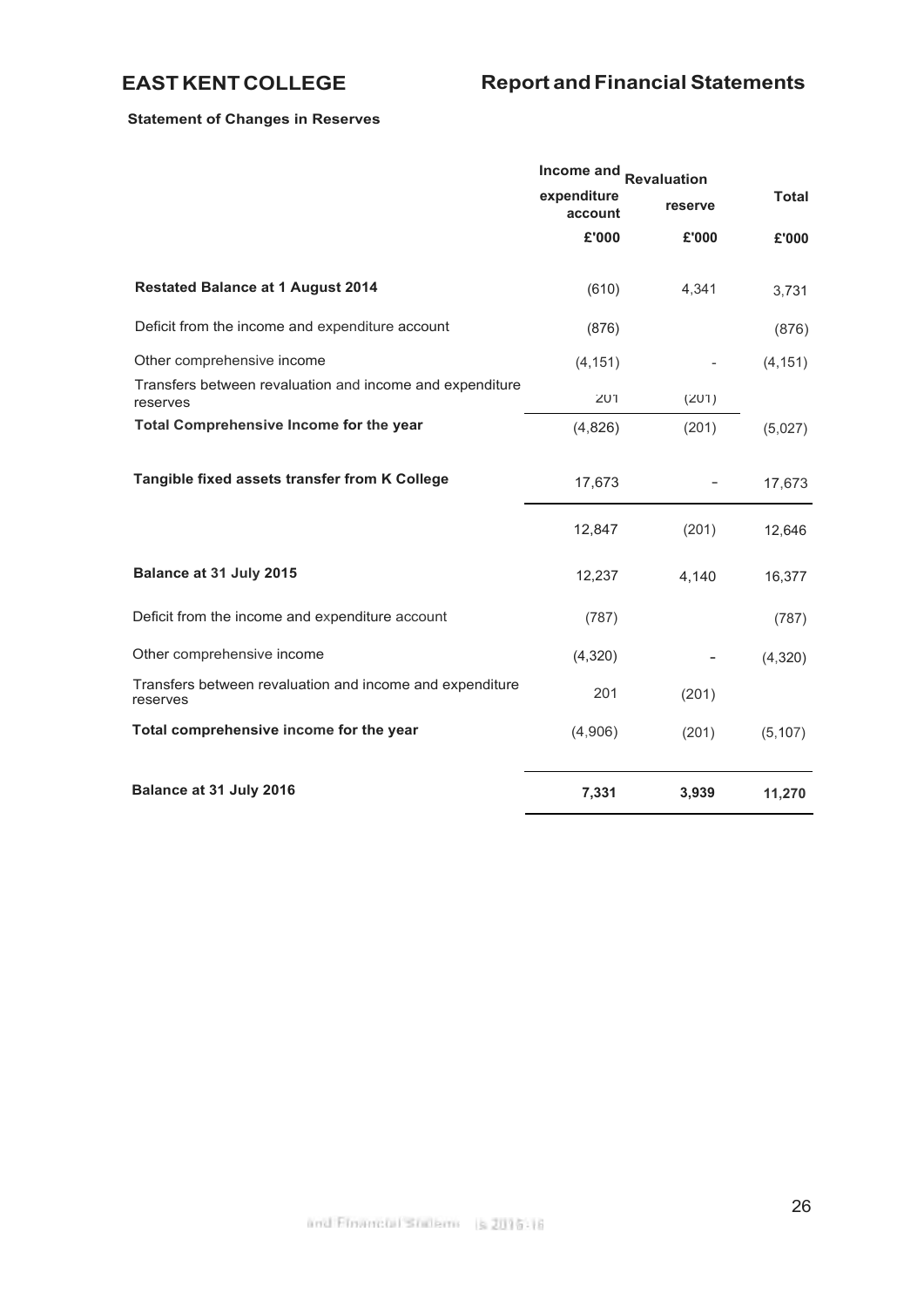**Balance sheet as at 31 July 2016**

|                                                          | <b>Notes</b> |           |                 |
|----------------------------------------------------------|--------------|-----------|-----------------|
|                                                          |              |           | <b>Restated</b> |
|                                                          |              | 2016      | 2015            |
|                                                          |              | £'000     | £'000           |
| <b>Non-Current assets</b>                                |              |           |                 |
| Tangible fixed assets                                    | 10           | 57,357    | 56,118          |
|                                                          |              | 57,357    | 56,118          |
| <b>Current assets</b>                                    |              |           |                 |
| <b>Stocks</b>                                            |              | 33        | 25              |
| Trade and other receivables                              | 11           | 1,210     | 5,422           |
| Cash and cash equivalents                                | 16           | $-197$    | 786             |
|                                                          |              | 1,440     | 6,233           |
| Less: Creditors - amounts falling due within one year    | 12           | (6, 563)  | (9,078)         |
| <b>Net current liabilities</b>                           |              | (5, 123)  | (2, 845)        |
| <b>Total assets less current liabilities</b>             |              | 52,234    | 53,273          |
| Creditors - amounts falling due after more than one year | 13           | (24, 634) | (25, 894)       |
| <b>Provisions</b>                                        |              |           |                 |
| Defined benefit obligations                              | 19           | (16,095)  | (10, 752)       |
| Other provisions                                         | 15           | (235)     | (250)           |
| <b>Total net assets</b>                                  |              | 11,270    | 16,377          |
|                                                          |              |           |                 |
| <b>Unrestricted Reserves</b>                             |              |           |                 |
| Income and expenditure account                           |              | 7,331     | 12,237          |
| <b>Revaluation reserve</b>                               |              | 3,939     | 4,140           |
| <b>Total unrestricted reserves</b>                       |              | 11,270    | 16,377          |

The financial statements on pages 25 to 44 were approved and authorised for issueby the Corporationon 14 December 2016 and were signed on its behalf on that date by:

,·i

*ct=*

**Beverley Aitken Chair**

Graham Razey Accounting Officer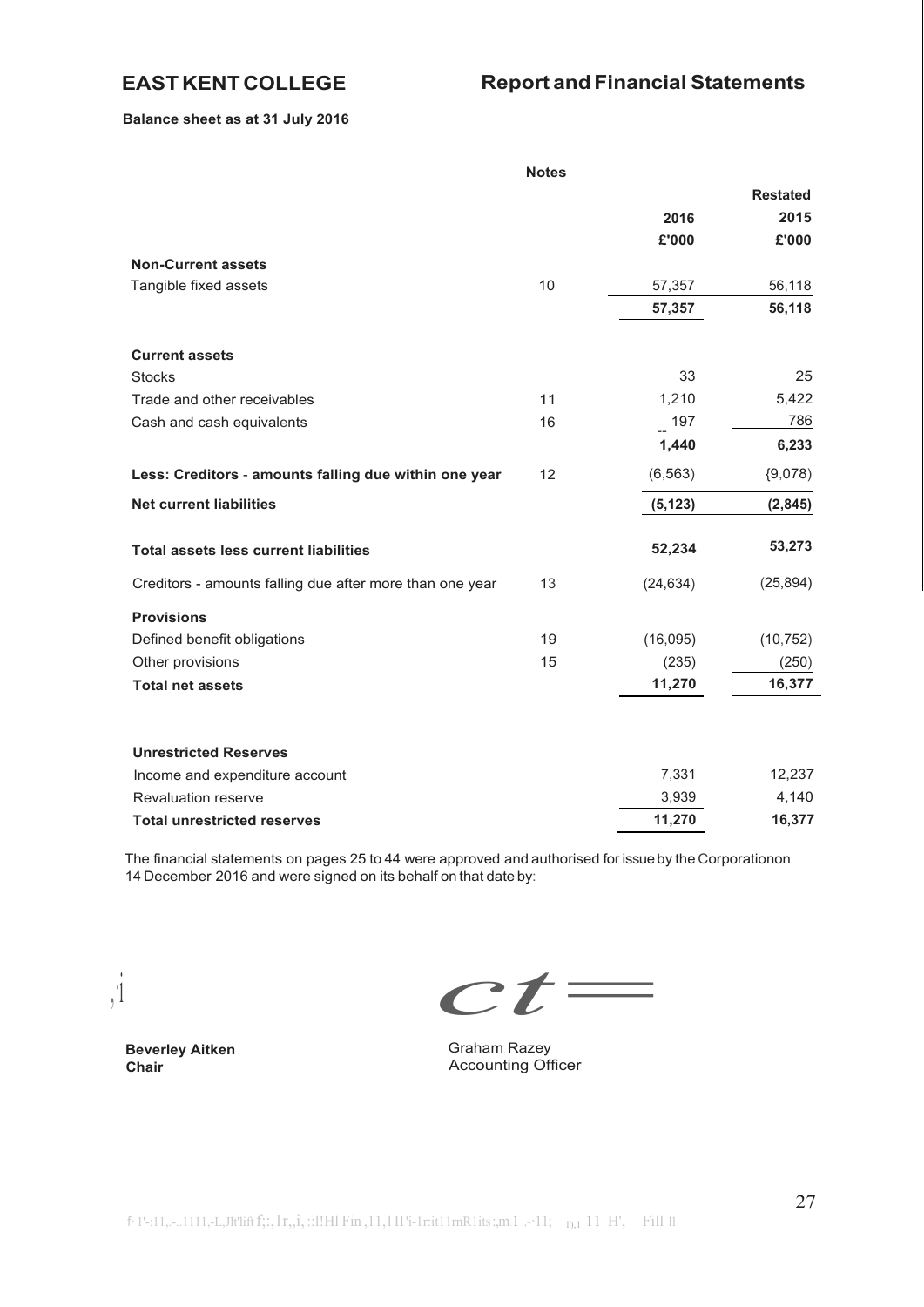# **Statement of Cash Flows**

|                                                      |              |         | <b>Restated</b> |
|------------------------------------------------------|--------------|---------|-----------------|
|                                                      | <b>Notes</b> | 2016    | 2015            |
|                                                      |              | £'000   | £'000           |
| Cash flow from operating activities                  |              |         |                 |
| Deficit for the year                                 |              | (787)   | (876)           |
| Adjustment for non-cash items                        |              |         |                 |
| Depreciation                                         | 10           | 2,427   | 2.010           |
| Increase in stocks                                   |              | (8)     | (4)             |
| Decrease/(increase) in debtors                       |              | 4,212   | (4,836)         |
| (Decrease)/increase in creditors due within one year | 12           | (2,518) | 16,405          |
| Decrease in creditors due after more than one year   | 13           | (889)   | (1, 100)        |
| (Decrease)/increase in provisions                    | 15           | (15)    | 511             |
| Pensions costs less contributions payable            | 19           | 1,023   | 296             |
| Adjustment for investing or financing activities     |              |         |                 |
| Investment income                                    | 6            | (3)     | (4)             |
| Interest payable                                     | 9            | 203     | 192             |
| Net cash inflow from operating activities            |              | 3,645   | 12,594          |
| Cash flows from investing activities                 |              |         |                 |
| Investment income                                    | 6            | 3       |                 |
| Payments made to acquire fixed assets                | 10           |         | 4               |
|                                                      |              | (3,666) | (15,992)        |
|                                                      |              | (3,663) | (15,988)        |
| <b>Cash flows from financing activities</b>          |              |         |                 |
| Interest paid                                        | 9            | (203)   | (192)           |
| Repaymen ts of amounts borrowed                      | 14           | (368)   | (336)           |
|                                                      |              | (571)   | (528)           |
|                                                      |              |         |                 |
| Decrease in cash and cash equivalents in the year    |              | (589)   | (3,922)         |
|                                                      |              |         |                 |
| Cash and cash equivalents at beginning of the year   | 16           | 786     | 4,708           |
| Cash and cash equivalents at end of the year         | 16           | 197     | 786             |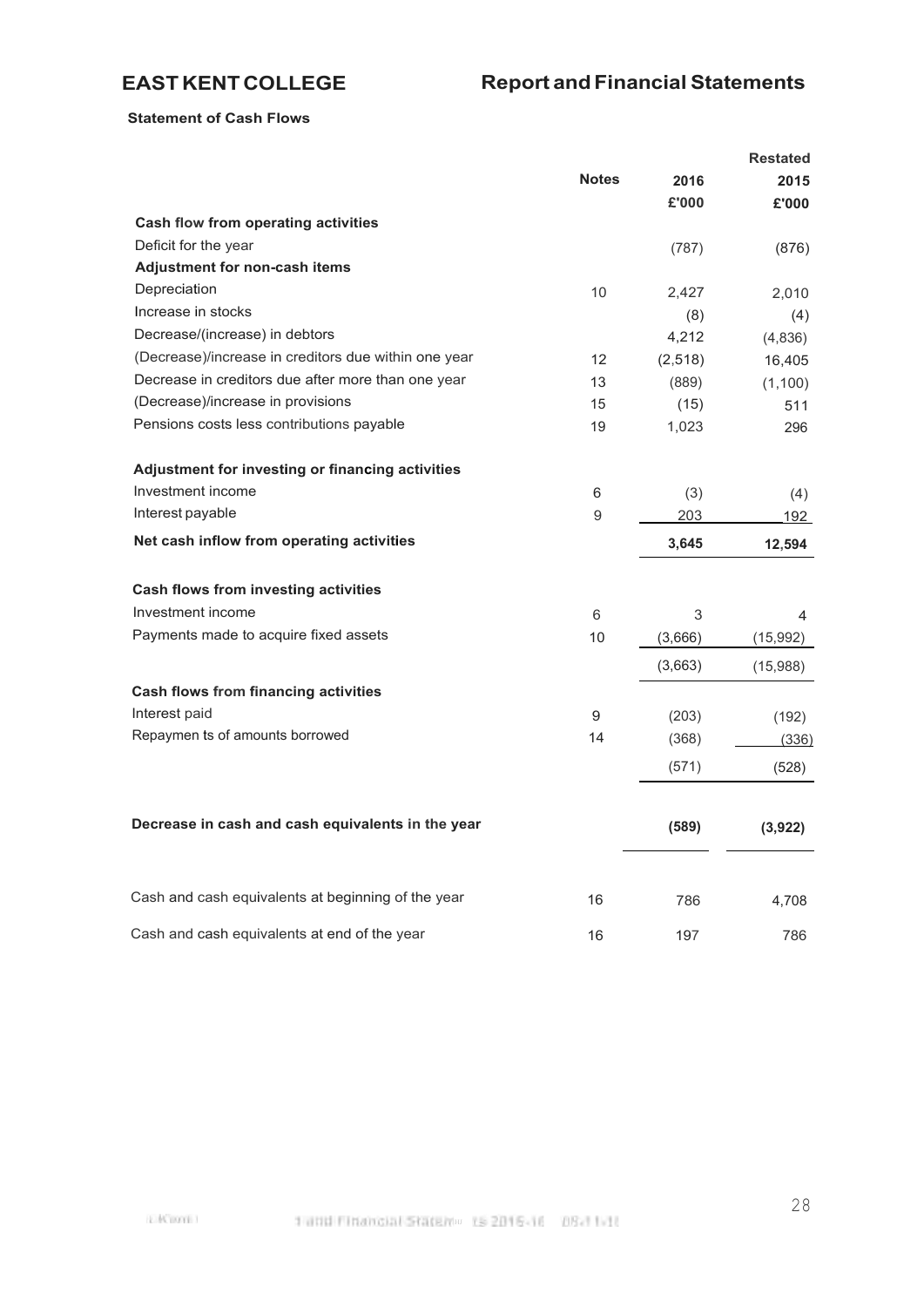## <span id="page-28-0"></span>**Notes to the Accounts**

## **1. Statement of accounting policies and estimation techniques**

The following accounting policies have been applied consistently in dealing with items which are considered material in relation to the financial statements.

## **Basis of preparation**

These financial statements have been prepared in accordance with the Statement of Recommended Practice: Accounting for Further and Higher Education 2015 (the 2015 FE HE SORP), the College Accounts Direction for 2015 to 2016 and in accordance with Financial Reporting Standard 102 - "The Financial Reporting Standard applicable in the United Kingdom and Republic of Ireland" (FRS 102). The College is a public benefit entity and has therefore applied the relevant public benefit requirements of FRS 102.

The preparation of financial statements in compliance with FRS 102 requires the use of certain critical accounting estimates. It also requires management to exercise judgement in applying the College's accounting policies.

# **Transition to the 2015 FE HE SORP**

The College is preparing its financial statements in accordance with FRS 102 for the first time and consequently has applied the first-time adoption requirements. Some of the FRS 102 recognition, measurement, presentation and disclosure requirements and accounting policy choices differ from previous UK GAAP. Consequently, the College has amended certain accounting policies to comply with FRS 102 and the 2015 FE HE SORP.

An explanation of how the transition to the 2015 FE HE SORP has affected the reported financial position, financial performance and cash flows of the consolidated results of the College is provided in note 22.

The 2015 FE HE SORP requires colleges to prepare a single statement of comprehensive income, and not the alternative presentation of a separate income statement and a statement of other comprehensive income. This represents a change in accounting policy from the previous period where separate statements for the Income and Expenditure account and for the Statement of Total Recognised Gains and Losses were presented.

The application of first time adoption allows certain exemptions from the full requirements of the FRS 102 and the 2015 FE HE SORP in the transition period. The following exemptions have been taken in these financial statements:

- Revaluation as deemed cost at 1 August 2014, the College has retained the carrying values of freehold properties as being deemed cost and measured at fair value.
- Lease incentives the College has continued to recognise the residual benefits associated with lease incentives on the same basis as that applied at the date of transition.

## **Basis of accounting**

The financial statements are prepared in accordance with the historical cost convention as modified by the use of previous valuations as deemed cost at transition for certain non-current assets.

## **Going concern**

The activities of the College, together with the factors likely to affect its future development and performance are set out in the Report of the Governing Body. The financial position of the College, its cashflow, liquidity and borrowings are presented in the Financial Statements and accompanying Notes.

The College currently has £4.4m of loans outstanding with bankers on terms negotiated in 2013/14. The terms of the existing agreement are for 25 years. In order to improve the net current liabilities position, the College is acquiring a further £1.75million of borrowings. This improves the solvency ratios, without significant reductions in either the profitability or gearing ratios, leading to "Good" financial health, as determined by the SFA financial health measurements by 2018.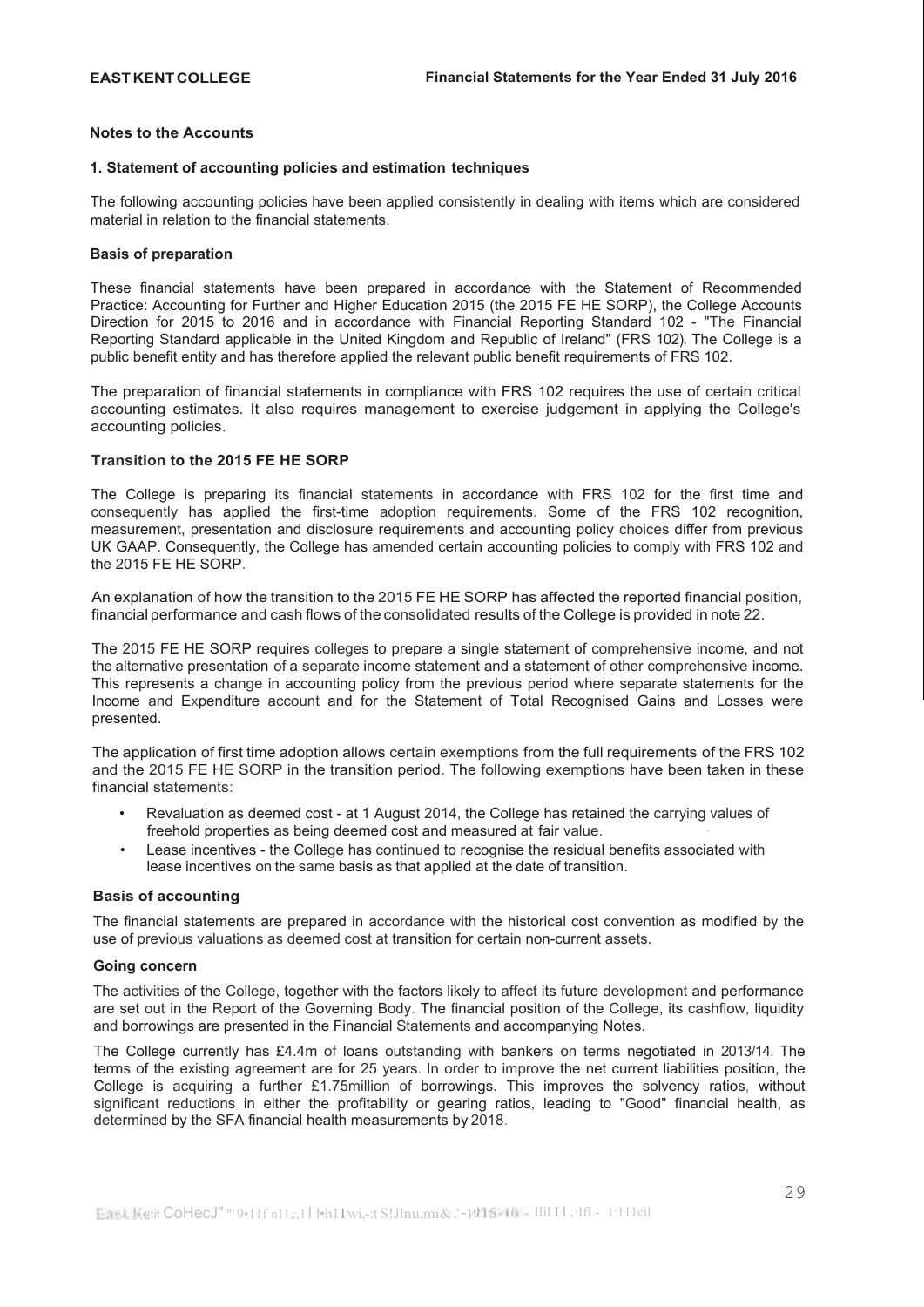Accordingly, the College has a reasonable expectation that it has adequate resources to continue in operational existence for the foreseeable future, and for this reason will continue to adopt the going concern basis in the preparation of its Financial Statements.

## **Recognition of income**

Government revenue grants include funding body recurrent grants and other grants and are accounted for under the accrual model as permitted by FRS 102. Funding body recurrent grants are measured in line with best estimates for the period of what is receivable and depend on the income stream involved. Any under or over achievement for the Adult Skills Budget is adjusted for and reflected in the level of recurrent grant recognised in the income and expenditure account. The final grant income is normally determined with the conclusion of the year endreconciliation process withthefunding body following theyear end, andtheresults of any funding audits. 16-18 funding is not normally subject to reconciliation and is therefore not subject to contract adjustments.

Grants(includingresearchgrants)fromnon-governmentsourcesarerecognisedinincomewhentheCollege is entitled to the income and performance related conditions have been met. Income received in advance of performance-related conditions being met is recognised as deferred income within creditors on the balance sheet and released to income as the conditions are met.

Government capital grants are capitalised, held as deferred income and recognised in income over the expected useful life of the asset, under the accrual method as permitted by FRS 102. Other capital grants are recognised in income when the College is entitled to the funds subject to any performance-related conditions being met.

Income from tuition fees is recognised in the period in which it is received and includes all fees payable by students or their sponsors.

All income from short-term deposits is credited to the income and expenditure account in the period in which it is earned on a receivablebasis.

## **Accounting for post-employmentbenefits**

Post-employmentbenefits to employees of the College are principally provided by the Teachers' Pension Scheme (TPS) and the Local Government Pension Scheme (LGPS). These are defined benefit plans, which are externally funded and contracted out of the State Second Pension.

The TPS is an unfunded scheme. Contributions to the TPS are calculated to spread the cost of pensions over employees' working lives with the College in such a way that the pension cost is a substantially level percentage of current and future pensionable payroll. The contributions are determined by qualified actuaries based on valuations using a prospective benefit method. The TPS is a multi-employer scheme and the College is unable to identify its share of the underlying assets and liabilities of the scheme on a consistent and reasonable basis. The TPS is therefore treated as a defined contribution plan and the contributions recognised as an expense in the income statement in the periods during which services are rendered by employees.

The LGPS is a funded scheme. The assets of the LGPS are measured using closing fair values. LGPS liabilities are measured using the projected unit credit method and discounted at the current rate of return on a high quality corporate bond of equivalent term and currency to the liabilities. The actuarial valuations are obtained at least triennially and are updated at each balance sheet date. The amounts charged to operating surplus are the current service costs and the costs of scheme introductions, benefit changes, settlements and curtailments. They are included as part of staff costs, as incurred. Net interest on the net defined benefit liability/asset is also recognised in the Statement of Comprehensive Income and comprises the interest cost on the defined benefit obligation and interest income on the scheme assets, calculated by multiplying the fair value of the scheme assets at the beginning of the period by the rate used to discount the benefit obligations. The difference between the interest income on the scheme assets and the actual return on the scheme assets is recognised in other recognised gains and losses.

Actuarial gains and losses are recognised immediately in other recognised gains and losses.

## **Short term Employment benefits**

Short term employment benefits such as salaries and compensated absences (holiday pay) are recognised as an expense in the year in which the employees render service to the College. Any unused benefits are accrued and measured as the additional amount the College expects to pay because of the unused entitlement.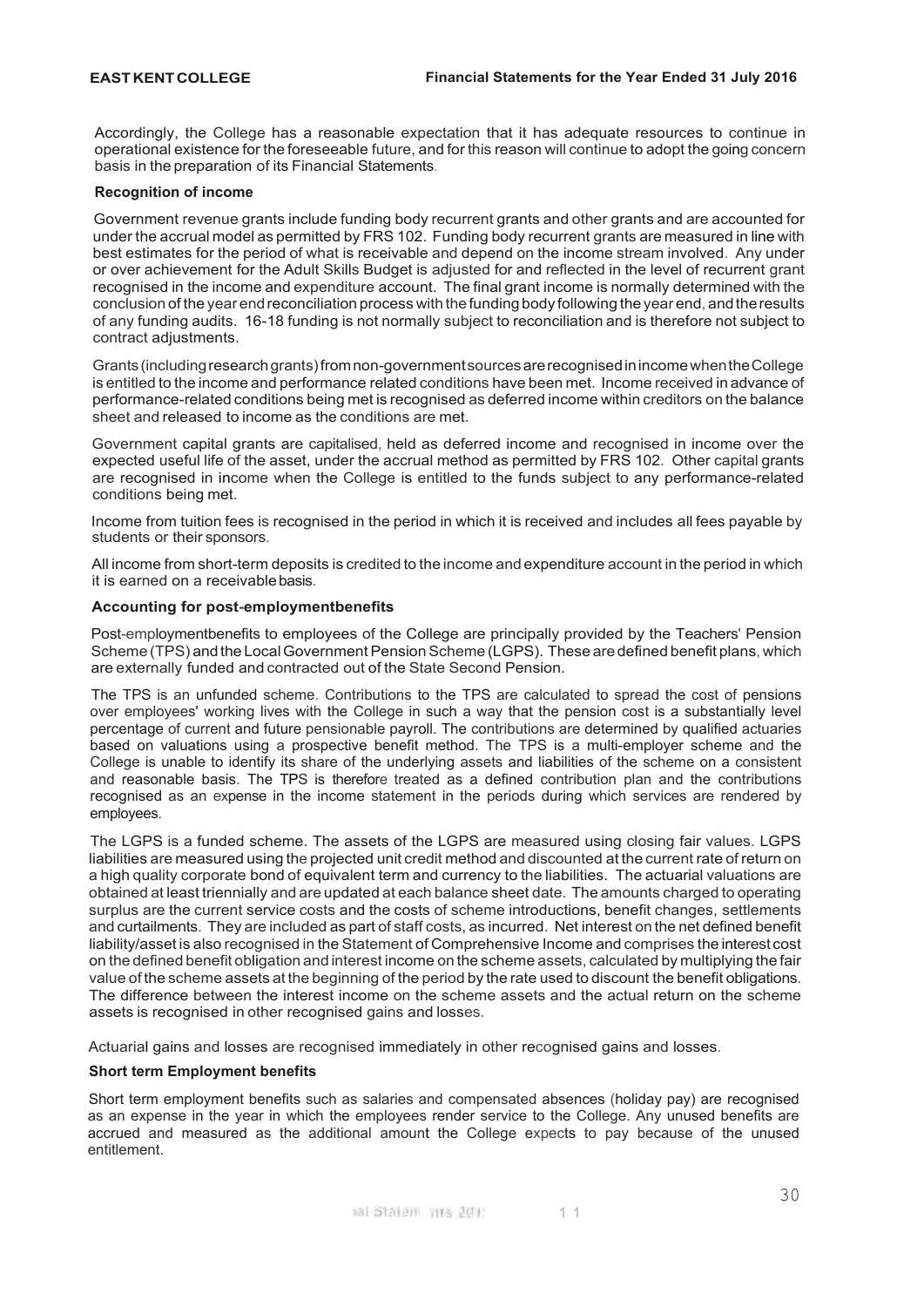## **Enhanced Pensions**

The actual cost of any enhanced on-going pension to a former member of staff is paid by a college annually. An estimate of the expected future cost of any enhancement to the ongoing pension of a former member of staff is charged in full to the College's income in the year that the member of staff retires. In subsequent years, a charge is made to provisions in the balance sheet using the enhanced pension spreadsheet provided by the funding bodies.

## **Non-current Assets** - **Tangible fixed assets**

Tangible fixed assets are stated at cost less accumulated depreciation and accumulated impairment losses.

## **Land and buildings**

Land and buildings inherited from the Local Education Authority are stated in the balance sheet at valuation based on depreciated replacement cost as the open market value for existing use is not readily obtainable. The associated credit is included in the revaluation reserve. The difference between depreciation charged on the historic cost of assets and the actual charge for the year calculated on the revalued amount is released to the income and expenditure account on an annual basis.

Building improvements made since 1994 are included in the balance sheet at cost. Freehold land is not depreciated. Freehold buildings are depreciated over their expected useful economic life to the College of between 40 and 60years.

Where land and buildings are acquired with the aid of specific grants, they are capitalised and depreciated as above. The related grants are credited to a deferred income account within creditors, and are released to the income and expenditure account over the expected useful economic life of the related asset on a systematic basis consistent with the depreciation policy. The deferred income is allocated between creditors due within one year and those due after more than one year.

A review for impairment of a fixed asset is carried out if events or changes in circumstances indicate that the carrying amount of any fixed asset may not be recoverable.

On adoption of FRS 102, the College followed the transitional provision to retain the book value of land and buildings, as deemed cost but not to adopt a policy of revaluations of these properties in the future.

## **Assets under construction**

Assets under construction are accounted for at cost, based on the value of architects' certificates and other direct costs, incurred to 31 July. They are not depreciated until they are brought into use.

# **Equipment**

Equipment costing less than £2,000 per individual item is recognised as expenditure in the period of acquisition. All other equipment is capitalised at cost.

Capitalised equipment is depreciated on a straight-line basis over its remaining useful economic life as follows:

- General Equipment 7 years
	- IT Equipment 3-5 years

## **Borrowing costs**

Borrowing costs are recognised as expenditure in the period in which they are incurred.

## **Leased assets**

Costs in respect of operating leases are charged on a straight-line basis over the lease term. Any lease premiums or incentives relating to leases signed after 1 August 2014 are spread over the minimum lease term. The College has taken advantageof the transitional exemptionsinFRS 102 and has retained the policy of spreading lease premiums and incentives to the date of the first market rent review for leases signed before 1 August 2014.

## **Inventories**

Inventories are stated at the lower of their cost and net realisable value, being selling price less costs to complete and sell. Where necessary, provision is made for obsolete, slow-moving and defective items.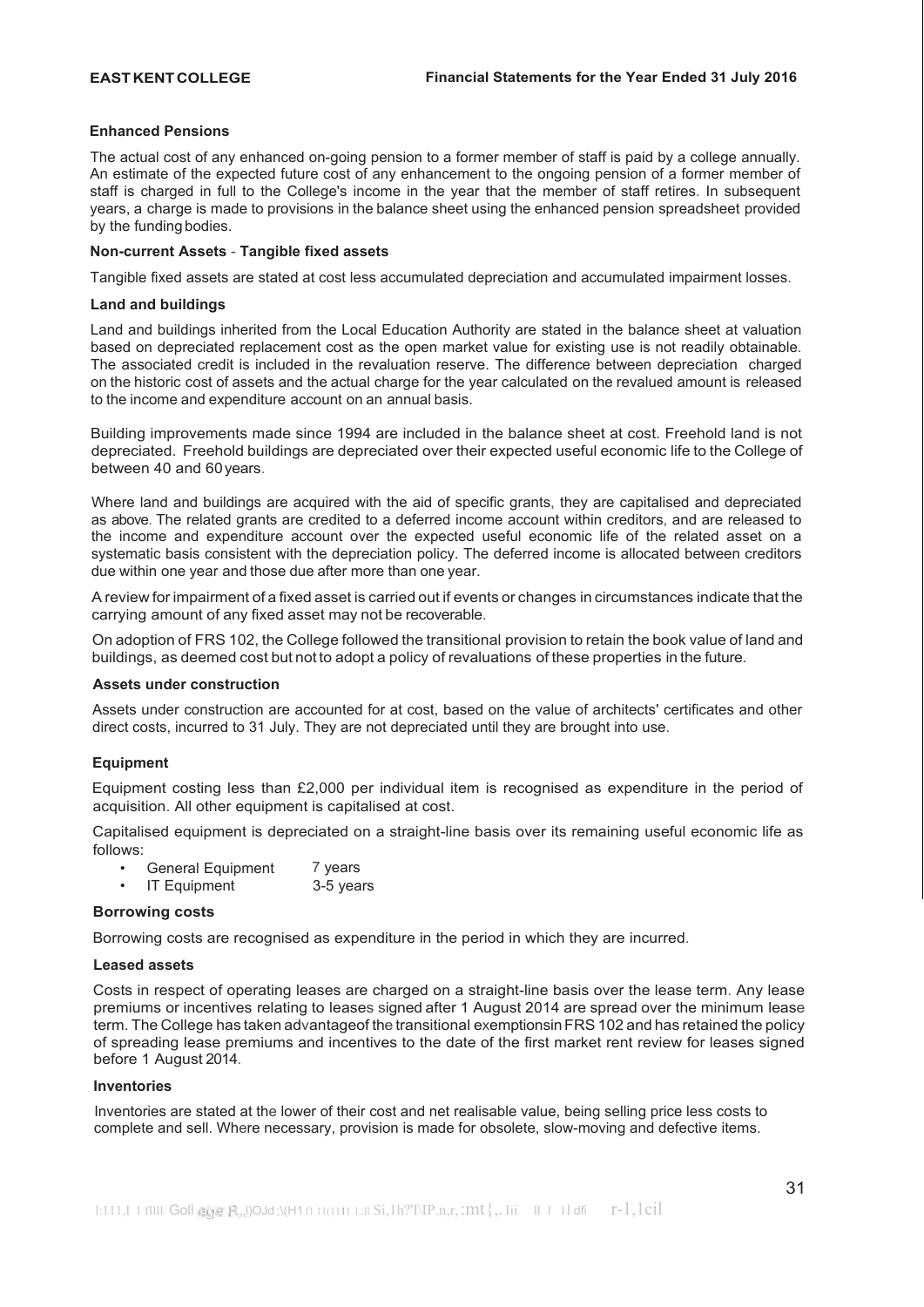### **Cash and cash equivalents**

Cash includes cash in hand, deposits repayable on demand and overdrafts. Deposits are repayable on demand if they are in practice available within 24 hours without penalty.

Cash equivalents are short term, highly liquid investments that are readily convertible to known amounts of cash with insignificant risk of change in value. An investment qualifies as a cash equivalent when it has maturity of 3 months or less from the date of acquisition.

### **Financial liabilities and equity**

Financial liabilities and equity are classified per the substance of the financial instrument's contractual obligations, rather than the financial instrument's legal form.

All loans, investments and short term deposits held by the College are classified as basic financial instruments in accordance with FRS 102. These instruments are initially recorded at the transaction price less any transaction costs {historical cost). FRS 102 requires that basic financial instruments are subsequently measured at amortised cost, however the College has calculated that the difference between the historical cost and amortised cost basis is not material and so these financial instruments are stated on the balance sheet at historical cost. Loans and investments that are payable or receivable within one year are not discounted.

### **Taxation**

The College is considered to pass the tests set out in Paragraph 1 Schedule 6 Finance Act 2010 and therefore it meets the definition of a charitable company for UK corporation tax purposes. Accordingly, the College is potentially exempt from taxation in respect of income or capital gains received within categories covered by sections 478-488 of the Corporation Tax Act 2010 or Section 256 of the Taxation of Chargeable Gains Act 1992, to the extent that such income or gains are applied exclusively to charitable purposes.

The College is partially exempt in respect of Value Added Tax, so that it can only recover a minor element of the VAT charged on its inputs. Irrecoverable VAT on inputs is included in the costs of such inputs and added to the cost of tangible fixed assets as appropriate, where the inputs themselves are tangible fixed assets by nature.

## **Provisions and contingent liabilities**

Provisions are recognised when the College has a present legal or constructive obligation because of a past event, it is probable that a transfer of economic benefit will be required to settle the obligation and a reliable estimate can be made of the amount of the obligation.

Where the effect of the time value of money is material, the amount expected to be required to settle the obligation is recognised at present value using a pre-tax discount rate. The unwinding of the discount is recognised as a finance cost in the statement of comprehensive income in the period it arises.

A contingent liability arises from a past event that gives the College a possible obligation whose existence will only be confirmed by the occurrence or otherwise of uncertain future events not wholly within the control of the College. Contingent liabilities also arise in circumstances where a provision would otherwise be made but either it is not probable that an outflow of resources will be required or the amount of the obligation cannot be measured reliably.

Contingent liabilities are not recognised in the balance sheet but are disclosed in the notes to the financial statements.

### **Agency arrangements**

The College acts as an agent in the collection and payment of Discretionary Support Funds. Related payments received from the SFA or EFA and subsequent disbursements to students are excluded from the Income and Expenditure Account and are shown separately in Note 21, except for the 5 per cent of the total grant received which is available to the College to cover administration costs relating to those funds.

## **Judgements in applying accounting policies and key sources of estimation uncertainty**

In preparing these financial statements, management have made the following judgements :

• Determine whether leases entered into by the College either as a lessor or a lessee are operating or finance leases. These decisions depend on an assessment of whether the risks and rewards of ownership have been transferred from the lessor to the lessee on a lease by lease basis.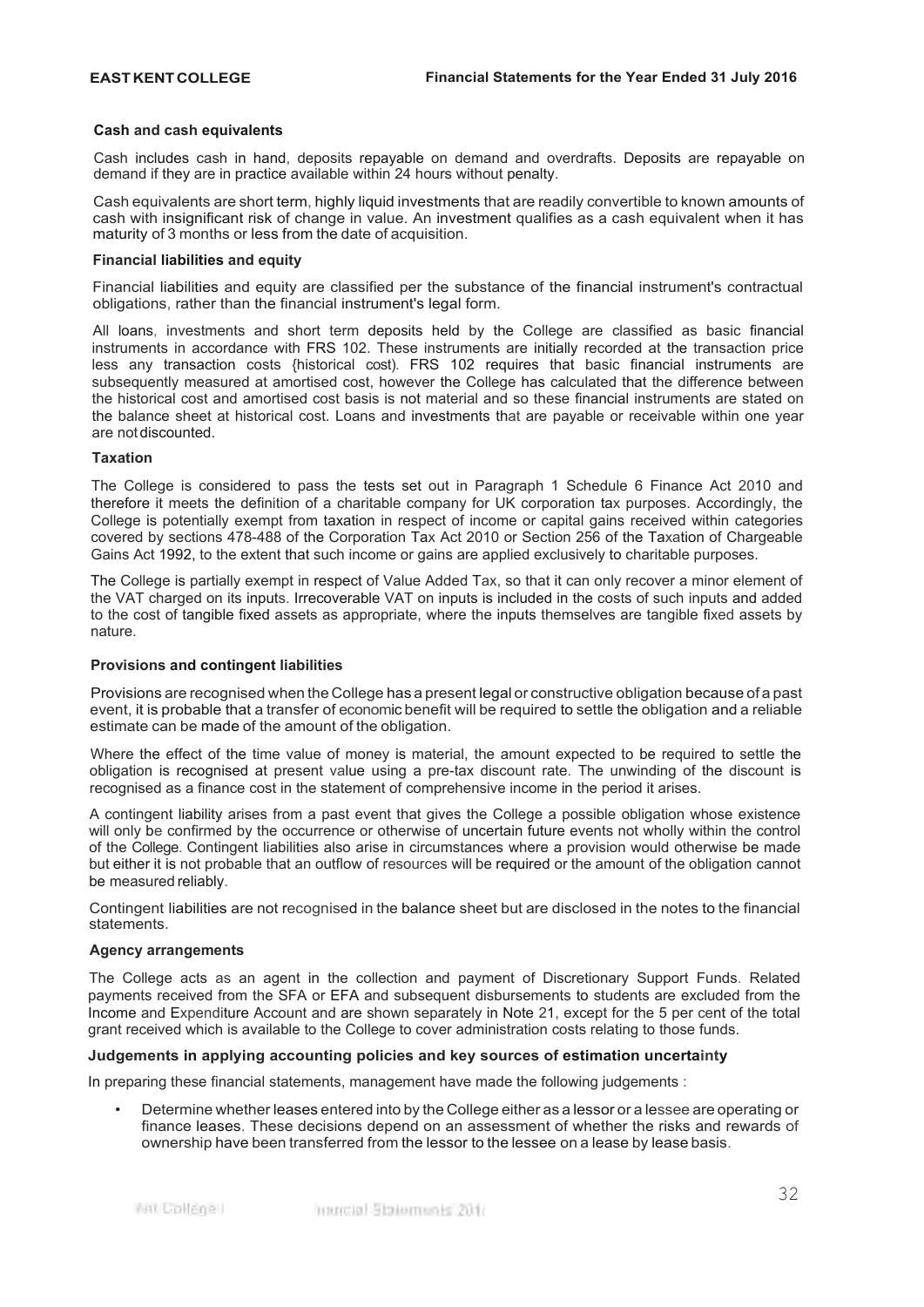• Determine whether there are indicators of impairment of the group's tangible assets. Factors taken into consideration in reaching such a decision include the economic viability and expected future financial performance of the asset and where it is a component of a larger cash-generating unit, the viability and expected future performance of that unit.

*Other key sources of estimation uncertainty*

### • *Tangible fixed assets*

**Total**

Tangible fixed assets are depreciated over their useful economic lives taking into account residual values, where appropriate. The actual lives of the assets and residual values are assessed annually and may vary depending on a number of factors. In re-assessing asset lives, factors such as technological innovation and maintenance programmes are taken into account. Residual value assessments consider issues such as future market conditions, the remaining life of the asset and projected disposal values.

### • *Local Government Pension Scheme*

The present value of the Local Government Pension Scheme defined benefit liability depends on a number of factors that are determined on an actuarial basis using a variety of assumptions. The assumptions used in determining the net cost (income) for pensions include the discount rate. Any changes in these assumptions, which are disclosed in note 19, will impact the carrying amount of the pension liability. Furthermore; a roll forward approach which projects results from the latest full actuarial valuation performed at 31 March 2013 has been used by the actuary in valuing the pensions liability at 31 July 2016 . Any differences between the figures derived from the roll forward approach and a full actuarial valuation would impact on the carrying amount of the pension liability.

| <b>Funding body grants</b><br>$\mathbf{2}$ | <b>Year ended</b><br>31 July | Year ended<br>31 July |
|--------------------------------------------|------------------------------|-----------------------|
|                                            | 2016                         | 2015                  |
|                                            | £'000                        | £'000                 |
| <b>Recurrent grants</b>                    |                              |                       |
| <b>Skills Funding Agency</b>               | 5,163                        | 5,534                 |
| <b>Education Funding Agency</b>            | 12,046                       | 11,682                |
| <b>Specific grants</b>                     |                              |                       |
| <b>Skills Funding Agency</b>               | 417                          | 2,585                 |
| Releases of government capital grants      | 1,044                        | 656                   |
| <b>Total</b>                               | 18,670                       | 20,457                |
|                                            |                              |                       |

| <b>Tuition fees and education contracts</b><br>3 | Year ended<br>31 July | Year ended<br>31 July |
|--------------------------------------------------|-----------------------|-----------------------|
|                                                  | 2016                  | 2015                  |
|                                                  | £'000                 | £'000                 |
| Adult education fees                             | 836                   | 817                   |
| Apprenticeship fees and contracts                | 73                    | 4C                    |
| Fees for HE loan supported courses               | 391                   | 38E                   |
| <b>Total tuition fees</b>                        | 1,300                 | 1,245                 |
| <b>Education contracts</b>                       | 1,666                 | 1,650                 |

### **4 Other grants and contracts Other grants and contracts Year ended Year ended 31 July 31July 2016 2015 £'000 £'000** -- **543 376** == ==-

**2,966 2,895**

- =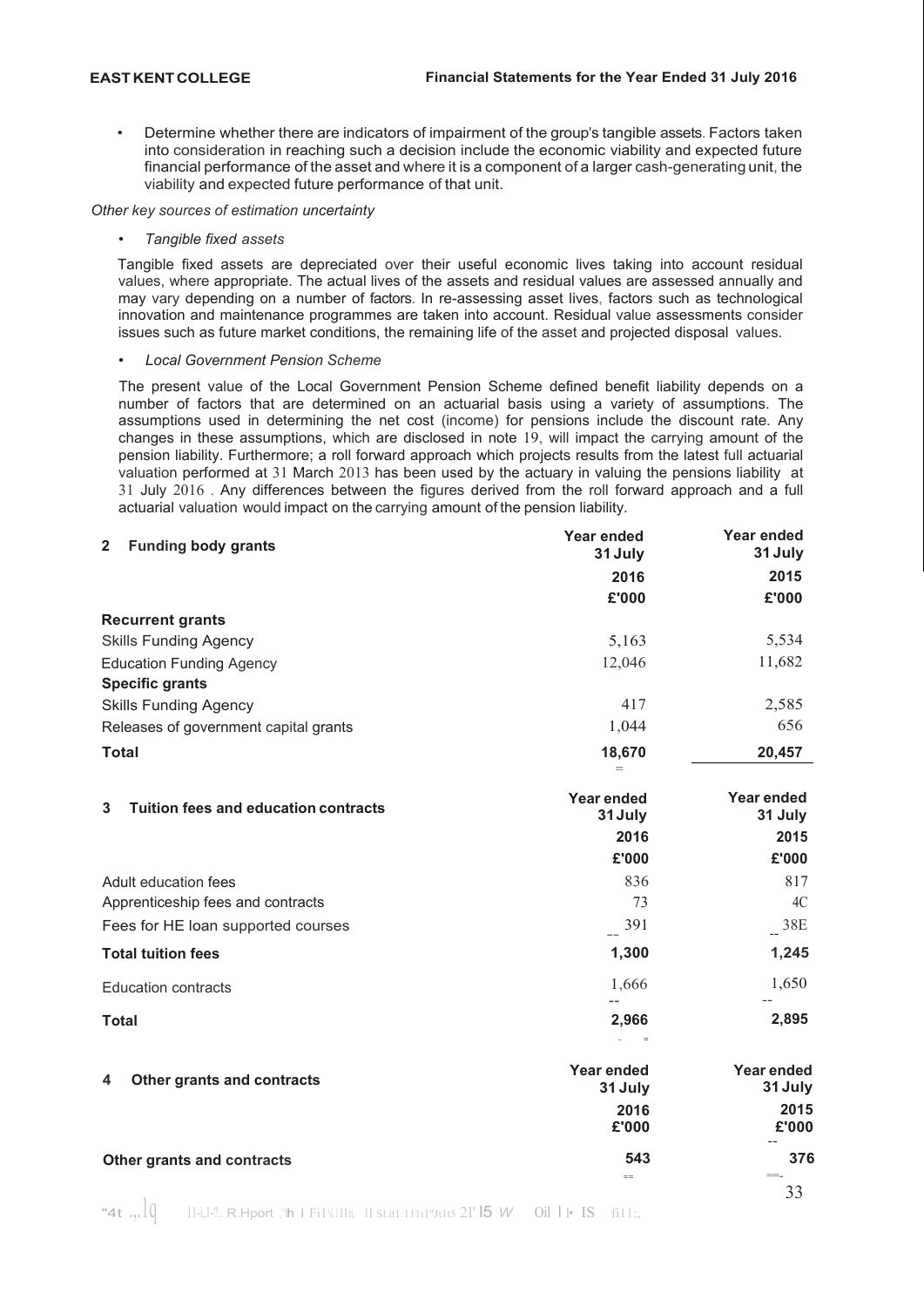| Other income<br>5                  | Year ended<br>31 July | Yearended<br>31 July    |
|------------------------------------|-----------------------|-------------------------|
|                                    | 2016                  | 2015                    |
|                                    | £'000                 | £'000                   |
| Catering and residences            | 465                   | 456                     |
| Other income generating activities | 1,187                 | 543                     |
| Non-governmentcapital grants       | 2                     | 2                       |
| <b>Total</b>                       | 1,654                 | 1,001<br>$=$            |
| <b>Investment income</b><br>6      | Year ended<br>31 July | Yearended<br>31 July    |
|                                    | 2016                  | 2015                    |
|                                    | £'000                 | £'000                   |
| Interest receivable                | 3                     | $\overline{4}$          |
|                                    |                       |                         |
| Total                              | 3                     | $\overline{\mathbf{4}}$ |
|                                    |                       |                         |

# **7 Staff costs**

The average number of persons (including key management personnel) employed by the College during the year, described as full-time equivalents, was:

|                                   | 2016   | 2015       |
|-----------------------------------|--------|------------|
|                                   | No.    | No.        |
| Teaching staff                    | 306    | 324        |
| Non-teaching staff                | 160    | <u>152</u> |
|                                   | 466    | 476        |
| Staff costs for the above persons |        |            |
|                                   | 2016   | 2015       |
|                                   | £'000  | £'000      |
| Wages and salaries                | 12,106 | 11,465     |
| Social security costs             | 876    | 829        |
| Other pension costs               | 2,130  | 1,814      |
| Payroll sub total                 | 15,112 | 14,108     |
| Contracted out staffing services  | 109    | 673        |
|                                   | 15,221 | 14,781     |
| Contractual restructuring costs   | 123    | 111        |
| <b>Total Staff costs</b>          | 15,344 | 14,892     |
|                                   |        |            |

# **Key management personnel**

Key management personnel are those persons having authority and responsibility for planning, directing and controllingthe activities of the College and are represented by the College Executive Team which comprises the Principal, Deputy Principal, Executive Director of Finance & Commercial Development, Executive Director of Corporate Services & Strategic Partnerships and the Clerk to the Governing Body.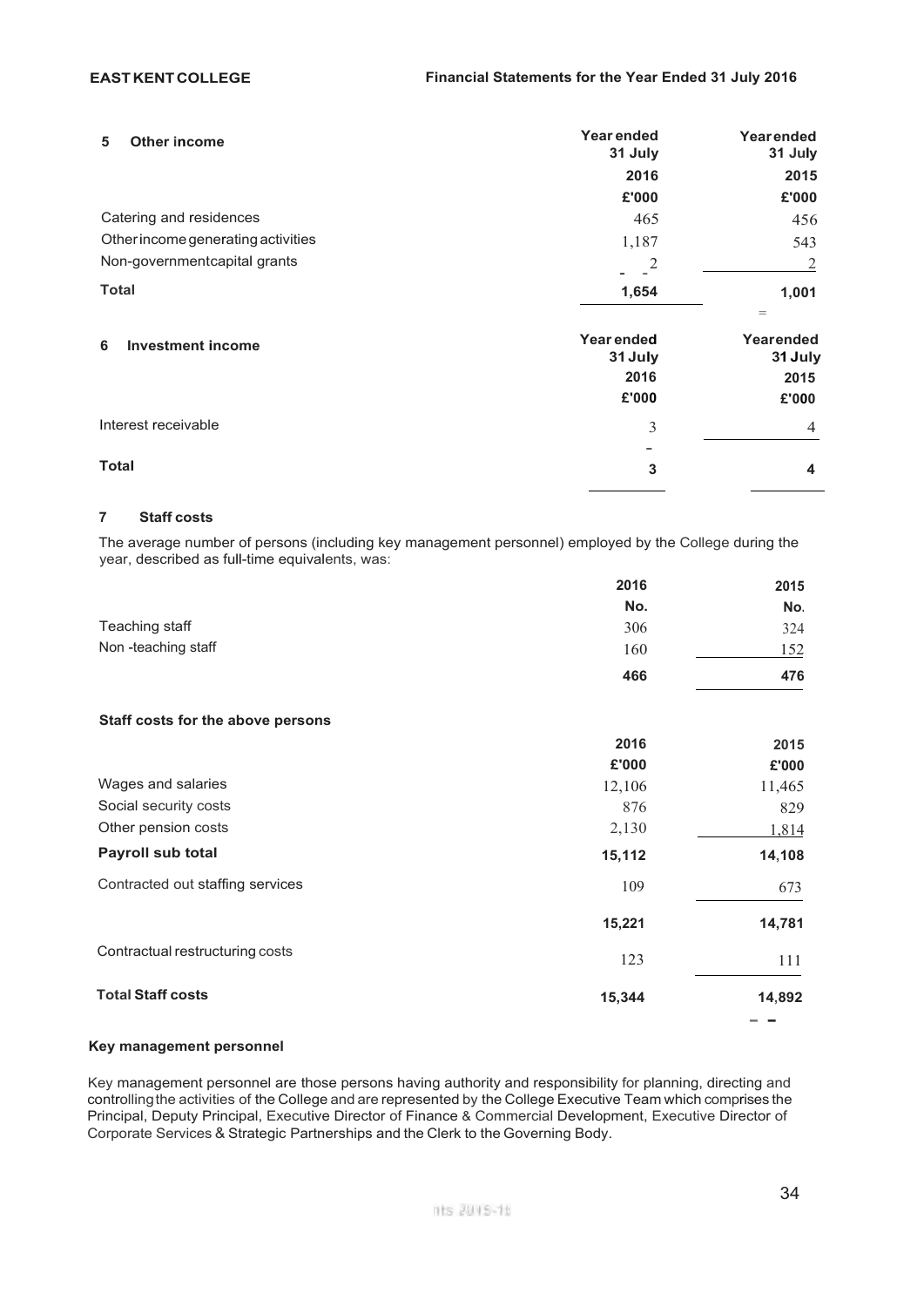## **Emoluments of key management personnel, Accounting Officer and other higher paid staff**

|                                                                         | 2016 | 2015 |
|-------------------------------------------------------------------------|------|------|
|                                                                         | No.  | No.  |
| The number of key management personnel including the Accounting Officer |      |      |
| was:                                                                    |      |      |

The number of key management personnel and other staff who received annual emoluments, excluding pension contributions but including benefits in kind, in the following ranges was:

|                           |      | Key management<br>personnel |      | <b>Other staff</b> |  |
|---------------------------|------|-----------------------------|------|--------------------|--|
|                           | 2016 | 2015                        | 2016 | 2015               |  |
|                           | No.  | No.                         | No.  | No.                |  |
| £20,000 to £30,000 p.a    |      |                             |      |                    |  |
| £30,001 to £40,000 p.a.   |      |                             |      |                    |  |
| £60,000 to £70,000 p.a    |      |                             | 2    |                    |  |
| £70,001 to £80,000 p.a    |      |                             |      |                    |  |
| £80,001 to £90,000 p.a.   | 2    |                             |      |                    |  |
| £110,000 to £120,000 p.a. |      |                             |      |                    |  |
| £140,000 to £150,000 p.a. |      |                             |      |                    |  |
|                           |      |                             |      |                    |  |

Key management personnel emoluments are made up as follows:

|                                           | 2016           | 2015   |
|-------------------------------------------|----------------|--------|
|                                           | £'000          | £ '000 |
| <b>Salaries</b>                           | 445            | 281    |
| <b>Employers National Insurance</b>       | 53             | 33     |
| Benefits in kind                          | $\overline{4}$ |        |
|                                           | 502            | 315    |
| Pension contributions                     | 66             | 49     |
| Total key management personnel emoluments | 568            | 364    |

There were no amounts due to key management personnel that were waived in the year, nor any salary sacrifice arrangements in place.

The above emoluments include amounts payable to the Accounting Officer (who is also the highest paid officer) of:

|                       | 2016  | 2015  |
|-----------------------|-------|-------|
|                       | £'000 | £'000 |
| Salaries              | 145   | 144   |
| Benefits in kind      |       |       |
|                       | 146   | 145   |
| Pension contributions | 24    | 20    |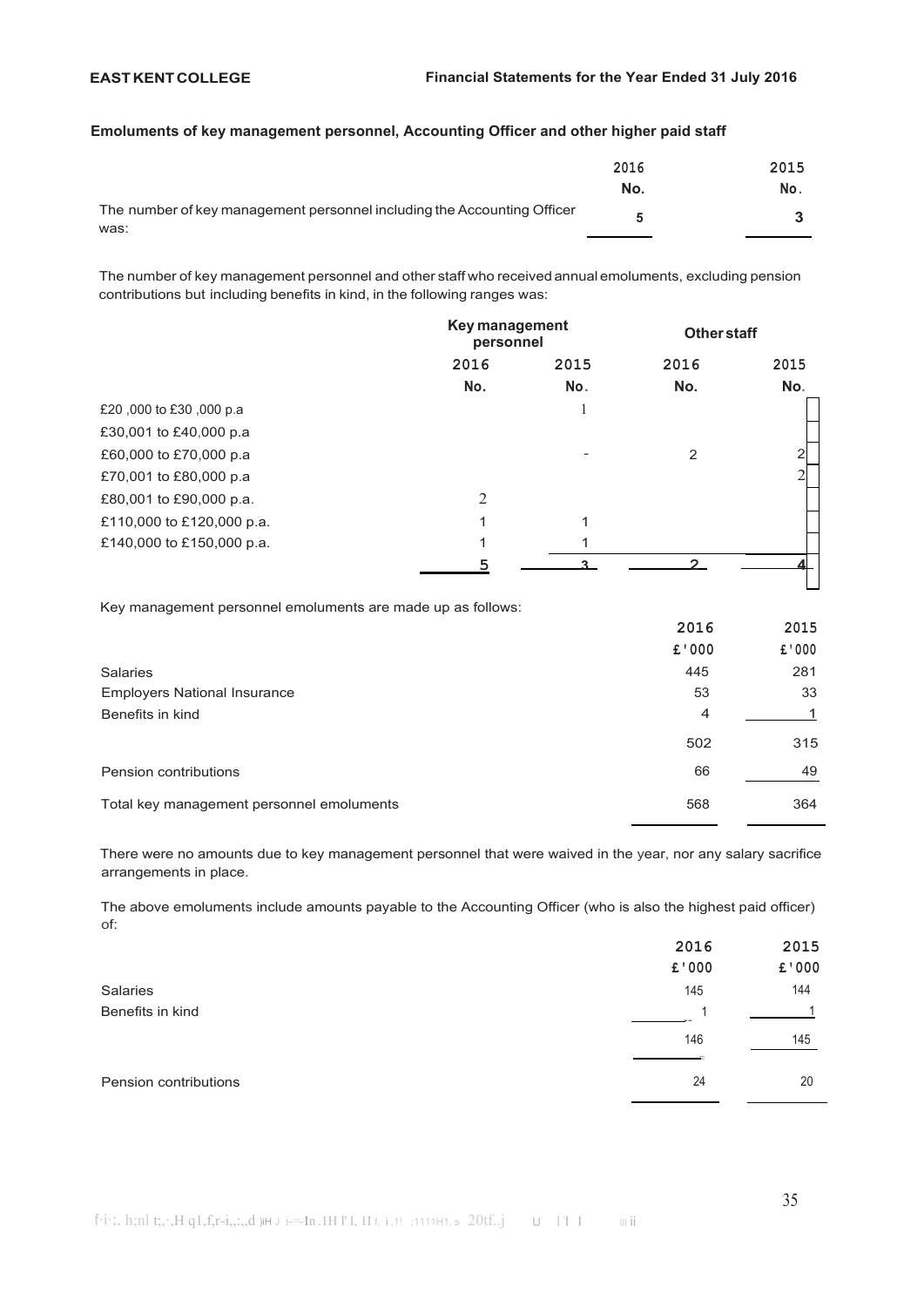The members of the Corporation other than the Accounting Officer and the staff member did not receive any payment from the institution other than the reimbursement of travel and subsistence expenses incurred in the course of their duties.

# **8 Other operating expenses**

|                    | 2016  | 2015  |
|--------------------|-------|-------|
|                    | £'000 | £'000 |
| Teaching costs     | 1,824 | 3,874 |
| Non-teaching costs | 2,265 | 2,035 |
| Premises costs     | 2,149 | 2,232 |
| <b>Total</b>       | 6,238 | 8,141 |
|                    |       | --    |

Other operating expenses include:

|                                                  | 2016  | 2015  |
|--------------------------------------------------|-------|-------|
|                                                  | £'000 | £'000 |
| Auditors' remuneration:                          |       |       |
| Financial statements audit                       | 28    | 20    |
| Internal audit                                   | 11    | 10    |
| Other services provided by the internal auditors |       |       |
| Hire of assets under operating leases            | 246   | 268   |

# **9 Interest and other financecosts**

|                                            | 2016<br>£'000 | 2015<br>£'000 |
|--------------------------------------------|---------------|---------------|
| On bank loans, overdrafts and other loans: | 203           | 192           |
| Pension finance costs (note 19)            | 411           | 374           |
| <b>Total</b>                               | 614           | 566           |

# **10 Tangible fixedassets**

|                                | <b>Freehold</b><br>£'000 | <b>Equipment</b><br>£'000 | Assets in the<br>course of<br>construction<br>£'000s | Total<br>£'000 |
|--------------------------------|--------------------------|---------------------------|------------------------------------------------------|----------------|
| <b>Cost or valuation</b>       |                          |                           |                                                      |                |
| At 1 August 2015               | 47,255                   | 10,404                    | 10,771                                               | 68,430         |
| <b>Transfers</b>               | 10,753                   |                           | (10, 764)                                            | (11)           |
| Additions                      | 3,185                    | 288                       | 204                                                  | 3,677          |
| At 31 July 2016                | 61,193                   | 10,692                    | 211                                                  | 72,096         |
| <b>Depreciation</b>            |                          |                           |                                                      |                |
| At 1 August 2015               | 7,890                    | 4,422                     |                                                      | 12,312         |
| Charge for the year            | 1.415                    | 1,012                     |                                                      | 2,427          |
| At 31 July 2016                | 9,305                    | 5,434                     |                                                      | 14,739         |
| Net book value at 31 July 2016 | 51,888                   | 5,258                     | 211                                                  | 57,357         |
| Net book value at 31 July 2015 | 39,365                   | 5,982                     | 10,771                                               | 56,118         |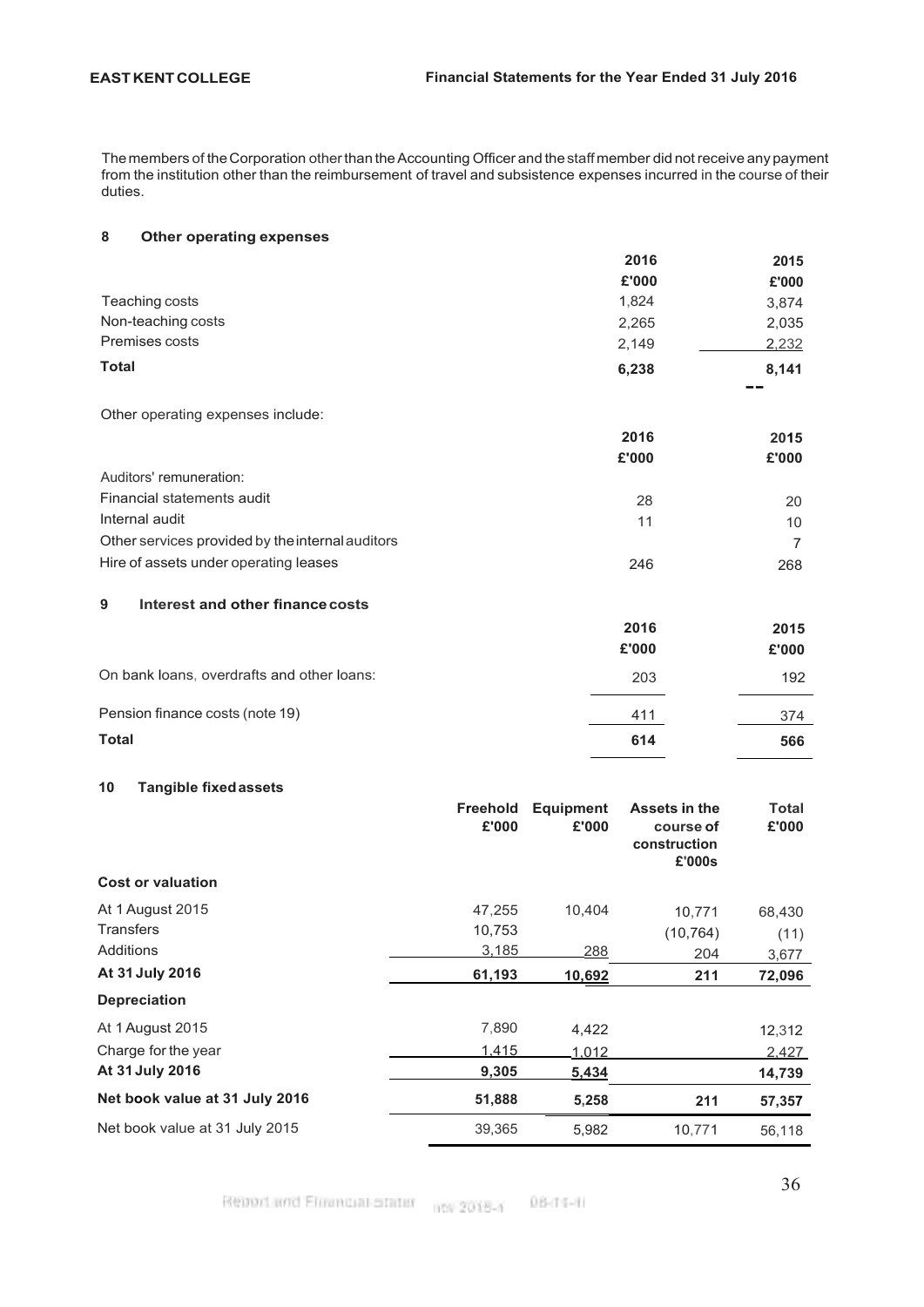Land and buildings were valued in 1994at depreciated replacement costby a firm of independent chartered surveyors. Other tangible fixed assets inherited from the LEA at incorporation have been valued by the College on a depreciated replacement cost basis with the assistance of independent professional advice. Fixed assets transferred from **K** College on 1 August 2014 were valued by a firm of independent chartered surveyors at 22 April 2013. The Governing Body is of the view that no material change in the value of the fixed assets has since occurred.

## **11 Debtors**

|                                                      | 2016         | 2015      |
|------------------------------------------------------|--------------|-----------|
|                                                      | £'000        | £'000     |
| Amounts falling due within one year:                 |              |           |
| Trade receivables                                    | 165          | 116       |
| Prepayments and accrued income                       | 947          | 5,187     |
| Amounts owed by the Skills Funding Agency            | 98           | 119       |
| <b>Total</b>                                         | 1,210        | 5,422     |
| Creditors: amounts falling due within one year<br>12 |              |           |
|                                                      | 2016         | 2015      |
|                                                      | £'000        | £'000     |
| Bank loans and overdrafts                            | 371          | 369       |
| Trade payables                                       | 1,422        | 4,956     |
| Other taxation and social security                   | 290          | 255       |
| Accruals and deferred income                         | 2,528        | 1,763     |
| Employee Holiday Pay                                 | 122          | 27        |
| Deferred income - government capital grants          | 1,038        | 1,046     |
| Amounts owed to the Skills Funding Agency            | 792          | 662       |
| <b>Total</b>                                         | 6,563<br>$=$ | 9,078     |
| Creditors: amounts falling due after one year<br>13  |              |           |
|                                                      | 2016         | 2015      |
|                                                      | £'000        | £'000     |
| <b>Bank loans</b>                                    | 4,034        | 4,405     |
| Deferred income - government capital grants          | 20,600       | $-21,489$ |
| <b>Total</b>                                         | 24,634       | 25,894    |
| <b>Maturity of debt</b><br>14                        |              |           |
|                                                      |              |           |
| <b>Bank loans and overdrafts</b>                     |              |           |
| Bank loans and overdrafts are repayable as follows:  | 2016         | 2015      |
|                                                      | £'000        | £'000     |
| In one year or less                                  | 371          | 369       |
| Between one and two years                            | 326          | 414       |
| Between two and five years                           | 536          | 626       |
| In five years or more                                | 3,173        | 3,365     |
| <b>Total</b>                                         | 4,406        | 4,774     |
|                                                      |              |           |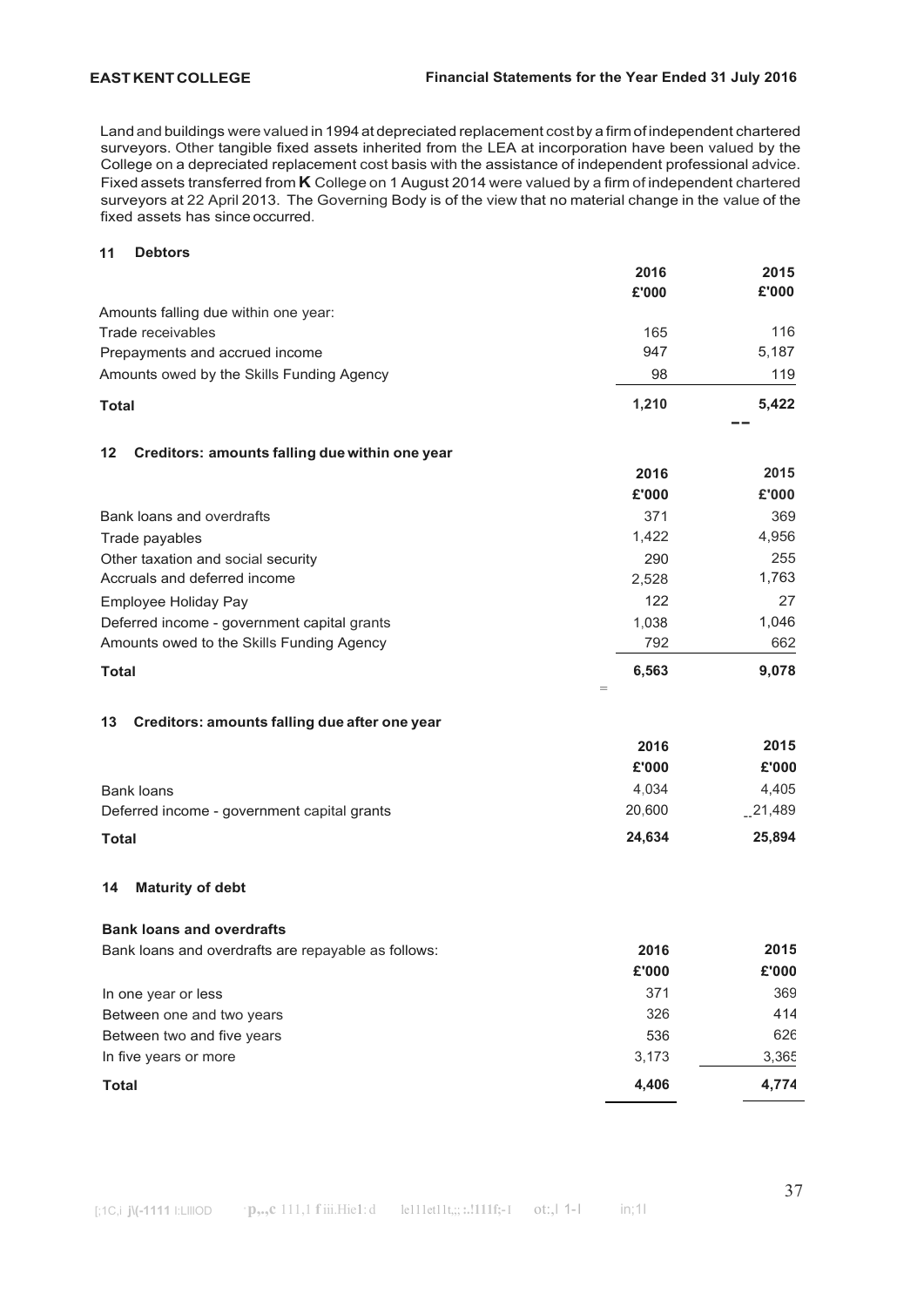Bank loans and overdrafts at variable interest rates of between 1.25% and 5.25% repayable by instalments falling due between 1 August 2016 and 31 July 2038 and are unsecured.

### **15 Provisions**

|                           | <b>Defined</b>         | <b>Enhanced</b> |              |              |
|---------------------------|------------------------|-----------------|--------------|--------------|
|                           | benefit<br>obligations | pensions        | <b>Other</b> | <b>Total</b> |
|                           | £'000                  | £'000           | £'000        | £'000        |
| At 1 August 2015          | 10,752                 | 244             | 6            | 11,002       |
| Expenditure in the period | -                      | (15)            |              | (15)         |
| Additions in period       | 5,343                  |                 |              | 5,343        |
| At 31 July 2016           | 16,095                 | 229             | 6            | 16,330       |

Defined benefit obligations relate to the liabilities under the College's membership of the Local Government Pension Scheme. Further details are given in Note 19.

The enhanced pension provision relates to the cost of staff who have already left the College's employ and commitments for reorganisation costs from which the College cannot reasonably withdraw at the balance sheet date. This provision has been recalculated in accordance with guidance issued by the funding bodies.

The orincioal assumotions forthis calculation are:

|                 | 2016  | 2015  |
|-----------------|-------|-------|
| Price inflation | 1.30% | 1.70% |
| Discount rate   | 2.30% | 3.50% |

# **16 Cash and cash equivalents**

|                           | At1<br><b>August</b><br>2015 | Cash<br>flows | At 31<br>July<br>2016 |
|---------------------------|------------------------------|---------------|-----------------------|
|                           | £'000                        | £'000         | £'000                 |
| Cash and cash equivalents | 786                          | (589)         | 197                   |
| <b>Total</b>              | 786                          | (589)         | 197                   |

# **17 Capital and other commitments**

|                                       | 2016  | 2015  |
|---------------------------------------|-------|-------|
|                                       | £'000 | £'000 |
| Commitments contracted for at 31 July | 119   | 1.664 |

### **18 Lease obligations**

At 31 July, the College had minimum lease payments under non-cancellable operating leases as follows:

|                                                   | 2016  | 2015  |
|---------------------------------------------------|-------|-------|
| Future minimum lease payments due                 | £'000 | £'000 |
| Land and buildings                                |       |       |
| Not later than one year                           | 183   | 198   |
| Later than one year and not later than five years | 361   | 523   |
| Later than <i>five</i> years                      | 12    | 33    |
|                                                   | 556   | 754   |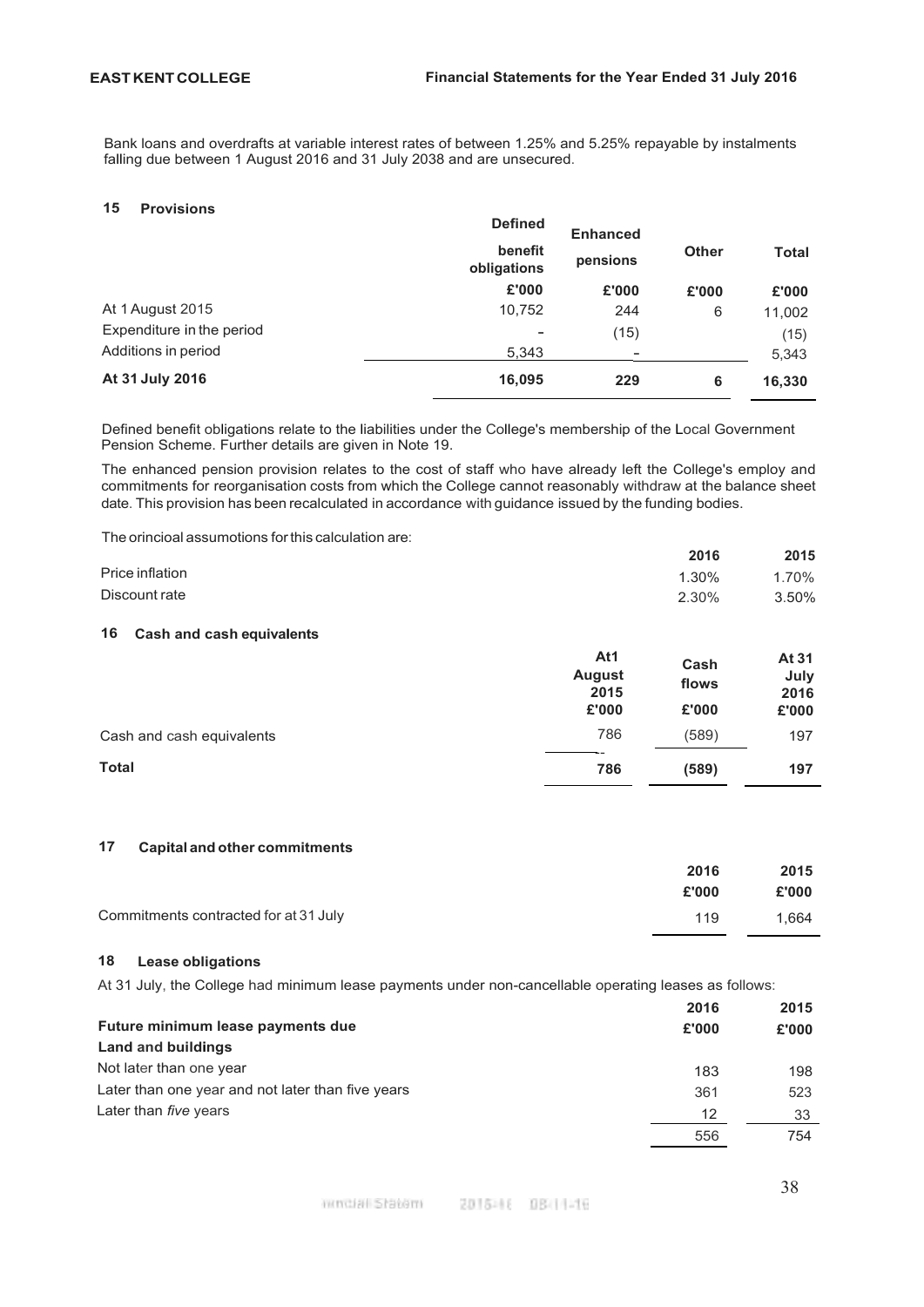|                                                   | 2016<br>£'000 | 2015<br>£'000 |
|---------------------------------------------------|---------------|---------------|
| <b>Other</b>                                      |               |               |
| Not later than one year                           | 53            | 53            |
| Later than one year and not later than five years | 18            |               |
|                                                   |               | $\sqrt{24}$   |

## **19 Defined benefit obligations**

The College's employees belong to two principal post-employment benefit plans; the Teachers' Pension Scheme England and Wales (TPS) for academic and related staff; and the Local Government Pension Scheme (LGPS) for non-teaching staff, which is managed by Kent County Council. Both are multi-employer definedbenefit plans.

| Total pension cost for the year                       |     | 2016  |     | 2015  |
|-------------------------------------------------------|-----|-------|-----|-------|
|                                                       |     | £000  |     | £000  |
| Teachers' Pension Scheme: contributions paid          |     | 723   |     | 691   |
| Local Government Pension Scheme:                      |     |       |     |       |
| Contributions paid                                    | 810 |       | 717 |       |
| FRS 102 (28) charge                                   | 597 |       | 406 |       |
| Charge to the Statement of Comprehensive Income       |     | 1.407 |     | 1.123 |
| <b>Total Pension Cost for Year within staff costs</b> |     | 2.130 |     | 1.814 |

The pension costs are assessed in accordance with the advice of independent qualified actuaries. The latest formal actuarial valuation of the TPS was 31 March 2012 and of the LGPS 31 March 2016.

Contributions amounting to £89,171 (2015 £88,225) were payable to the scheme at 31s<sup>t</sup> July and are included within creditors.

## **Teachers' Pension Scheme**

The Teachers' Pension Scheme (TPS) is a statutory, contributory, defined benefit scheme, governed by the Teachers' Pensions Regulations 2010, and, from 1 April 2014, by the Teachers' Pension Scheme Regulations 2014. These regulations apply to teachers in schools and other educational establishments, including academies, in England and Wales that are maintained by local authorities. In addition, teachers in many independent and voluntary-aided schools and teachers and lecturers in some establishments of further and higher education may be eligible for membership. Membership is automatic for full-time teachers and lecturers and, from 1 January 2007, automatic too for teachers and lecturers in part-time employment following appointment or a change of contract. Teachers and lecturers are able to opt out of theTPS.

## **The Teachers' Pension Budgeting and Valuation Account**

Although members may be employed by various bodies, their retirement and other pension benefits are set out in regulations made under the Superannuation Act 1972 and are paid by public funds provided by Parliament. The TPS is an unfunded scheme and members contribute on a 'pay as you go' basis - these contributions, along with those made by employers, are credited to the Exchequer under arrangements governed by the aboveAct.

The Teachers' Pensions Regulations 2010 require an annual account, the Teachers' Pension Budgeting and Valuation Account, to be kept of receipts and expenditure (including the cost of pension increases). From 1 April 2001, the Account has been credited with a real rate of return, which is equivalent to assuming that the balance in the Accountis invested in notional investments that produce that realrate of return.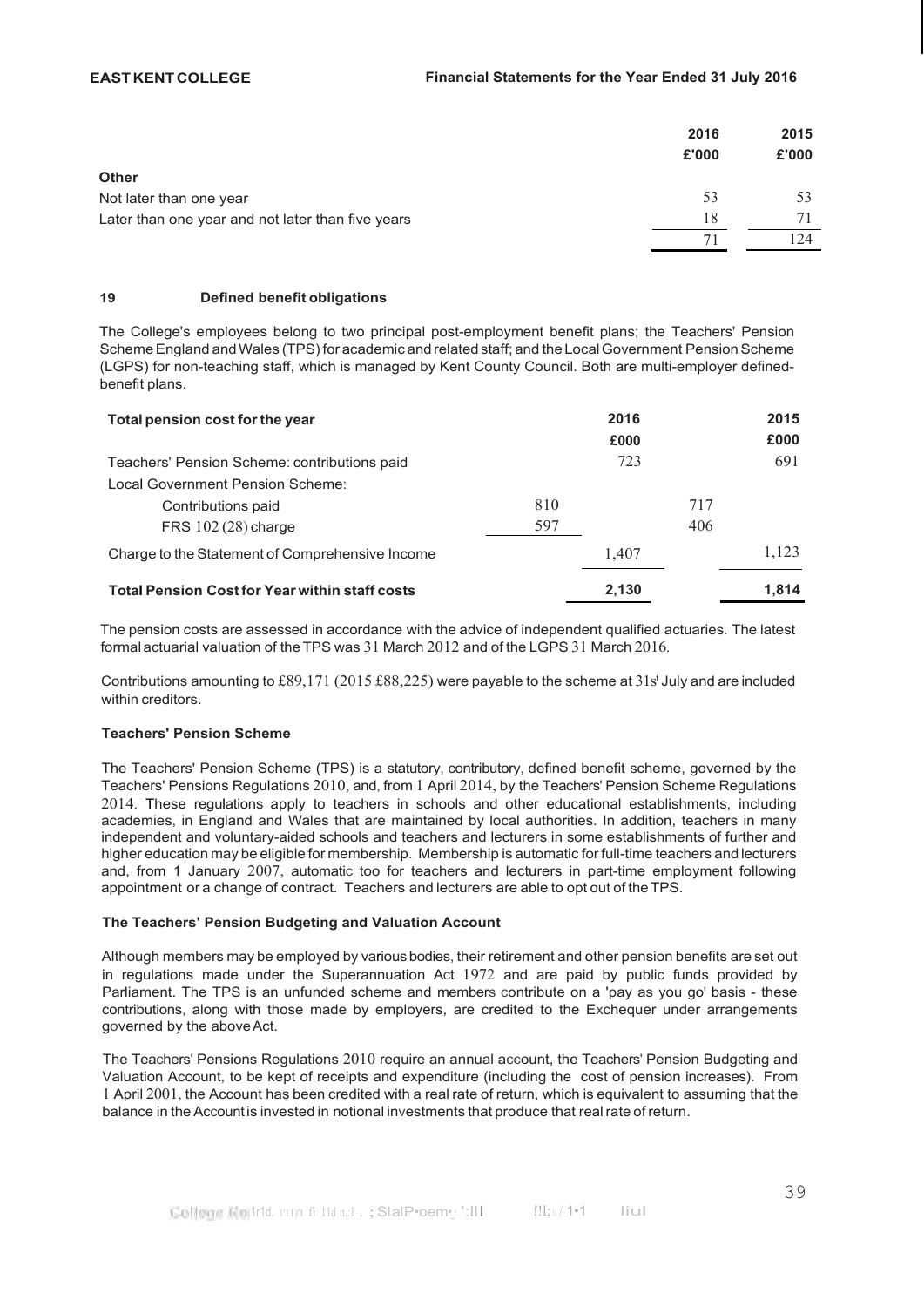## **Valuation of the Teachers' Pension Scheme**

The latest actuarial review of the TPS was carried out as at 31 March 2012 and in accordance with The Public Service Pensions (Valuations and Employer Cost Cap) Directions 2014. The valuation report was published by the Department for Education (the Department) on 9 June 2014. The key results of the valuation are:

New employer contribution rates were set at 16.48% of pensionable pay (including administration fees of 0.08%);

total scheme liabilities for service to the effective date of £191.5 billion, and notional assets of £176.6 billion, giving a notional past service deficit of £14.9 billion;

an employer cost cap of 10.9% of pensionable pay.

The new employer contribution rate for the TPS was implemented in September 2015.

A full copy of the valuation report and supporting documentation can be found on the Teachers' Pension Scheme website at the following location:

## **https[://www.teacherspensions.co.uk/news/employers/2014/06/publication-of-the-valuati](http://www.teacherspensions.co.uk/news/employers/2014/06/publication-of-the-valuati)-on report.aspx**

## **Scheme Changes**

Following the Hutton report in March 2011 and the subsequent consultations with trade unions and other representative bodies on reform of the TPS, the Department published a Proposed Final Agreement, setting out the design for a reformed TPS to be implemented from 1 April 2015.

The key provisions of the reformed scheme include: a pension based on career average earnings; an accrual rate of 1/57h<sup>1</sup>; and a Normal Pension Age equal to State Pension Age, but with options to enable members to retire earlier or later than their Normal Pension Age. Importantly, pension benefits built up before 1 April 2015 will be fullyprotected.

In addition, the Proposed Final Agreement includes a Government commitment that those within 10 years of Normal Pension Age on 1 April 2012 will see no change to the age at which they can retire, and no decrease in the amount of pension they receive when they retire. There will also be further transitional protection, tapered over a three-and-a-half-year period, for people who would fall up to three and a half years outside of the 10 year protection.

Regulations giving effect to a reformed Teachers' Pension Scheme came into force on 1 April 2014 and the reformed scheme commenced on 1 April 2015.

The pension costs paid to TPS in the year amounted to £723,603 (2015: £691,000).

## *FRS 102 (28)*

Under the definitions set out in FRS 102 (28.11), the TPS is a multi-employer pension plan. The College is unable to identify its share of the underlying assets and liabilities of the plan.

Accordingly, the College has taken advantage of the exemption in FRS 102 and has accounted for its contributions to the scheme as if it were a defined-contribution plan. The College has set out above the information available on the plan and the implications for the College in terms of the anticipated contribution rates.

### **Local Government Pension Scheme**

The LGPS is a funded defined-benefitplan, with the assets held in separate funds administered by Kent County Council. The total contributionsmade for the year ended 31 July 2016 were £1,139,613, of which employer's contributions totalled £809,841 and employees' contributions totalled £329,772. The agreed contribution rates for future years are 15.6% for employers and range from 5.5% to 12.5% for employees, depending on salary.

### **Principal Actuarial Assumptions**

The following information is based upon a full actuarial valuation of the fund at 31 March 2013 updated to 31 July 2016 by a qualified independent actuary.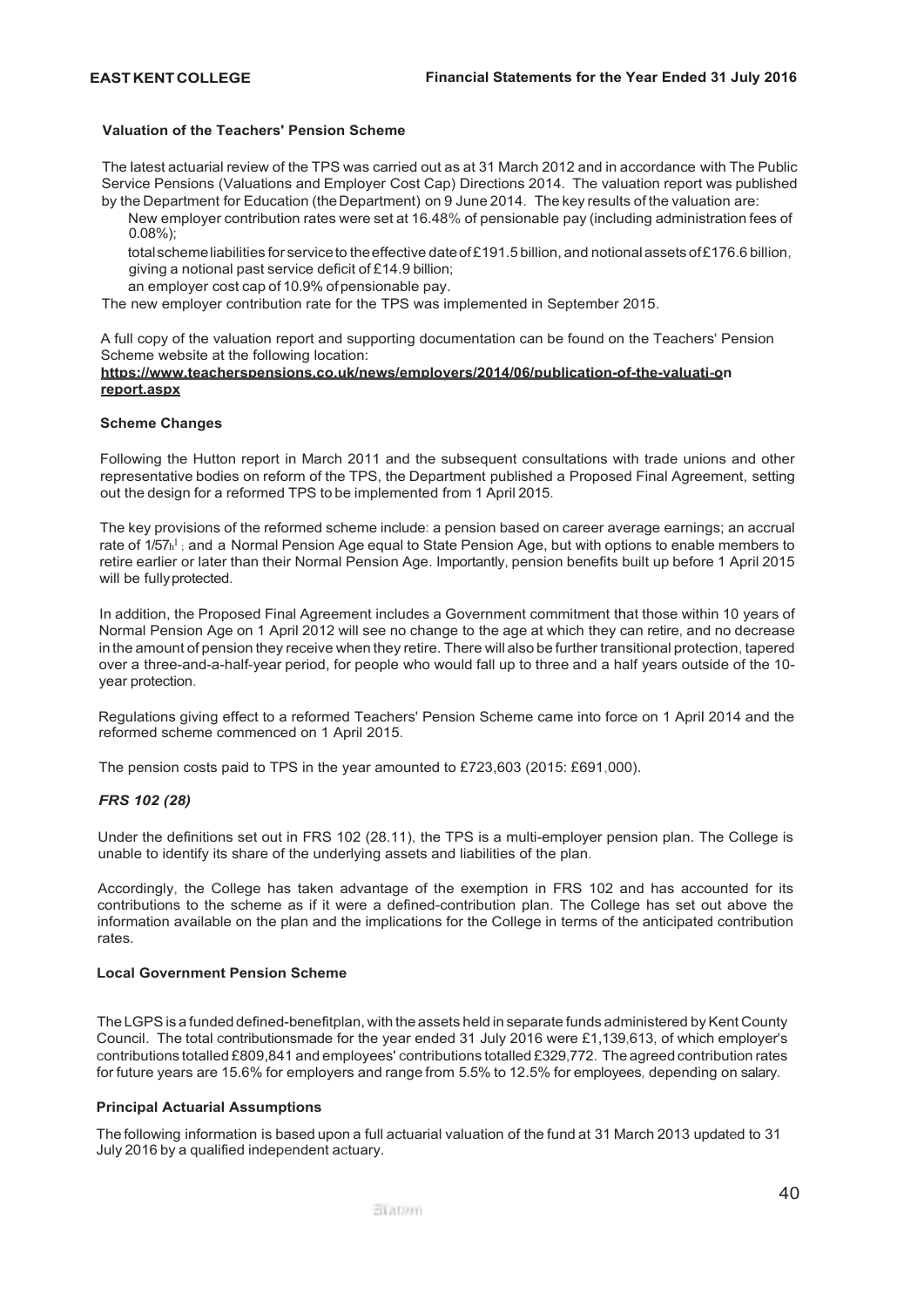# **EASTKENTCOLLEGE Financial Statements for the Year Ended 31 July 2016**

|                                      | At 31 July<br>2016 | At 31 July<br>2015 |
|--------------------------------------|--------------------|--------------------|
| Rate of increase in salaries         | 2.2%               | $4.4\%$            |
| Future pensions increases            | $2.2\%$            | 2.6%               |
| Discount rate for scheme liabilities | 2.6%               | $3.8\%$            |
| Inflation assumption (CPI)           | $2.2\%$            | $2.7\%$            |

The current mortality assumptions include sufficient allowance for future improvements in mortality rates. The assumed life expectations on retirement age 65 are:

|                       | At 31 July | At 31 July |
|-----------------------|------------|------------|
|                       | 2016       | 2015       |
|                       | years      | years      |
| <b>Retiring today</b> |            |            |
| Males                 | 22.90      | 22.80      |
| Females               | 25.30      | 25.20      |
| Retiring in 20 years  |            |            |
| Males                 | 25.20      | 25.10      |
| Females               | 27.70      | 27.60      |

The College's share of the assets in the plan at the balance sheet date and the expected rates of return were:

|                                 | <b>Fair Value</b><br>at 31 July<br>2016<br>£'000 | <b>Fair Value</b><br>at 31 July<br>2015<br>£'000 |
|---------------------------------|--------------------------------------------------|--------------------------------------------------|
| Equity instruments              | 19,508                                           | 18,105                                           |
| Gilts                           | 259                                              | 277                                              |
| <b>Bonds</b>                    | 3,078                                            | 2,947                                            |
| Property                        | 4.041                                            | 3,291                                            |
| Cash                            | 690                                              | 724                                              |
| <b>Target Return Portfolio</b>  | 1,253                                            | 1,149                                            |
| Total fair value of plan assets | 28,829                                           | 26,493                                           |
| Actual return on plan assets    | 1,012                                            | 1.155                                            |

## **The amount included in the balance sheet in respect ofthe defined benefit pension plan and enhanced pensions benefits is as follows:**

|                                       | 2016      | 2015      |
|---------------------------------------|-----------|-----------|
|                                       | £'000     | £'000     |
| Fair value of plan assets             | 28.829    | 26.493    |
| Present value of plan liabilities     | (44, 905) | (37, 226) |
| Present value of unfunded liabilities | (19)      | (19)      |
| Net pensions liability (Note 15)      | (16,095)  | (10, 752) |

# **Amounts recognised in the Statement of Comprehensive Income in respect of the plan are as follows:**

|                                                      | 2016  | 2015  |
|------------------------------------------------------|-------|-------|
|                                                      | £'000 | £'000 |
| Amounts included in staff costs                      |       |       |
| Current seNice cost                                  | 1.431 | 1.098 |
| Amounts included in interest and other finance costs | 411   | 374   |
| <b>Total</b>                                         | 1.842 | .472. |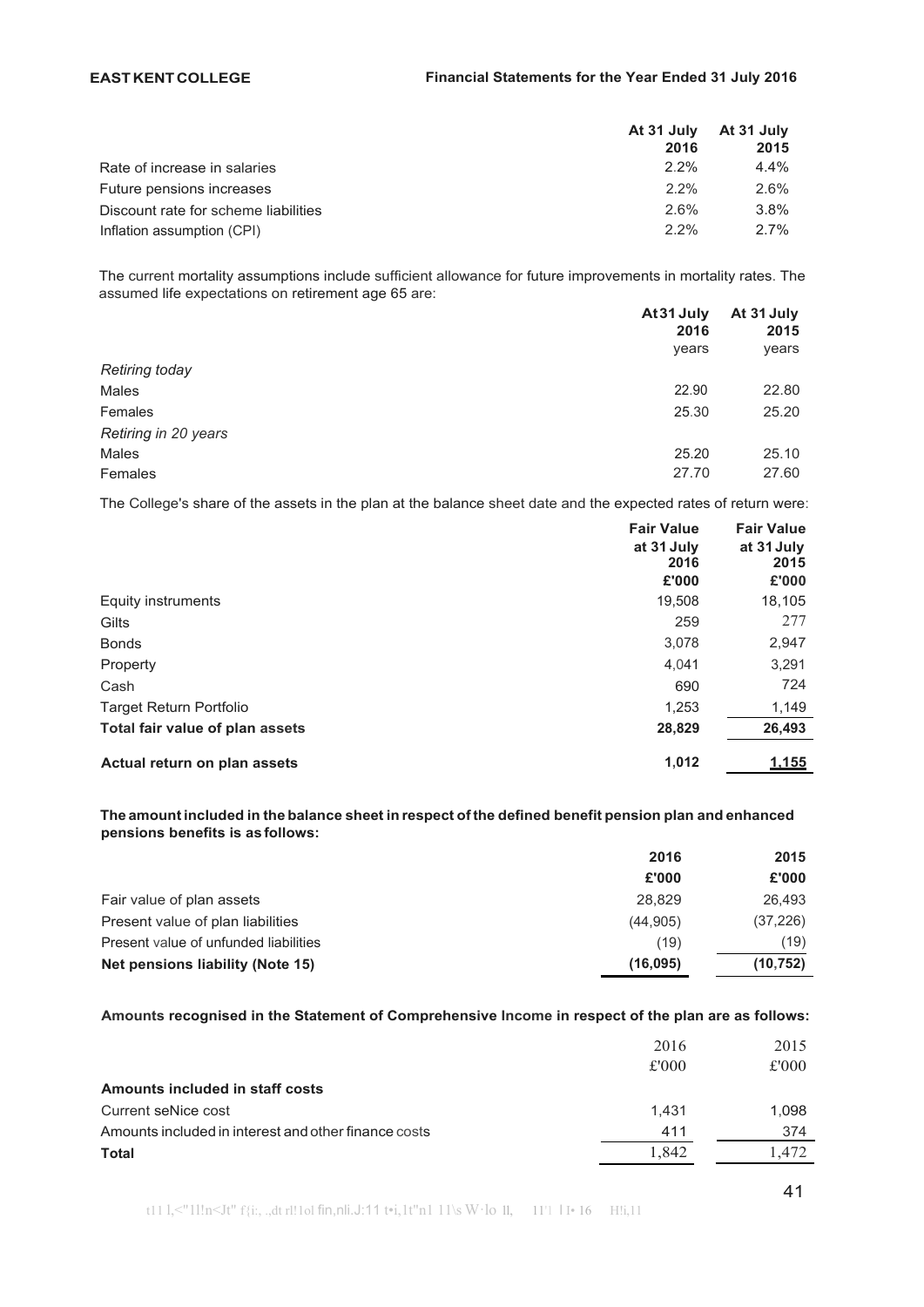# **Amount recognised in Other Comprehensive Income**

|                                                                                    | 2016    | 2015      |
|------------------------------------------------------------------------------------|---------|-----------|
|                                                                                    | £'000   | £'000     |
| Return on pension plan assets                                                      | 1.012   | 1,155     |
| Experience losses arising on defined benefit obligations                           | (1)     |           |
| Settlement loss in respect of pension scheme deficit transferred from K<br>College |         | (2,405)   |
| Changes in assumptions underlying the present value of plan liabilities            | (5,331) | (2,901)   |
| Amount recognised in Other Comprehensive Income                                    | (4,320) | ${4,151}$ |

# **Movement in net defined benefit liability during year**

|                                                                                  | 2016      | 2015      |
|----------------------------------------------------------------------------------|-----------|-----------|
|                                                                                  | £'000     | £'000     |
| Net defined benefit liability in scheme at 1 August                              | (10, 752) | (5,842)   |
| Movement in year:                                                                |           |           |
| Current service cost                                                             | (1,431)   | (1,098)   |
| Employer contributions                                                           | 799       | 700       |
| Unfunded pension payments                                                        | 2         |           |
| Net interest on the defined liability                                            | (393)     | (363)     |
| Settlement loss in respect of pension scheme deficit on transfer of K<br>College |           | (2,405)   |
| <b>Actuarial loss</b>                                                            | (4,320)   | (1,746)   |
| Net defined benefit liability at 31 July                                         | (16,095)  | (10, 752) |

# **Asset and Liability Reconciliation**

# **Changes in the present value of defined benefit obligations**

|                                                            | 2016   | 2015   |
|------------------------------------------------------------|--------|--------|
|                                                            | £'000  | £'000  |
| Defined benefit obligations at start of period             | 37,245 | 21,532 |
| Current service cost                                       | 1.431  | 1.098  |
| Interest cost                                              | 1.406  | 1,399  |
| Contributions by Scheme participants                       | 326    | 294    |
| Experience gains and losses on defined benefit obligations |        |        |
| Changes in financial assumptions                           | 5,331  | 2.901  |
| Estimated benefits paid                                    | (814)  | (655)  |
| Unfunded Pension Payments                                  | (2)    | (2)    |
| Curtailments and settlements                               |        | 10,678 |
| Defined benefit obligations at end of period               | 44.924 | 37.245 |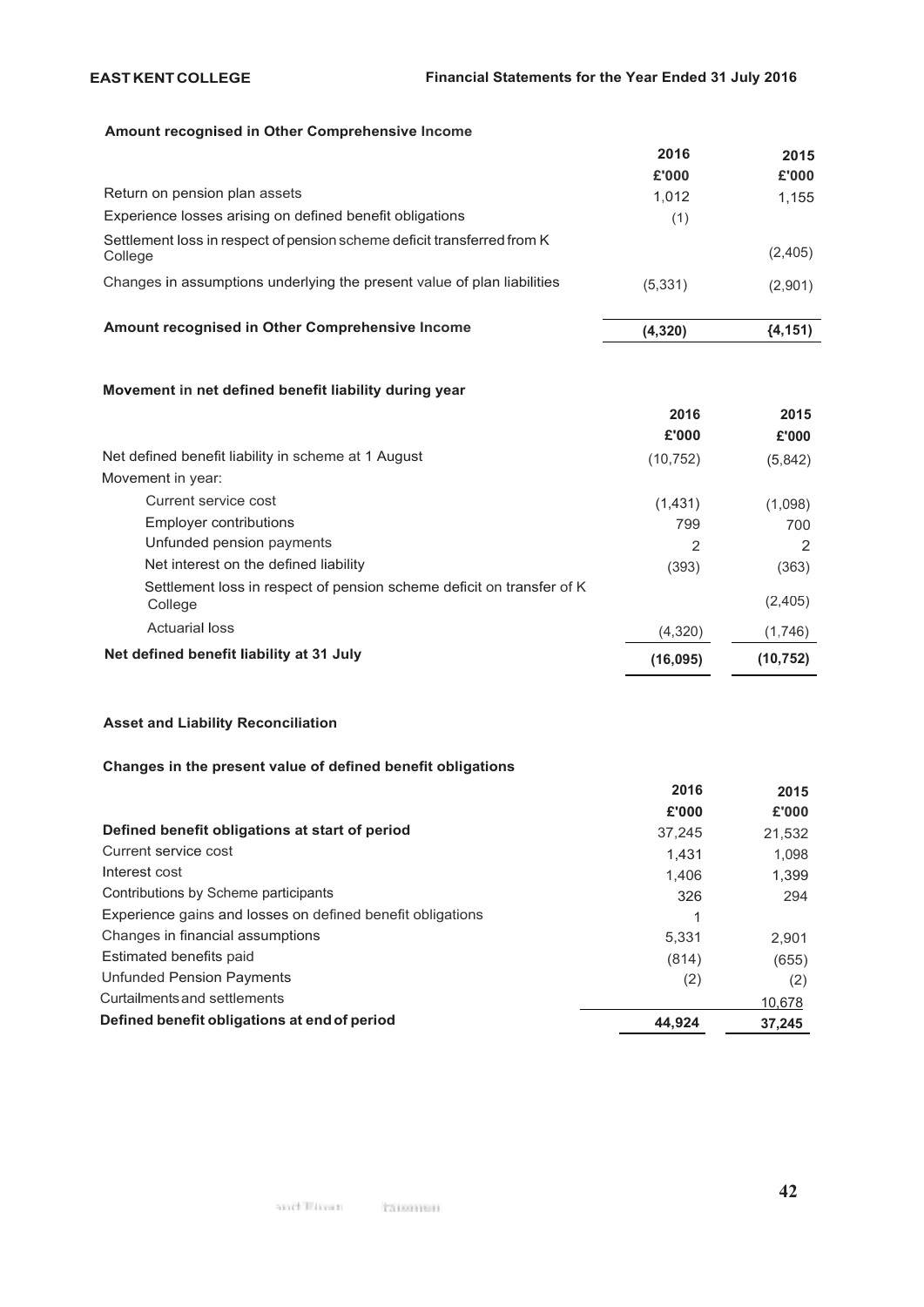## **Changes in fair value of plan assets**

|                                              | 2016   | 2015   |
|----------------------------------------------|--------|--------|
|                                              | £'000  | £'000  |
| Fair value of plan assets at start of period | 26,493 | 15,690 |
| Interest on plan assets                      | 1.013  | 1.036  |
| Return on plan assets                        | 1.012  | 1.155  |
| Employer contributions                       | 819    | 713    |
| <b>Administration Expenses</b>               | (18)   | (11)   |
| Contributions by Scheme participants         | 326    | 294    |
| Estimated benefits paid                      | (816)  | (657)  |
| Settlement prices received                   |        | 8,273  |
| Fair value of plan assets at end of period   | 28,829 | 26.493 |

## **20 Related party transactions**

Owing to the nature of the College's operations and the composition of the board of governors being drawn from local public and private sector organisations, it is inevitable that transactions will take place with organisations in which a member of the board of governors may have an interest. All transactions involving such organisations areconducted at arm's length andin accordance withthe College's financialregulations andnormal procurement procedures.

The total expenses paid to or on behalf of the Governors during the year was £1,774 to 4 governors (2015: £785 to 3 governors). This represents travel and subsistence expenses and other out of pocket expenses incurred in attending Governor meetings and charity events in their official capacity.

No Governor has received any remuneration or waived payments from the College or its subsidiaries during the year (2015:None).

## **21 Amounts disbursed asagent**

## **Learner support funds**

|                                                      | 2016<br>£'000 | 2015<br>£'000 |
|------------------------------------------------------|---------------|---------------|
| Funding body grants - bursary support                | 420           | 615           |
| Funding body grants - discretionary learner support  | 631           | 699           |
|                                                      | 1.051         | 1,314         |
| Disbursed to students                                | (1,005)       | (1,049)       |
| Administration costs                                 | (46)          | (54)          |
| Balance unspent as at 31 July, included in creditors |               | 211           |

Funding body grants are available solely for students. In the majority of instances, the College only acts as a paying agent. In these circumstances, the grants and related disbursements are therefore excluded from the Statement of Comprehensive Income.

# **22 Transition to FRS 102 and the 2015 FE HE SORP**

The year ended 31 July 2016 is the first year that the College has presented its financial statements under FRS 102 and the 2015 FE HE SORP. The following disclosures are required in the year of transition. The last financial statements prepared under previous UK GMP were for the year ended 31 July 2015 and the date of transition to FRS 102 and the 2015 FE HE SORP was therefore 1 August 2014. As a consequence of adopting FRS 102 and the 2015FE HE SORP, a number of accounting policies have changed to comply with those standards.